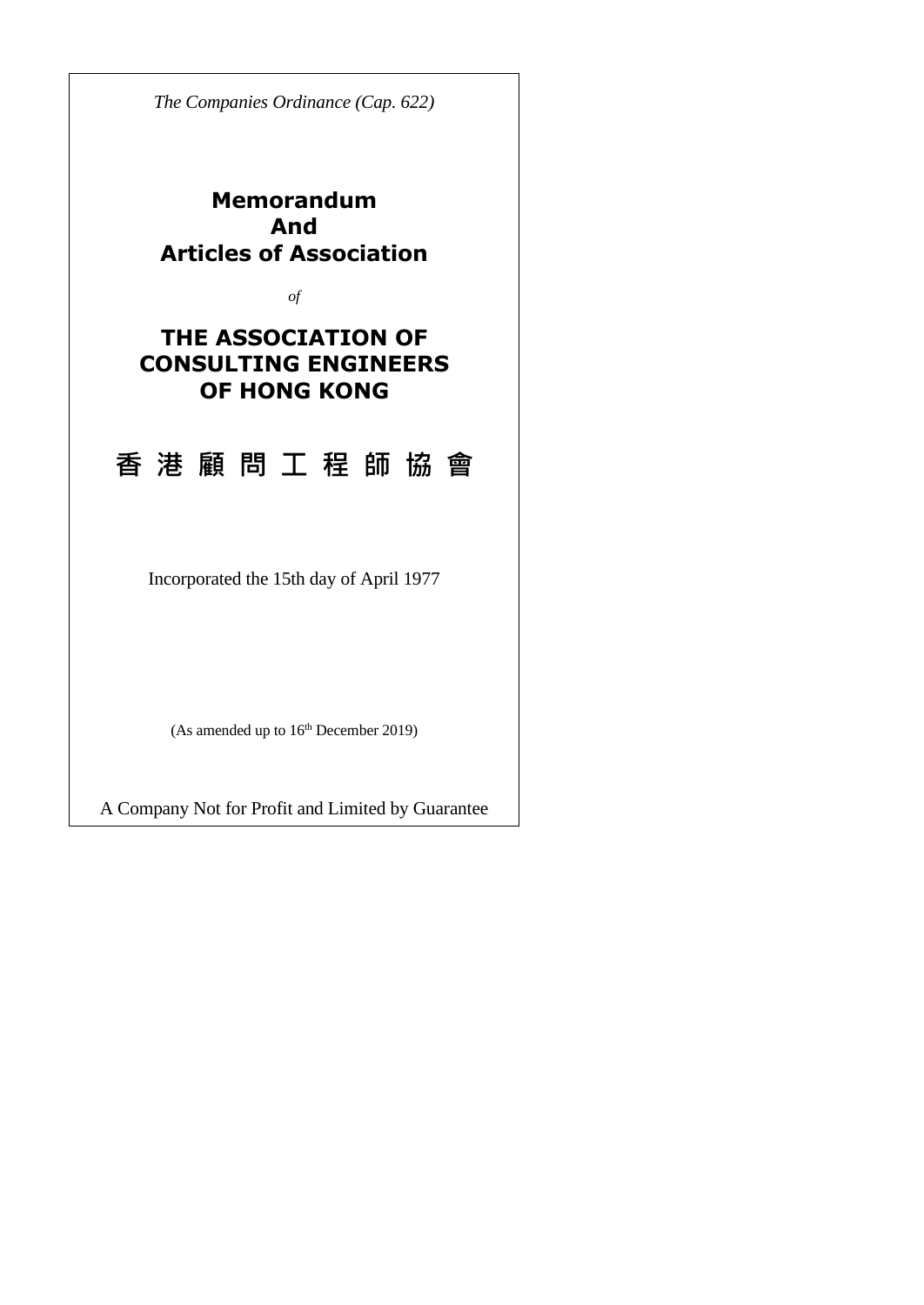#### **THE COMPANIES ORDINANCE**

Chapter 622 of the Laws of Hong Kong

Revised Edition, 1975

#### **SECTION 21**

WHEREAS His Excellency the Governor of Hong Kong has in exercise of the powers conferred on him by Section 63 of the Interpretation and General Clauses Ordinance deputed, among others, the person holding the office of Registrar General to exercise or perform on his behalf such powers or duties as are conferred or imposed upon him by Section 21 of the Companies Ordinance.

AND WHEREAS it has been proved to my satisfaction that THE ASSOCIATION OF CONSULTING ENGINEERS OF HONG KONG **香 港 顧 問 工 程 師 協 會** which is about to be registered under the said Companies Ordinance as a company limited by guarantee, is formed for the purpose of promoting objects of the nature contemplated by Section 21 of the said Ordinance and that it is the intention of the said Association that the income and property of the Association, whencesoever derived, shall be applied solely towards the promotion of the objects of the Association, and that no portion thereof shall be paid or transferred, directly or indirectly, by way of dividend or bonus or otherwise howsoever by way of profit, to the persons who are members of the Association;

NOW THEREFORE I, PIERS JACOBS, Registrar General of Hong Kong, in exercise of the said powers delegated to me as aforesaid, and in consideration of the provisions and subject to the conditions contained in the Memorandum of Association of the said Association as subscribed by seven members thereof on the 24th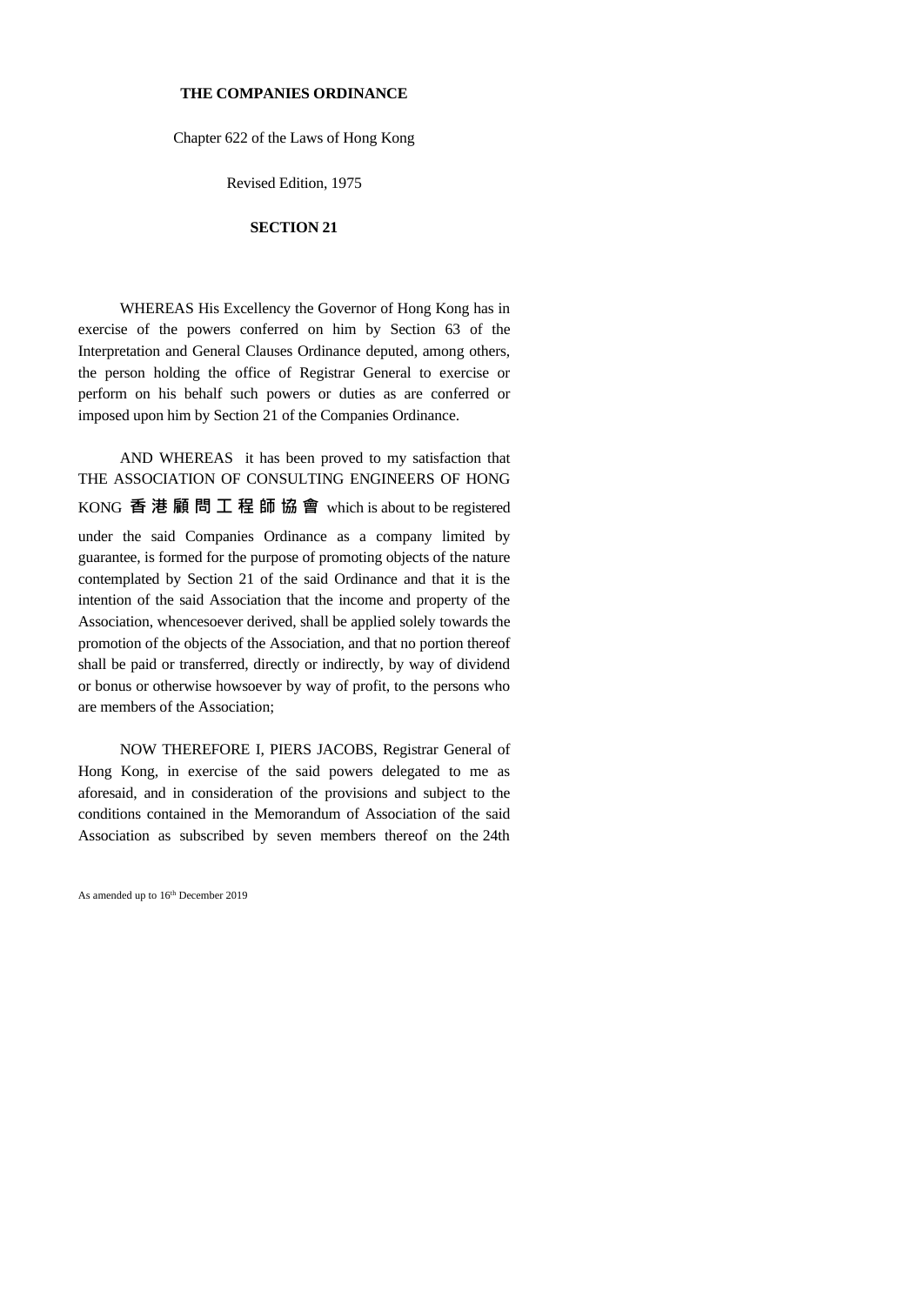day of March, 1977, do on behalf of His Excellency the Governor by this my licence direct THE ASSOCIATION OF CONSULTING

ENGINEERS OF HONG KONG **香 港 顧 問 工 程 師 協 會** to

be registered with limited liability without the addition of the word "Limited" to its name.

GIVEN under my hand at Victoria in the Colony of Hong Kong this fourteenth day of April One Thousand Nine Hundred and Seventy Seven.

P. Jacobs

Registrar General, Hong Kong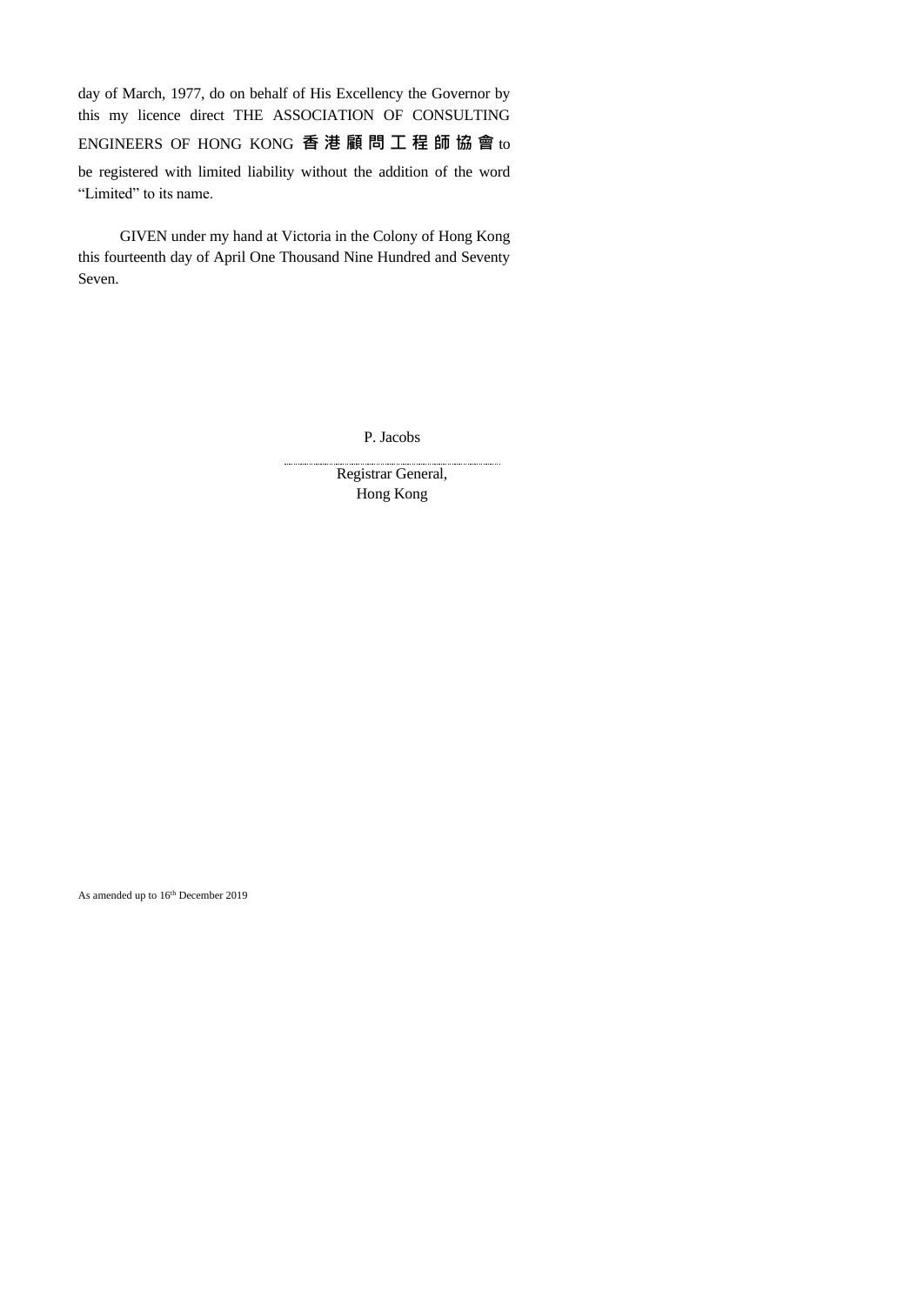No. 52575

(COPY)

#### **CERTIFICATE OF INCORPORATION**

I HEREBY CERTIFY that

THE ASSOCIATION OF CONSULTING

ENGINEERS OF HONG KONG

# **香 港 顧 問 工 程 師 協 會**

*(The word "Limited" being omitted by Licence granted by me under delegated powers)*

is this day incorporated in Hong Kong under the Companies Ordinance, and that this Company is limited.

GIVEN under my hand this Fifteenth day of April One Thousand Nine Hundred and Seventy Seven.

> Leslie Foo For Registrar of Companies Hong Kong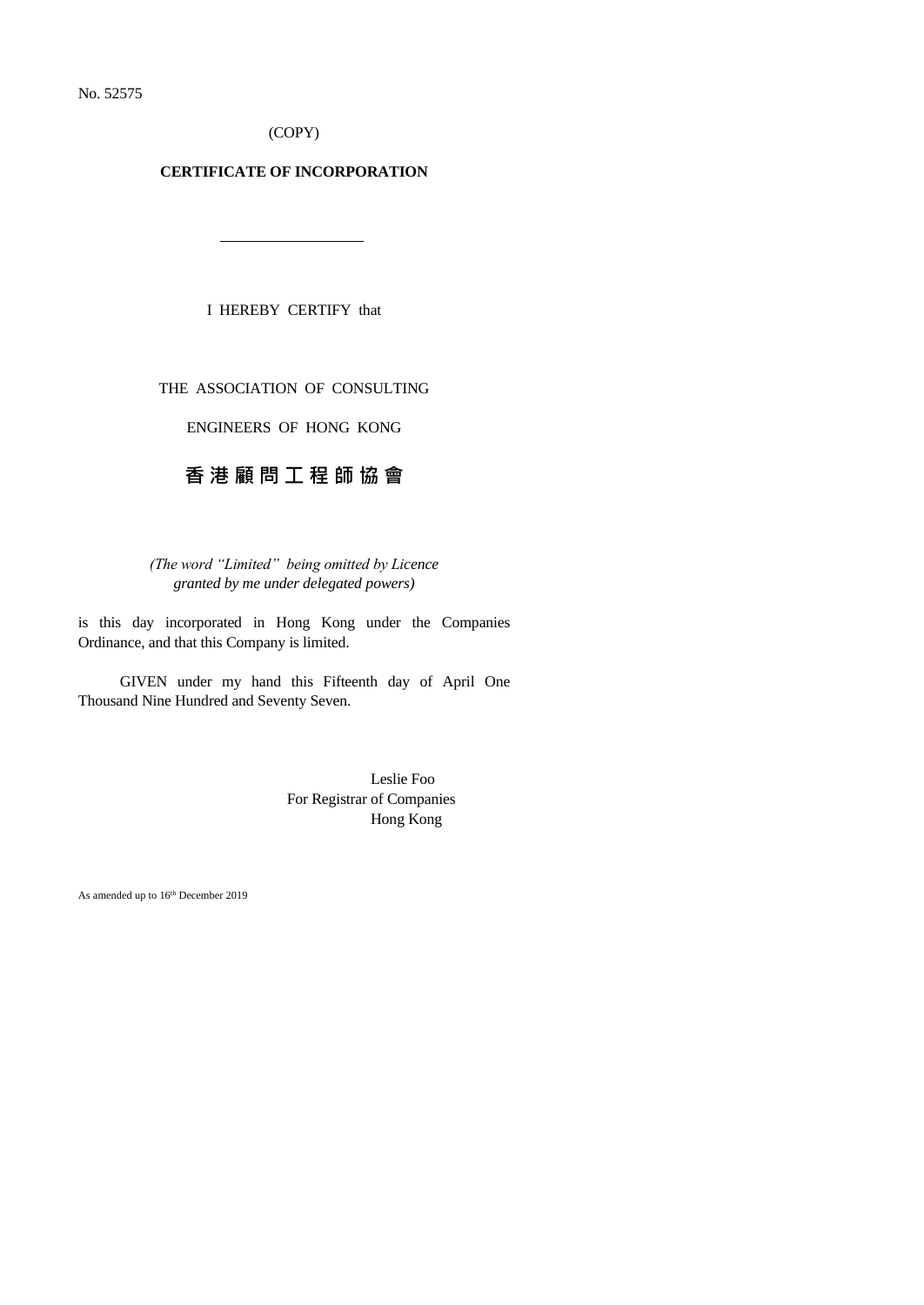*The Companies Ordinance (Cap. 622)*

A COMPANY LIMITED BY GUARANTEE AND NOT HAVING A SHARE CAPITAL

## **Memorandum of Association OF THE ASSOCIATION OF CONSULTING ENGINEERS OF HONG KONG**

# **香 港 顧 問 工 程 師 協 會**

1. The name of the Association is " THE ASSOCIATION OF CONSULTING ENGINEERS OF HONG KONG

# ( **香 港 顧 問 工 程 師 協 會** ) "

2. The registered office of the Association will be situate in Hong Kong.

- 3. The objects for which the Association is established are:-
	- (a) To establish standards for the conduct of Consulting Engineers in Hong Kong;
	- (b) To promote the advancement of the Profession of Consulting Engineering;
	- (c) To associate Consulting Engineers as defined in the Articles of Association for the purposes of cooperation and mutual advantage and consultation;
	- (d) To promote the professional interests, rights, powers and privileges of Consulting Engineers;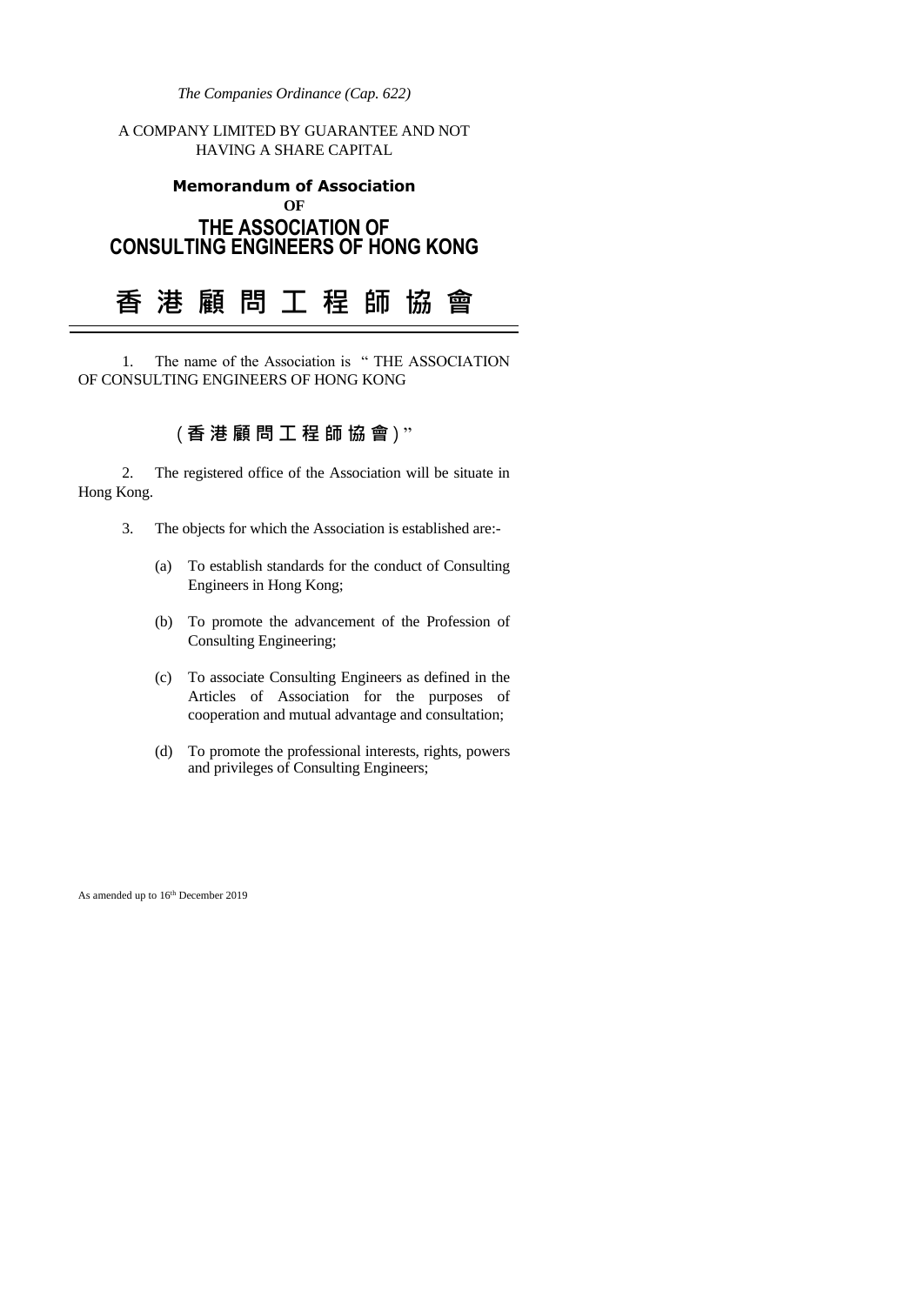- (e) To give the Legislature, Public Bodies and others facilities for conferring with and ascertaining the collective views of Consulting Engineers;
- (f) To confer with Associations, representing Manufacturers, Contractors and other persons engaged in engineering works, on matters of consulting engineering;
- (g) To purchase, take on lease or in exchange, hire or otherwise acquire any movable or immovable property and any rights or privileges which the Association may think necessary or convenient for the purpose for which the Association is formed as expressed in this Memorandum of Association;
- (h) To sell, let, mortgage, denote, dispose of or return to account, all or any of the property, rights or privileges of the Association;
- (i) To undertake and execute any trusts which may seem to the Association conducive to any of its objects;
- (j) To borrow or raise money for the purposes of the Association on such terms and on such security as may be thought fit;
- (k) To invest the moneys of the Association not immediately required for its purpose, in or upon such investments, securities or property as may be thought fit;
- (l) To establish and support or aid in the establishment and support of any charitable or benevolent associations or institutions and to subscribe or guarantee money for charitable or benevolent purposes in any way connected with the purposes of the Association or calculated to further its objects;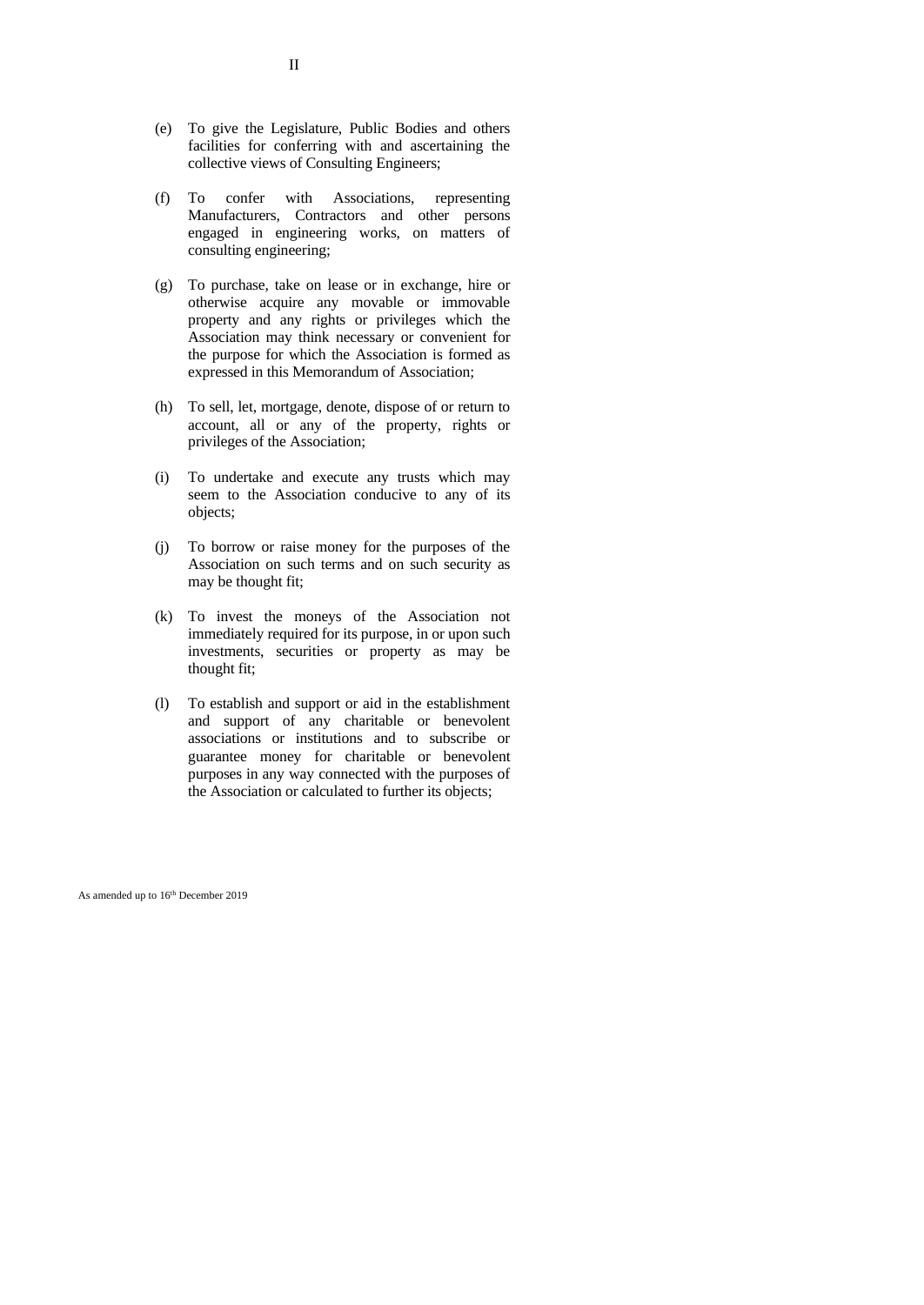- (m) To draw, make, accept, endorse, discount, execute and issue promissory notes, bills of exchange and other negotiable or transferable instruments;
- (n) To seek to promulgate appropriate Conditions of Engagement and fair terms and generally to represent the profession to the Hong Kong Government and to the public;
- (o) To do all such other things as are incidental or the Association may think conducive to the attainment of the above objects or any of them.

Provided always that the Association shall not support with its funds or endeavour to impose on or procure to be observed by its members or others, any regulation restriction or condition which if an object of the Association would make it a Trade Union. And provided that:

> (i) In case the Association shall take or hold any property which may be subject to any trusts, the Association will only deal with or invest the same in such manner as allowed by law, having regard to such trusts.

> (ii) The objects of the Association shall not extend to the regulation of relations between workers and employers or organizations of workers and organizations of employers.

4. (1) The income and property of the Association, however derived, shall be applied solely towards the promotion of the objects of the Association as set out in this Memorandum of Association.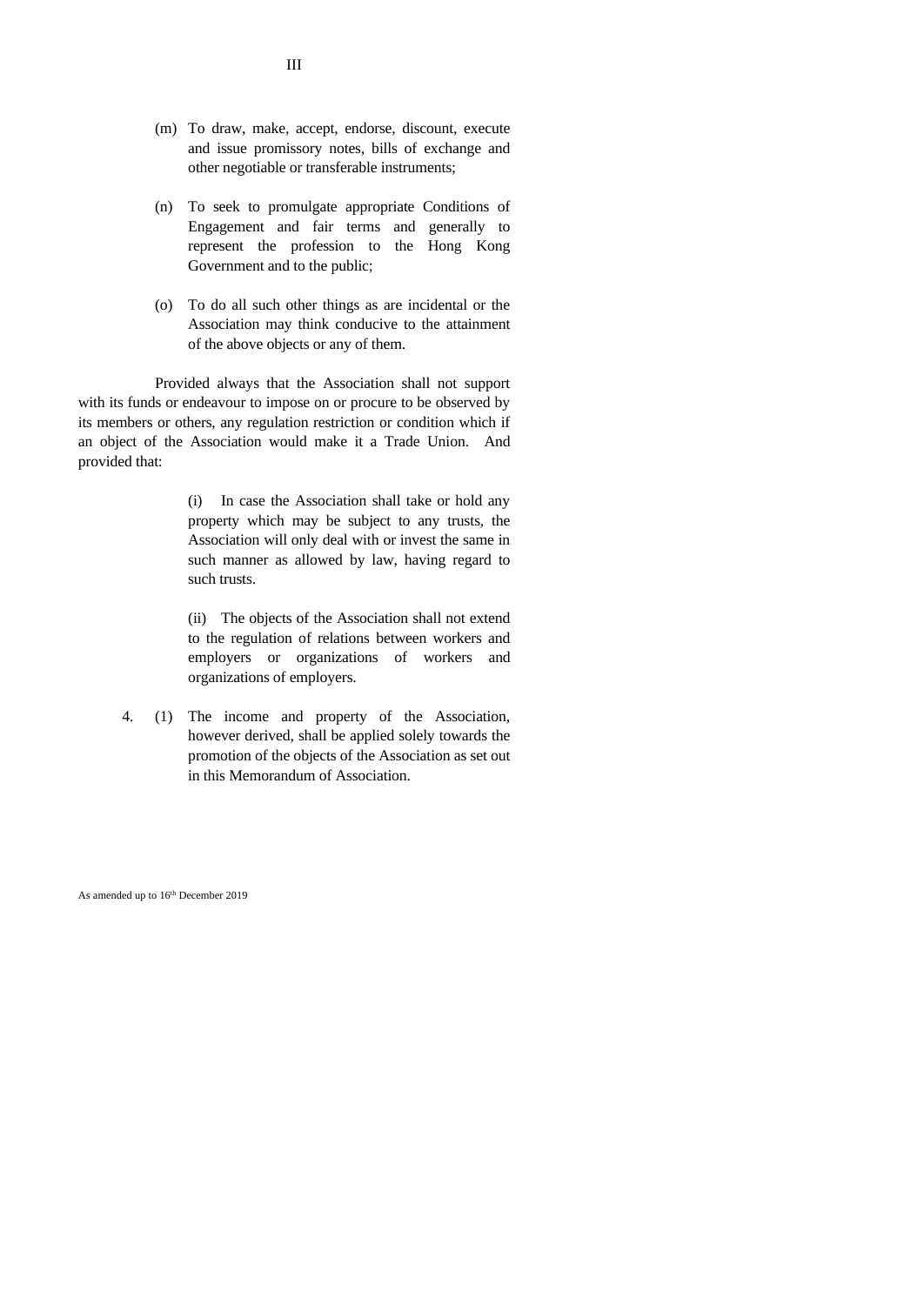- (2) Subject to sub-clauses (4) and (5) below, no portion of the income and property of the Association shall be paid or transferred directly or indirectly, by way of dividend, bonus, or otherwise howsoever, to Members of the Association.
- (3) No member of the Council or Registered Principal of the Association shall be appointed to any salaried office of the Association or any office of the Association paid by fees and no remuneration or other benefit in money or money's worth (except as provided in sub-clause (5) below) shall be given by the Association to any member of the Council or Registered Principal.
- (4) Nothing herein shall prevent the payment, in good faith, by the Association of reasonable or proper remuneration to any officer or servant of the Association or to any Member of the Association in return for any services actually rendered to the Association.
- (5) Nothing herein shall prevent the payment, in good faith, by the Association:-

(a) To any member of the Council of out-of-pocket expenses;

(b) of interest on money lent by any Member of the Association or member of the Council at a reasonable and proper rate per year not exceeding 2% above the prime rate prescribed for the time being by The Hongkong and Shanghai Banking Corporation Limited for Hong Kong dollar loans;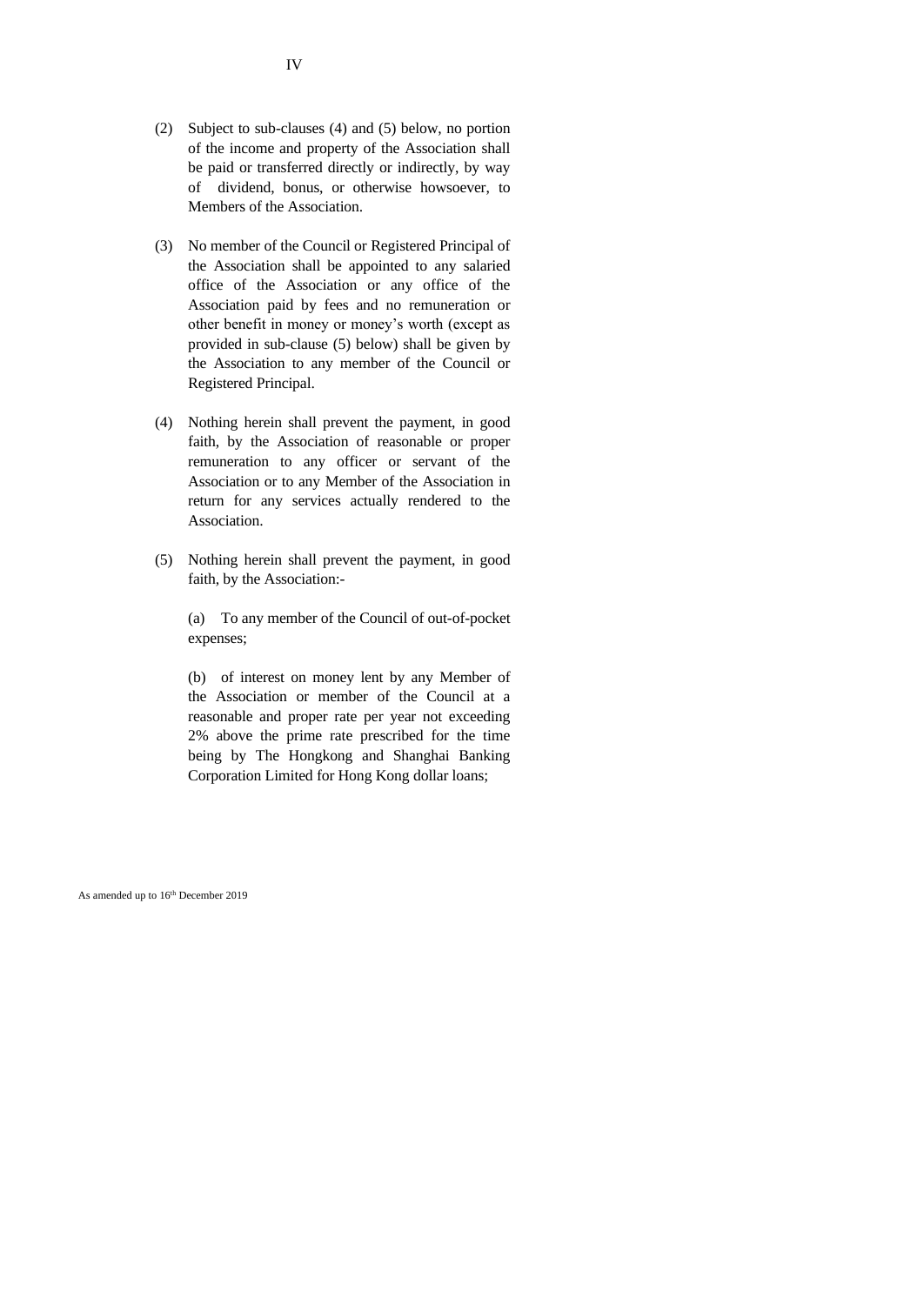(d) of remuneration or other benefit in money or money's worth to a body corporate in which a Member of the Association or a member of its Council is interested solely by virtue of being a member of that body corporate by holding not more than one hundredth part of its capital or controlling not more than one hundredth part of its votes.

(6) No person shall be bound to account for any benefit he may receive in respect of any payment properly paid in accordance with sub-clauses (4) and (5) above.

5. No addition, alteration or amendment shall be made to or in the regulations contained in the Memorandum and Articles of Association for the time being in force unless the same shall have been previously submitted to and approved by the Registrar of Companies in writing or is made under a direction given under section 104(2)(b) or 105 of the Companies Ordinance (Cap. 622).

6. The liability of the Members is limited.

7. Every Member of the Association undertakes to contribute to the assets of the Association, in the event of the same being wound up during the time that it is a Member or within one year afterwards, for payment of the debts and liabilities of the Association contracted before the time at which it ceases to be a Member, and of the costs, charges and expenses of winding up the same and for the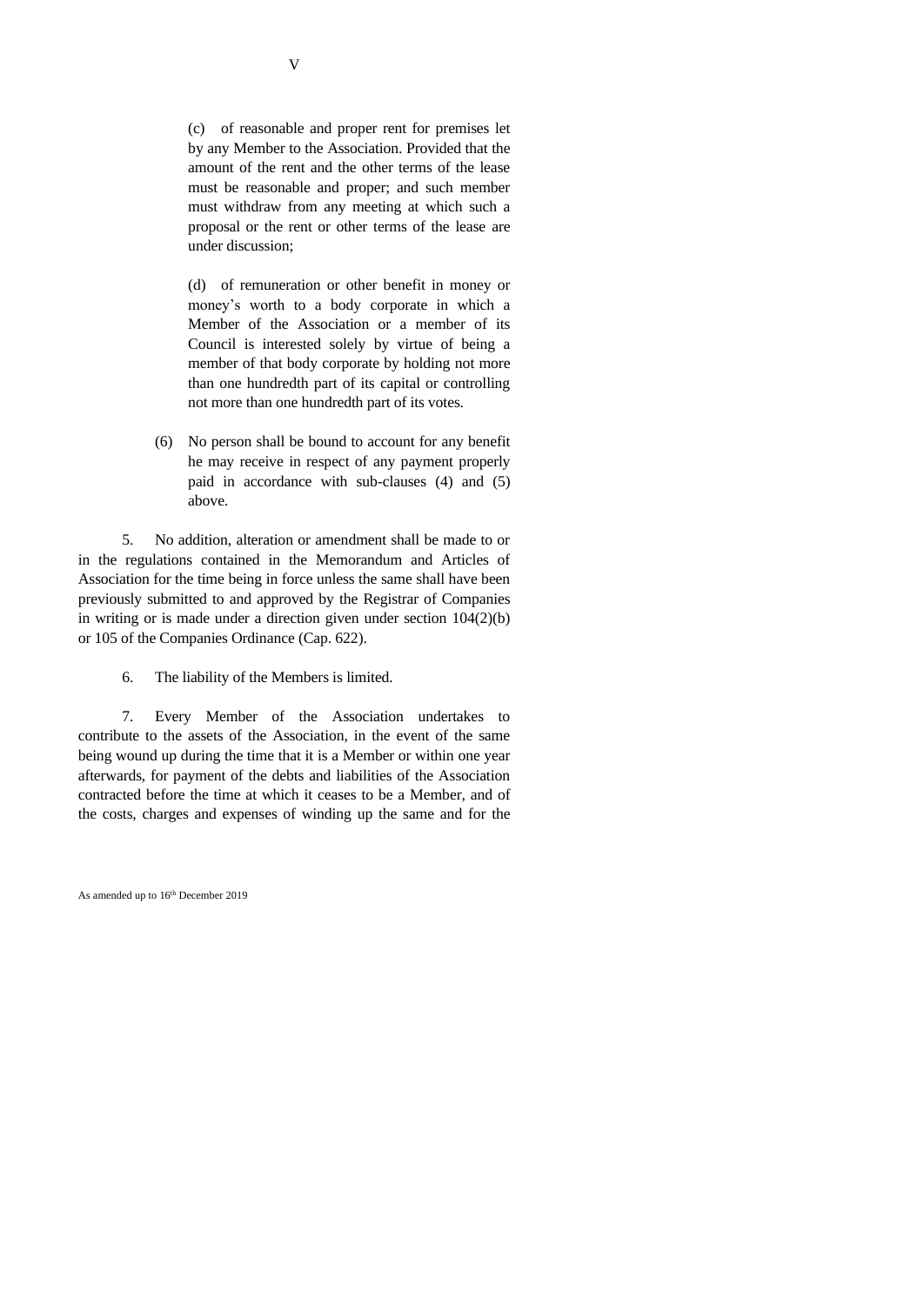adjustments of the rights of the contributories amongst themselves, such amount as may be required not exceeding two hundred and fifty Hong Kong dollars (HK\$250).

8. If upon the winding up or dissolution of the Association there remains, after the satisfaction of all its debts and liabilities, any property whatsoever, the same shall not be paid to or distributed among the Members of the Association, but shall be given or transferred to some other institution or institutions having objects similar to the objects of the Association, and which shall prohibit the distribution of its or their income or property amongst its or their members to an extent at least as great as is imposed on the Association under or by virtue of the fourth paragraph of this Memorandum, such institution or institutions to be determined by a resolution of the Members of the Association at or before the time of dissolution, or in default thereof by such judge of the High Court of the Hong Kong Special Administrative Region as may have or acquire jurisdiction in the matter, and if and so far as effect cannot be given to such provision, then to some charitable object.

9. True accounts shall be kept of the sums of money received and expended by the Association, and the matters in respect of which such receipts and expenditure take place, and of the property, credits and liabilities of the Association; and, manner of inspecting the same that may be imposed in accordance with the Ordinance and the regulations of the Association for the time being in force, shall be open to the inspection of the Members. Once at least in every year the accounts of the Association shall be examined, and the correctness of the balance sheet ascertained by one or more properly qualified Auditor or Auditors.

10. The Association shall not form a subsidiary or hold a controlling interest in another body corporate, unless the formation of such a subsidiary or the holding of such a controlling interest has previously been approved by the Registrar of Companies in writing.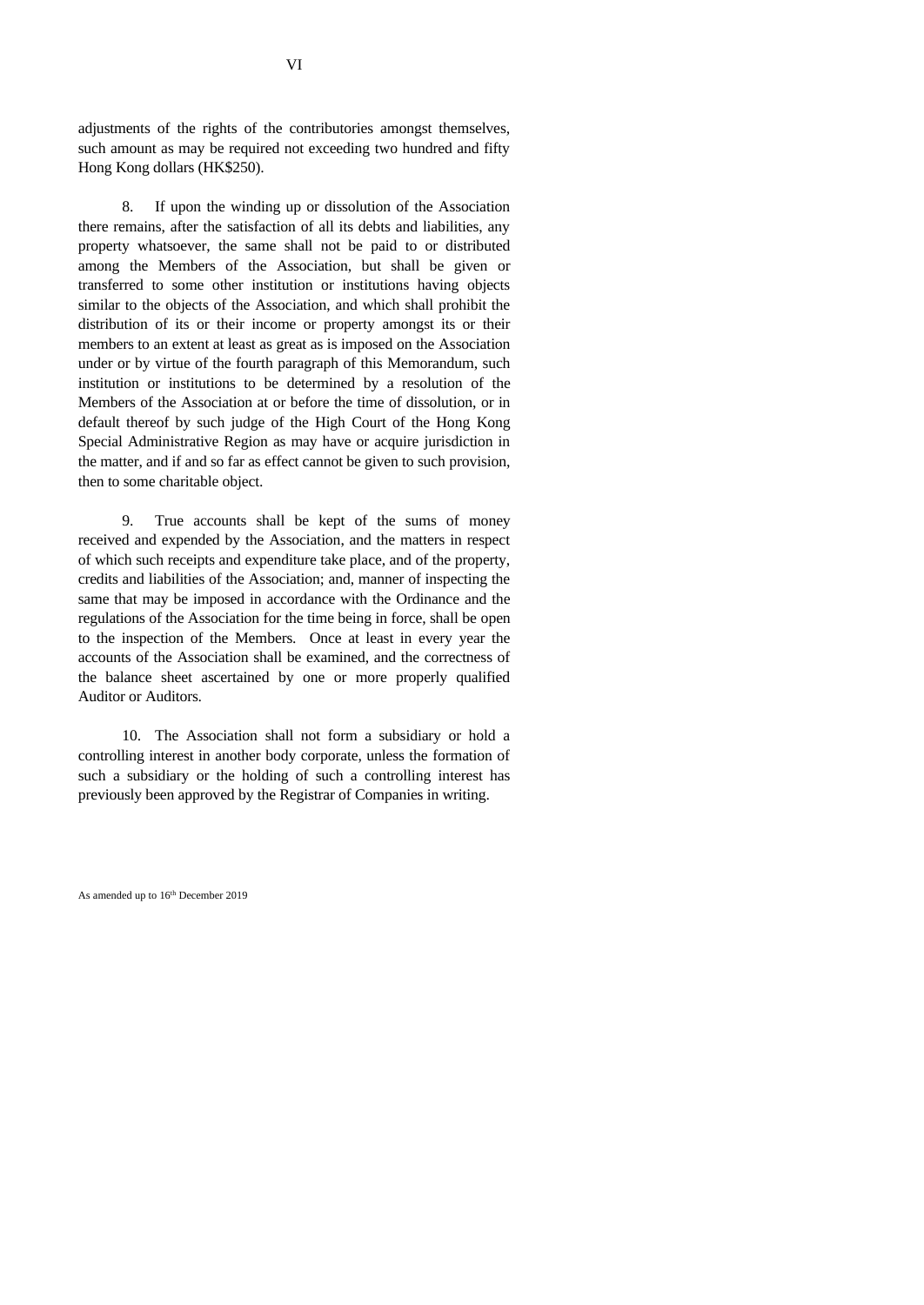We, the several persons whose names and addresses are subscribed, are desirous of being formed into the Association in pursuance of this Memorandum of Association.

As amended up to 16th December 2019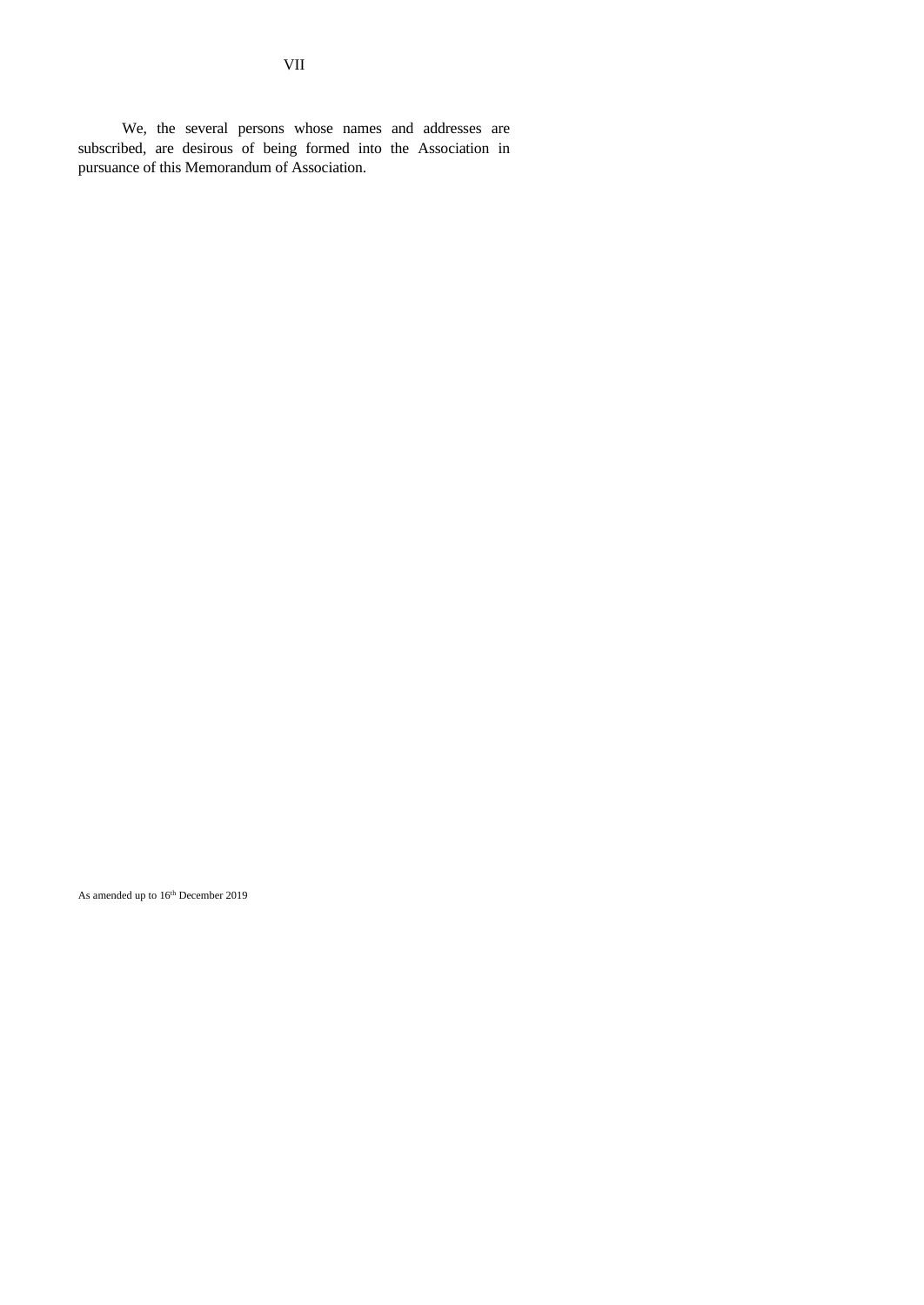| <b>Names</b>   | Addresses                                                                   | Description of<br><b>Subscribers</b>                                                       |
|----------------|-----------------------------------------------------------------------------|--------------------------------------------------------------------------------------------|
| Hon. Szeto Wai | One, Hysan Avenue<br>11th Floor<br>Causeway Bay<br>Hong Kong                | Engineer                                                                                   |
| R. Banham      | 1801 Guardian House<br>Oi Kwan Road<br>Causeway Bay<br>Hong Kong            | Engineer                                                                                   |
| C.R. Coulson   | Jubilee Commercial<br><b>Building</b><br>42-46 Gloucester Road<br>Hong Kong | Engineer                                                                                   |
| J.W. Downer    | 14th Floor<br>1 Kowloon Park Drive<br>Kowloon                               | Engineer                                                                                   |
| S.G. Elliott   | 1720 Star House<br>Kowloon                                                  | Engineer:<br>Chairman of the<br>ad-hoc Committee<br>of the Association                     |
| A.M.T. Koo     | 1/F Caroline Mansion<br>4 Yun Ping Road<br>Hong Kong                        | Engineer                                                                                   |
| P.S. Molyneux  | 1717 Star House<br>Kowloon                                                  | Engineer:<br><b>Honorary Secretary</b><br>of the ad-hoc<br>Committee of the<br>Association |

Dated the 24th day of March 1977. Witness to the above signatures

T.J. GREGORY SOLICITOR ONG KON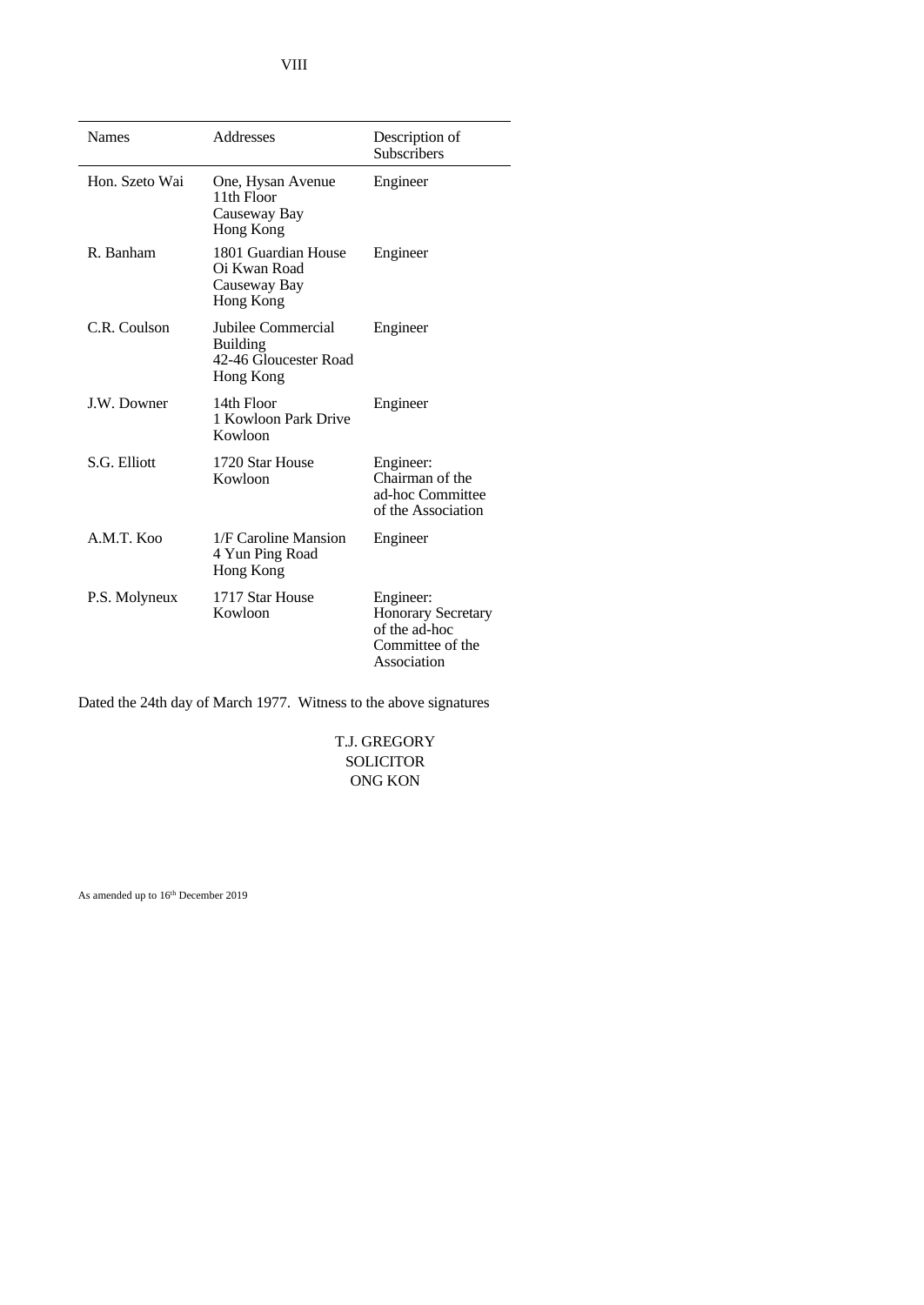### THE COMPANIES ORDINANCE (CAP. 622)

A COMPANY LIMITED BY GUARANTEE AND NOT HAVING A SHARE CAPITAL

# **Articles of Association OF THE ASSOCIATION OF CONSULTING ENGINEERS OF HONG KONG**

**香 港 顧 問 工 程 師 協 會**

#### GENERAL

1. In these Articles the words standing in the first column of the table next hereinafter contained shall bear the meanings set opposite to them respectively in the second column thereof, if not inconsistent with the subject or context:-

#### WORDS MEANINGS

- The Ordinance ...... The Companies Ordinance (Cap. 622) (including the related subsidiary legislation) as amended from time to time thereafter and every other Ordinance for the time being in force in The Hong Kong Special Administrative Region concerning companies and affecting the Association.
- These Articles ...... These Articles of Association and the regulations of the Association from time to time in force.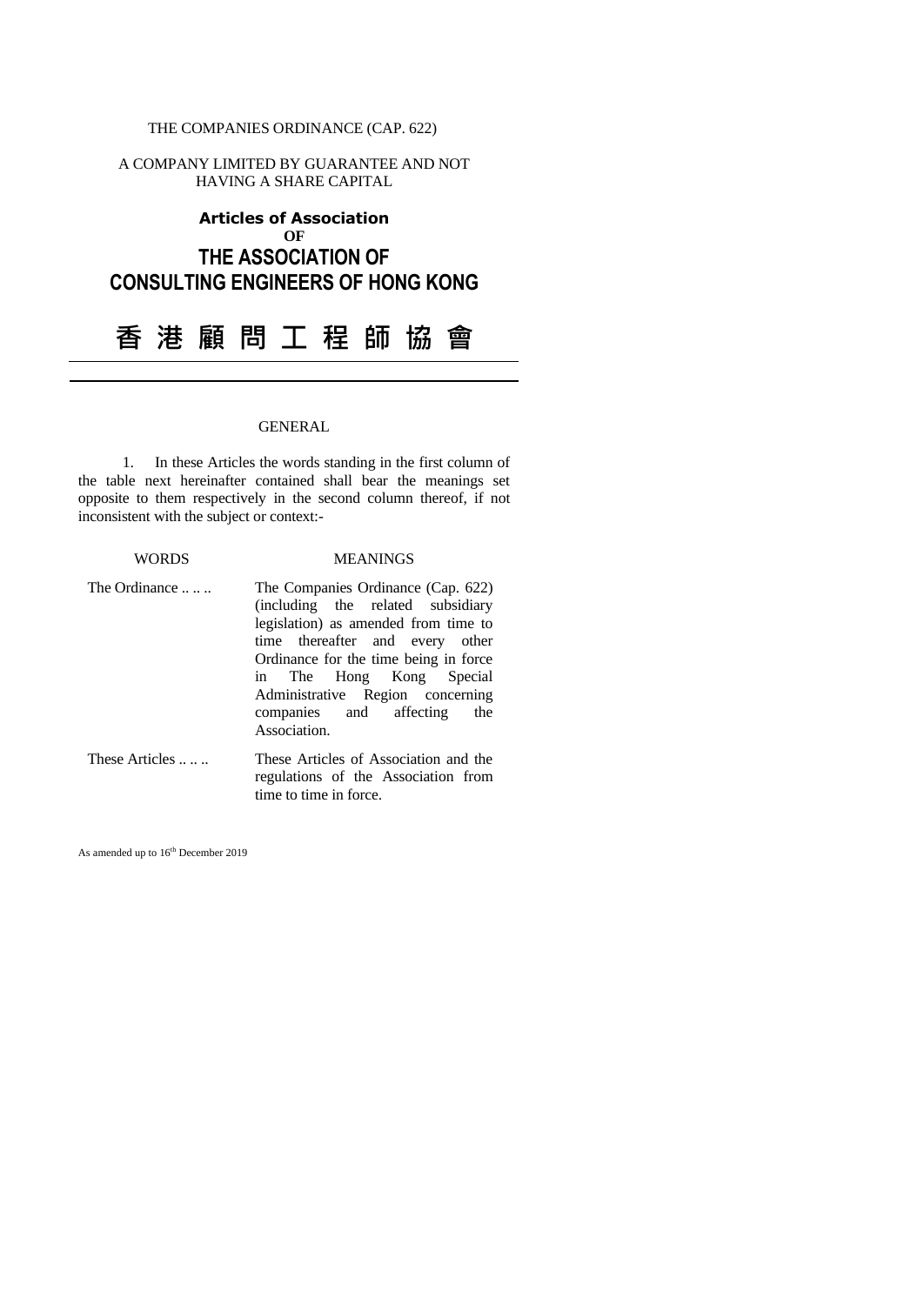- (a) is practising and as his principal occupation advises on engineering matters or designs or supervises or monitors the construction of engineering work, and
- (b) has responsibility for the management of the whole or a<br>significant part of a Firm significant part irrespective of the title by which he is described, and
- (c) has no direct or indirect concern or interest in any commercial or manufacturing or contracting business such as would tend to influence his exercise of an independent professional judgement in the class of work in which he or his Firm engages.
- Registered Principal .. A Consulting Engineer whose name has been entered on the Register of Principals on behalf of a Member and is normally resident in Hong Kong.
- A Firm .. .. .. .. .. .. .. .. Either a Firm of Consulting Engineers or a Multiprofessional Firm practising and intending to continue practising in Hong Kong.
- An Associate Firm .... Either a Consulting Engineer, or a partnership or a company as defined for a Firm of Consulting Engineers or a partnership or a company as defined for a Multiprofessional Firm except that the conditions set out in  $(1)(i)$  to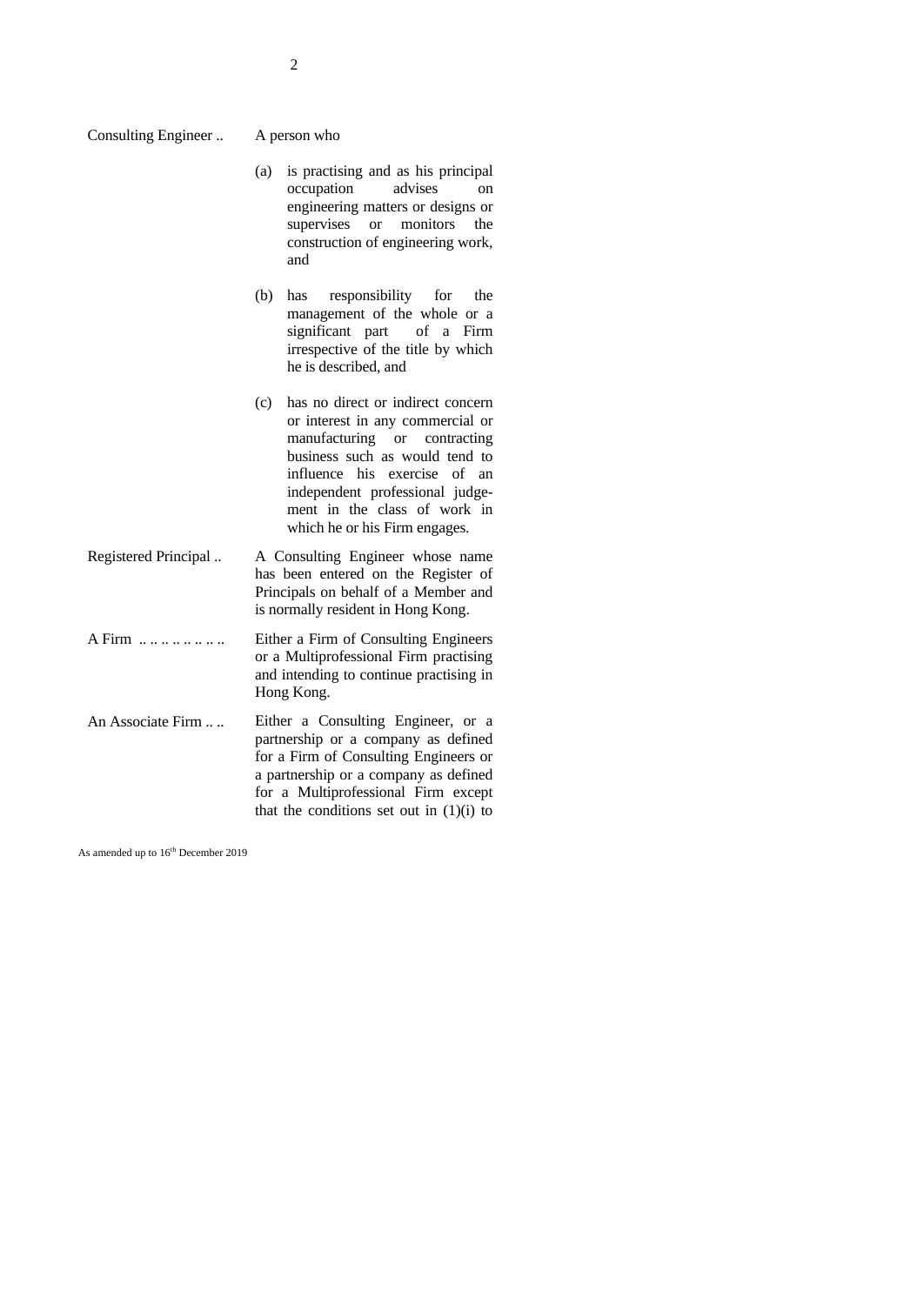(iii) in the definition of a Firm of Consulting Engineers shall not apply.

A Firm of Consulting .. Engineers

- Any of the following:-
	- (a) a Consulting Engineer who is a sole practitioner; or
	- (b) a partnership in which Consulting Engineers constitute a least a majority of the partners and have control of the partnership's affairs and the only other partners (if any) are persons considered suitable by the Council; or
	- (c) a company in which Consulting Engineers hold at least a majority of votes in meetings of directors and (whether or not the company is directly or indirectly wholly or partly owned by persons other than Consulting Engineers) have (to the satisfaction of the Council) control of the company's affairs

Provided always that:

- (1) There shall be excluded from this definition any firm:
	- (i) that engages in or is a subsidiary or holding company of a company which engages in development manufacturing or contracting such as would in the opinion of the Council tend to influence a Consulting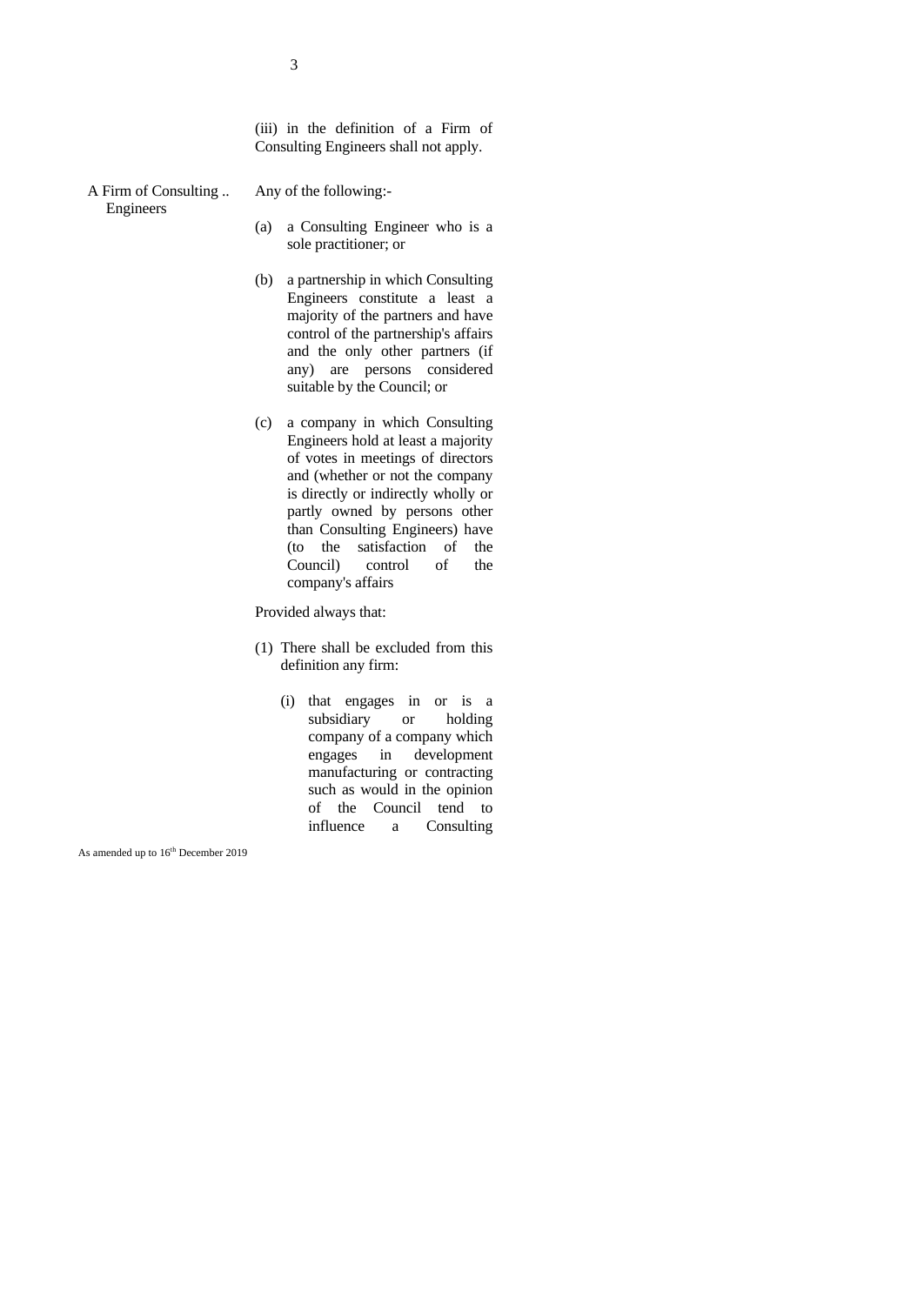Engineer in such firm in the exercise of his independent professional judgement in relation to the matters in which the firm advises; or

- (ii) whose holding company has or holding companies have any other subsidiary which engages in development manufacturing or contracting unless the Council are satisfied that the activities as Consulting Engineers of the firm are not influenced by the interests of such other subsidiary; or
- (iii) that (in the opinion of the Council) is in substance owned by the State or a similar public body or is in substance the design department of a development, manufacturing or contracting enterprise; or
- (iv) the ownership of which (in the opinion of the Council) is such as would tend to influence a Consulting Engineer in such firm in the exercise of his independent professional judgement in relation to the matters in which the firm advises; or
- (v) where any persons directly or indirectly interested in the capital of the firm are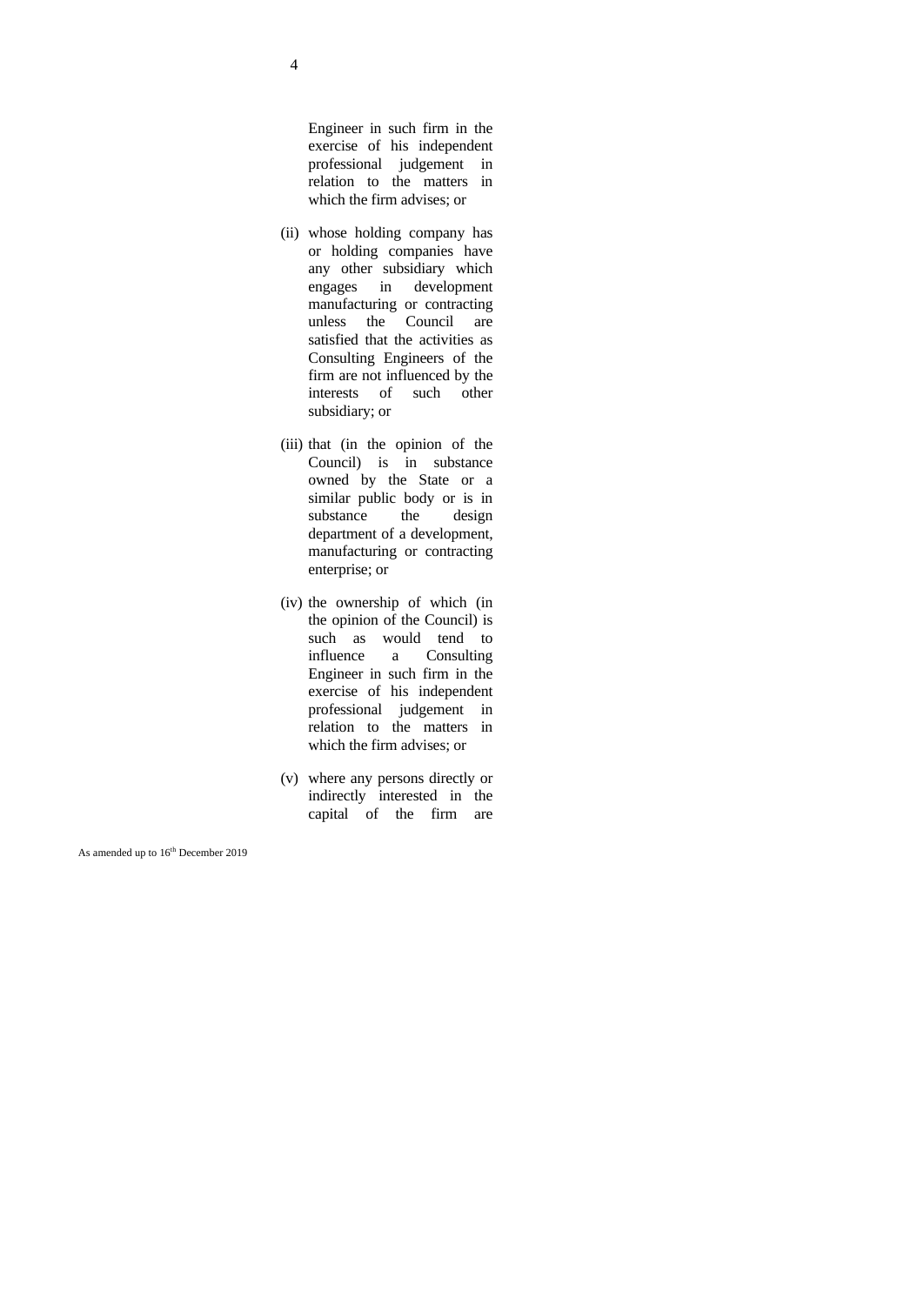considered unsuitable by the Council.

- (2) In this definition where the context admits reference to a company shall include any body corporate wherever incorporated.
- A Multiprofessional .. ..
	- Firm

#### Either of the following:-

- (a) a partnership in which Consulting Engineers do not constitute a majority of the partners but comprise at least 25% of the partners and in which
	- (i) 75% of the partners are in professions considered acceptable by the Council; and
	- (ii) all partners are considered acceptable by the Council; or
- (b) a company not falling within clause (c) in the definition of a Firm of Consulting Engineers, but in which the directors of the company who are in professions considered acceptable by the Council control the company's affairs, and in particular
	- (i) exercise not less than 75% of the votes in meetings of directors provided that not less than one third of such proportion of votes shall be exercisable by directors who are Consulting Engineers;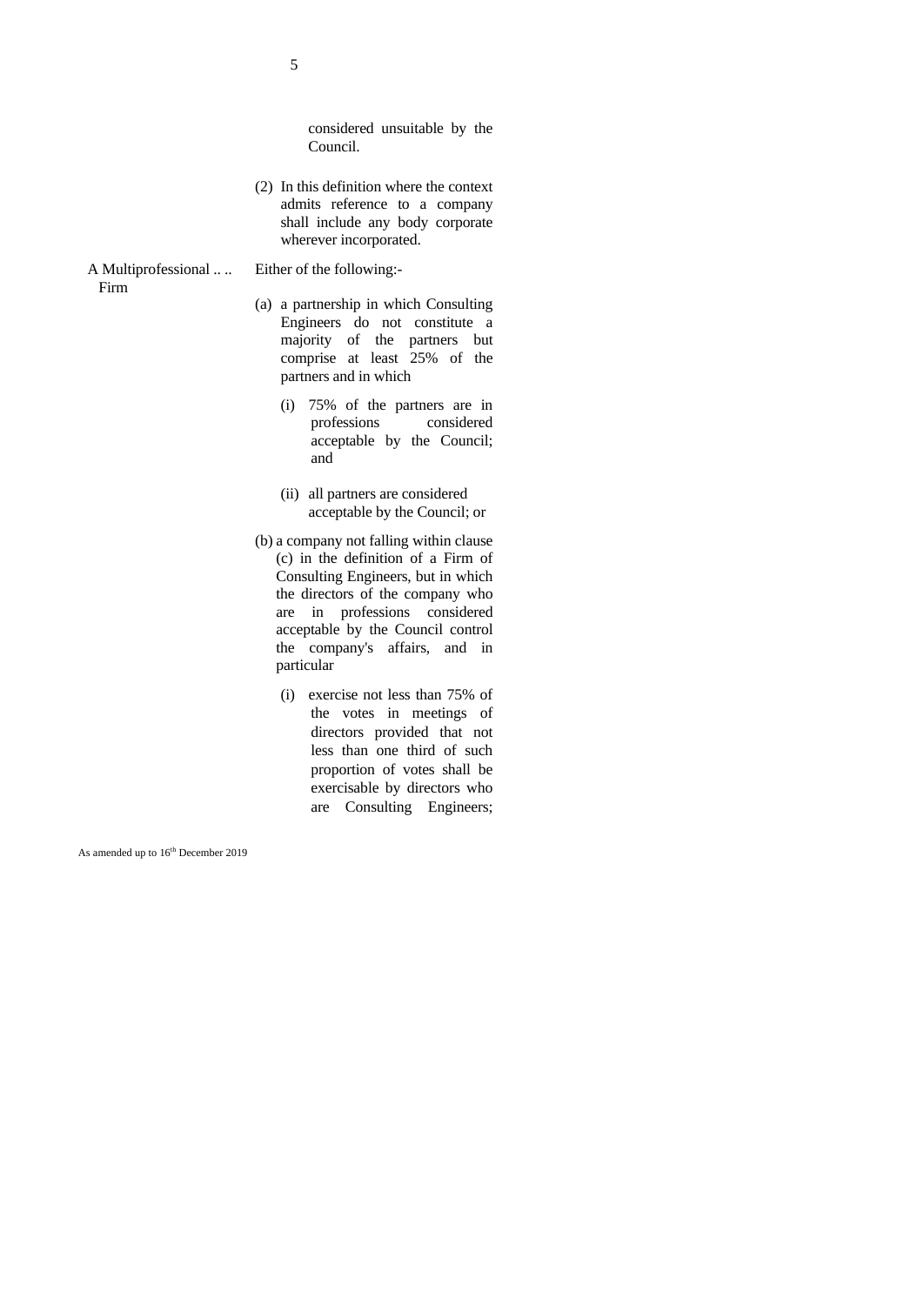and

(ii) together with the employees of the company and any trust set up for the benefit of such employees exercise not less than 75% of the votes in meetings of the company provided that at least one third of such proportion of votes shall be exercisable by those directors who are Consulting Engineers

Provided always that the conditions set out in  $(1)(i)$  to  $(v)$  inclusive and  $(2)$  in the definition of a Firm of Consulting Engineers shall also apply, with the necessary changes, to the definition of a Multiprofessional Firm.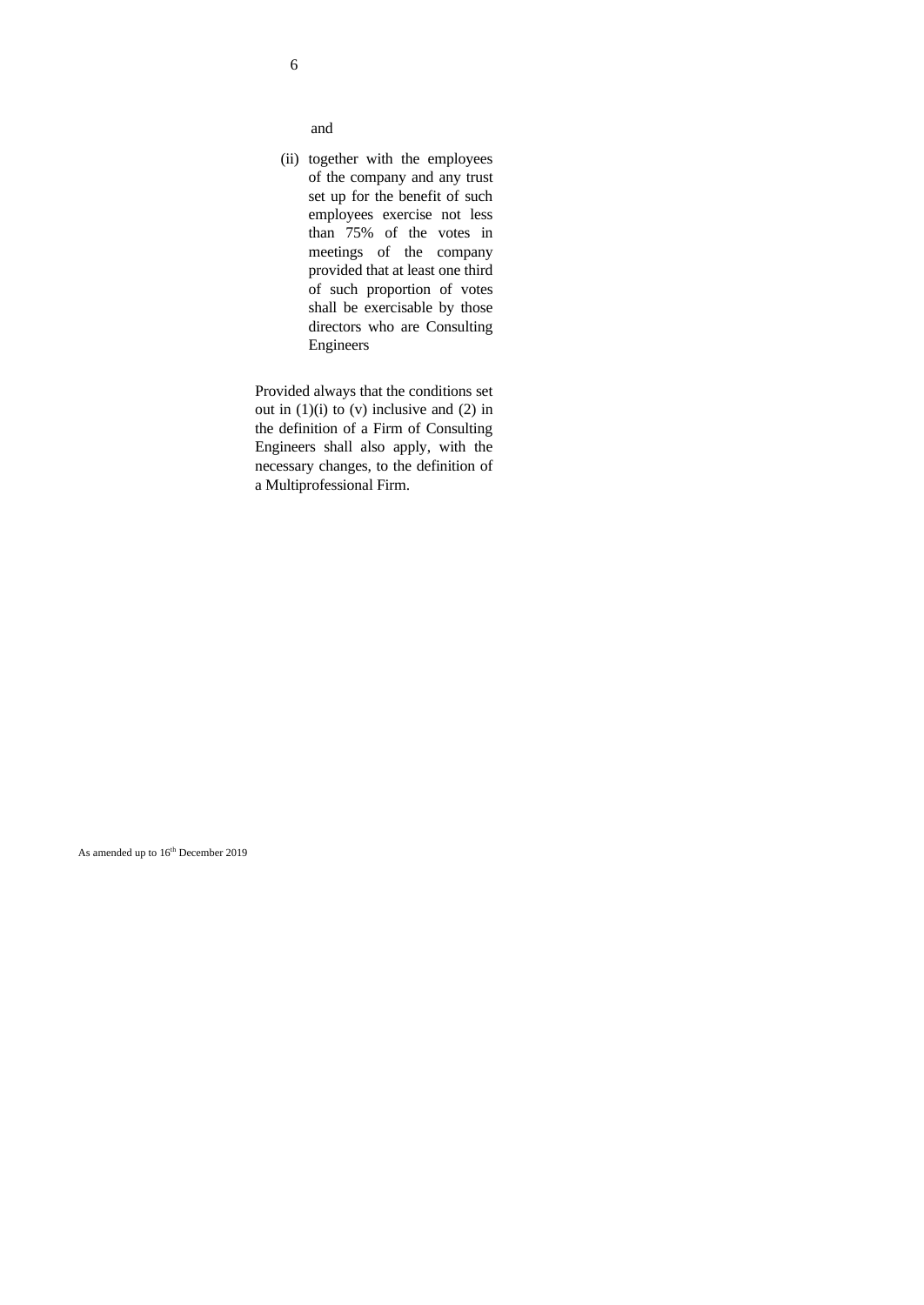|                              | The Association  The Association of Consulting Engineers<br>of Hong Kong                                                                                                                                 |  |
|------------------------------|----------------------------------------------------------------------------------------------------------------------------------------------------------------------------------------------------------|--|
|                              | Association                                                                                                                                                                                              |  |
|                              |                                                                                                                                                                                                          |  |
|                              | The Office $\dots \dots \dots \dots$ The registered office of the Association                                                                                                                            |  |
|                              |                                                                                                                                                                                                          |  |
| Month         Calendar month |                                                                                                                                                                                                          |  |
|                              | In writing  Written, printed, lithographed or otherwise<br>represented or reproduced words in a<br>visible or locked electronic form; or partly<br>one and partly another.                               |  |
| Normally Resident            | Liable for Hong Kong tax.                                                                                                                                                                                |  |
| A member of the Council      | means any person for the time being<br>appointed as a member of the Council and<br>the person so appointed shall be deemed to<br>be a "director" of the Association for the<br>purpose of the Ordinance. |  |

Words importing the singular number only shall include the plural number, and vice versa.

Words importing the masculine gender only shall include the feminine gender.

Words importing persons shall include corporations.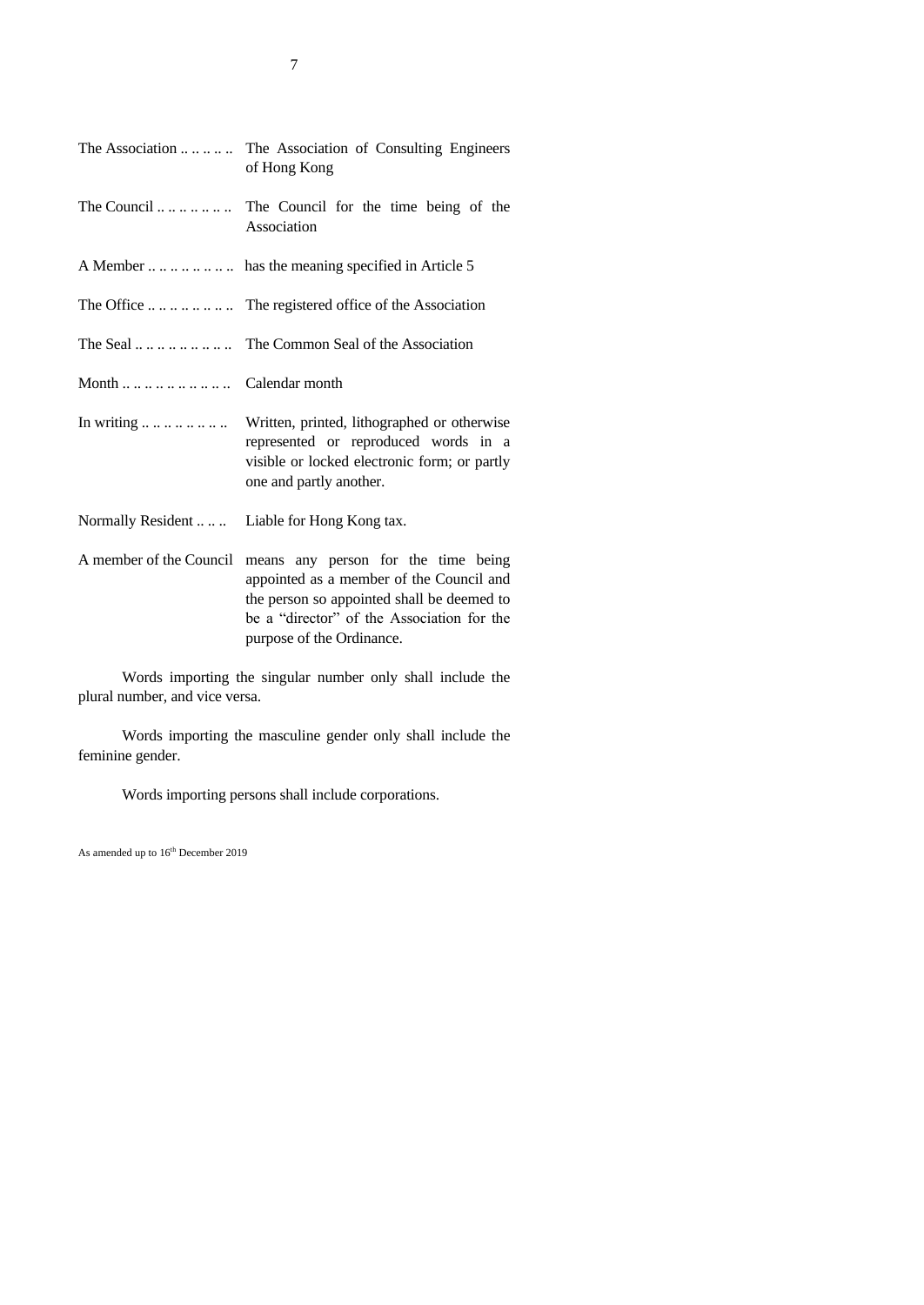Subject as aforesaid and unless the context otherwise requires, any words or expressions defined in the Ordinance shall, if not inconsistent with the subject or context, bear the same meaning in these articles.

2. For the purposes of registration the number of Members of the Association shall not exceed 250 but the Council may from time to time register an increase of Members.

3. Every Registered Principal of the Association shall sign a written consent to become a Registered Principal.

4. The Association is established for the objects expressed in the Memorandum of Association.

#### **MEMBERSHIP**

5. The Members of the Association shall comprise Firms conforming to the definition given in these Articles and which have been in practice continuously in Hong Kong for a minimum of 36 months and intend to continue to practise in Hong Kong. Firms conforming to the definition given in these Articles and which have been in practice in Hong Kong for less than 36 months but for more than 6 months may apply to be Associate Members of the Association. Application can be made to become a Member of the Association after the firm has been in practice for 36 months and intends to continue to practice in Hong Kong.

6. It shall be a condition of Membership and Associate Membership that on admission and at all times thereafter:

> (A) all Consulting Engineers in each Firm and Associate Firm who conform to the requirements of Article 12 shall be Registered Principals; and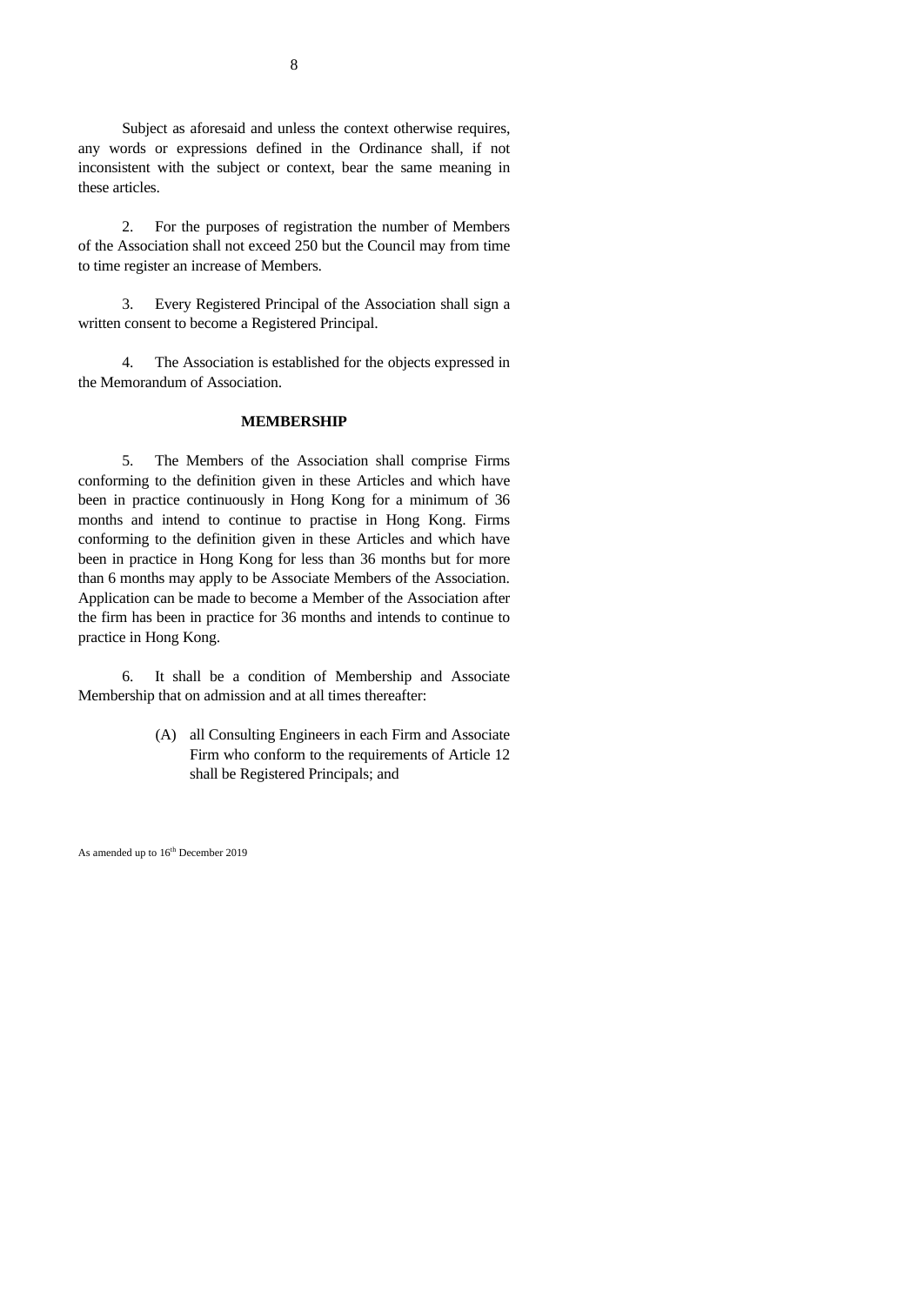- (B) each Firm and Associate Firm shall have a minimum of 1 Consulting Engineer who conforms to the requirements of Article 12 and is registered as Registered Principal, the minimum number being determined from time to time by the Council and approved by the Members by ordinary resolution in General Meeting; and
- (C) all Firms or Associate Firms in a group of firms conforming to the definition of a Firm in Article 1, and practising wholly or partially in or from Hong Kong shall register separately as Members or Associate Members, unless the circumstances are such that the Council in its absolute discretion permits an exception to be made.

7. A firm or Associate Firm wishing to become a Member or Associate Member shall make its application in writing on such form as shall be approved by the Council from time to time. On receipt of such application form the Honorary Secretary shall submit the same to a meeting of the Council who shall decide whether such application shall be approved or refused. Notice of such nomination giving the name and address of the Firm or Associate Firm and the names and qualifications of any person proposed by such Firm or Associate Firm to be Registered Principals of such Firm or Associate firm (unless such person shall be deemed to have satisfied the requirements for registration under Article 15) shall be sent to each Member. If any Member wishes to object to the election of a Firm, Multiprofessional Firm or Associate Firm, or to the registration of a person proposed as a Registered Principal, their objection shall be sent in writing to the Honorary Secretary within three weeks of the date of such notice.

8. If any objection is received it shall be considered by the Council who shall decide whether or not such objection shall be sustained. The final decision whether or not the Firm or Associate Firm shall be elected as a Member or Associate Member and whether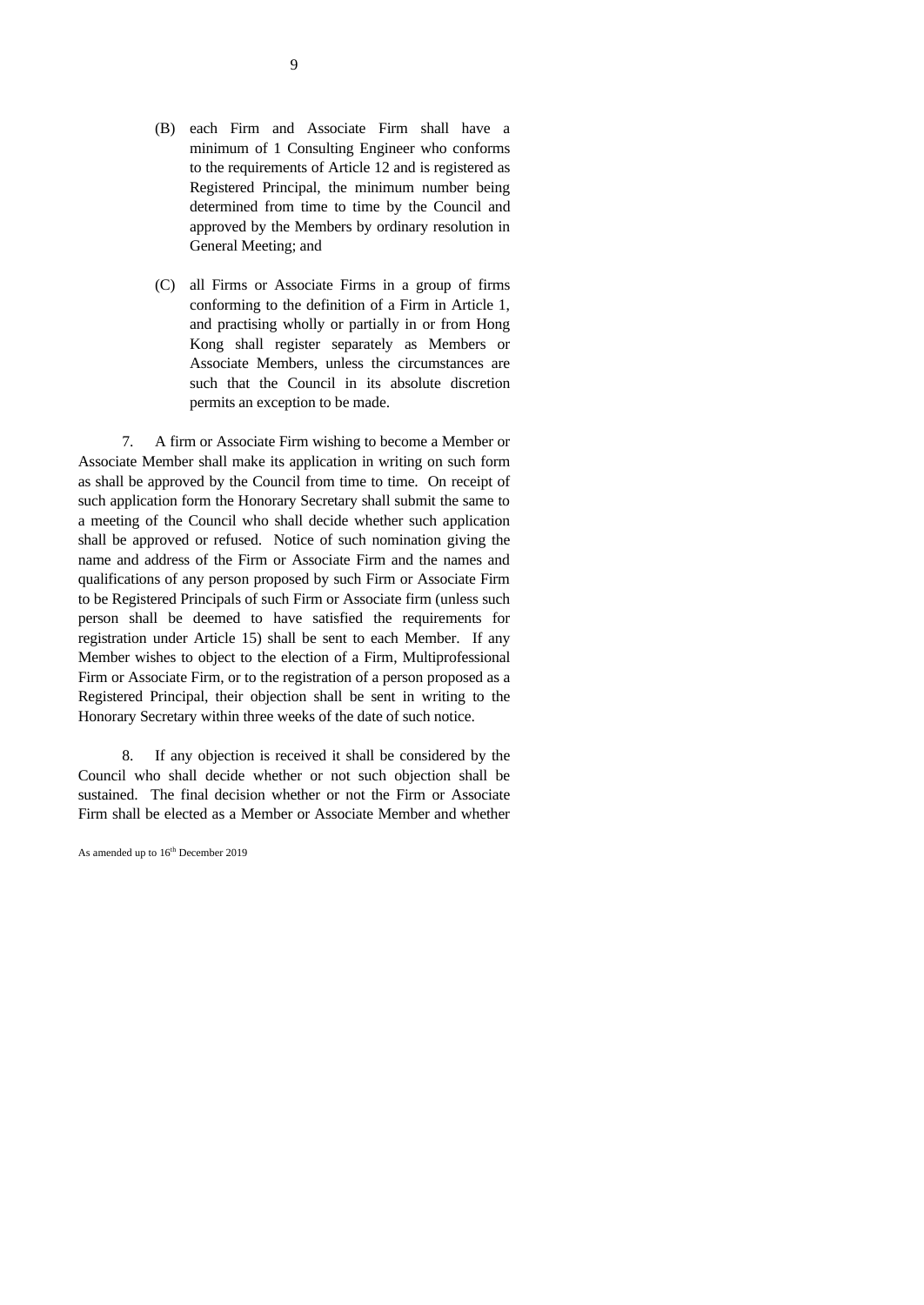or not a person shall be registered as a Registered Principal shall rest with the Council.

9. In the event of a Firm or Associate Firm being elected as a Member or Associate Member the Honorary Secretary shall so inform the Firm or Associate Firm and shall enter the Firm's name into the Register of Members and Associate Members.

10. Those firms who have applied for Membership prior to the adoption of these Articles, whose applications shall have been examined by the Council then constituted and approved, shall be Members as from the adoption of these Articles provided that in the opinion of the Council they satisfy all the requirements for membership under these Articles.

11. The privileges of Membership and Associate Membership shall not be transferable or transmissible.

#### **QUALIFICATION OF REGISTERED PRINCIPALS**

12. In order to qualify for admission to the Register of Principals of the Association a person must be:

- (A) a Consulting Engineer of standing and experience acceptable to the Council, and be
- (B) professionally qualified either:
	- (i) as a Fellow or an equivalent where such a designation does not exist of one or more of the following institutions:-
		- (a) The Hong Kong Institution of Engineers.
		- (b) The Institution of Civil Engineers, London.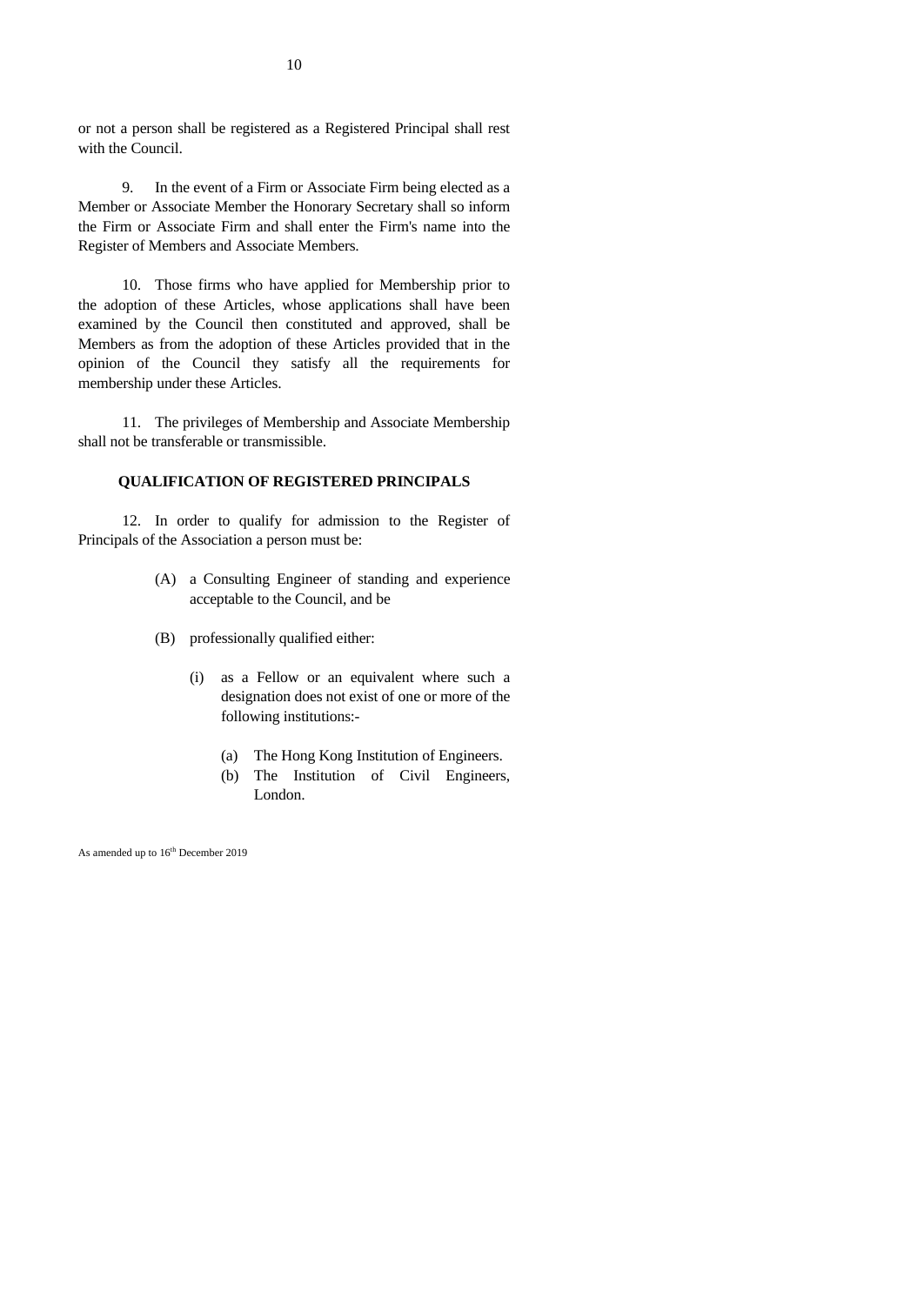- (c) The Institution of Mechanical Engineers, London.
- (d) The Institution of Engineering & Technology, London.
- (e) The Institution of Structural Engineers, London.
- (f) The Institution of Chemical Engineers, London.
- (g) The Institution of Materials, Minerals and Mining, London.
- (h) The Chartered Institution of Building Services Engineers, London.
- (i) The Chartered Institution of Highways & Transportation, London.
- (j) The Chartered Institution of Water and Enviornmental Management, London.
- (k) China Association for Science and Technology.
- (l) Energy Institute, London.
- (m) The Institution of Professional Engineers New Zealand (Engineering New Zealand).
- (n) The Institution of Engineers, Australia (Engineers Australia).
- (o) The Canadian Council of Professional Engineers (Engineers Canada).
- (p) The Institution of Engineers of Ireland (Engineers Ireland).
- (q) The Institute of Marine Engineering, Science & Technology, London.
- (r) The Institute of Measurement and Control, London.
- (s) The Institution of Fire Engineers, London.
- (t) Institution of Gas Engineers and Managers, London.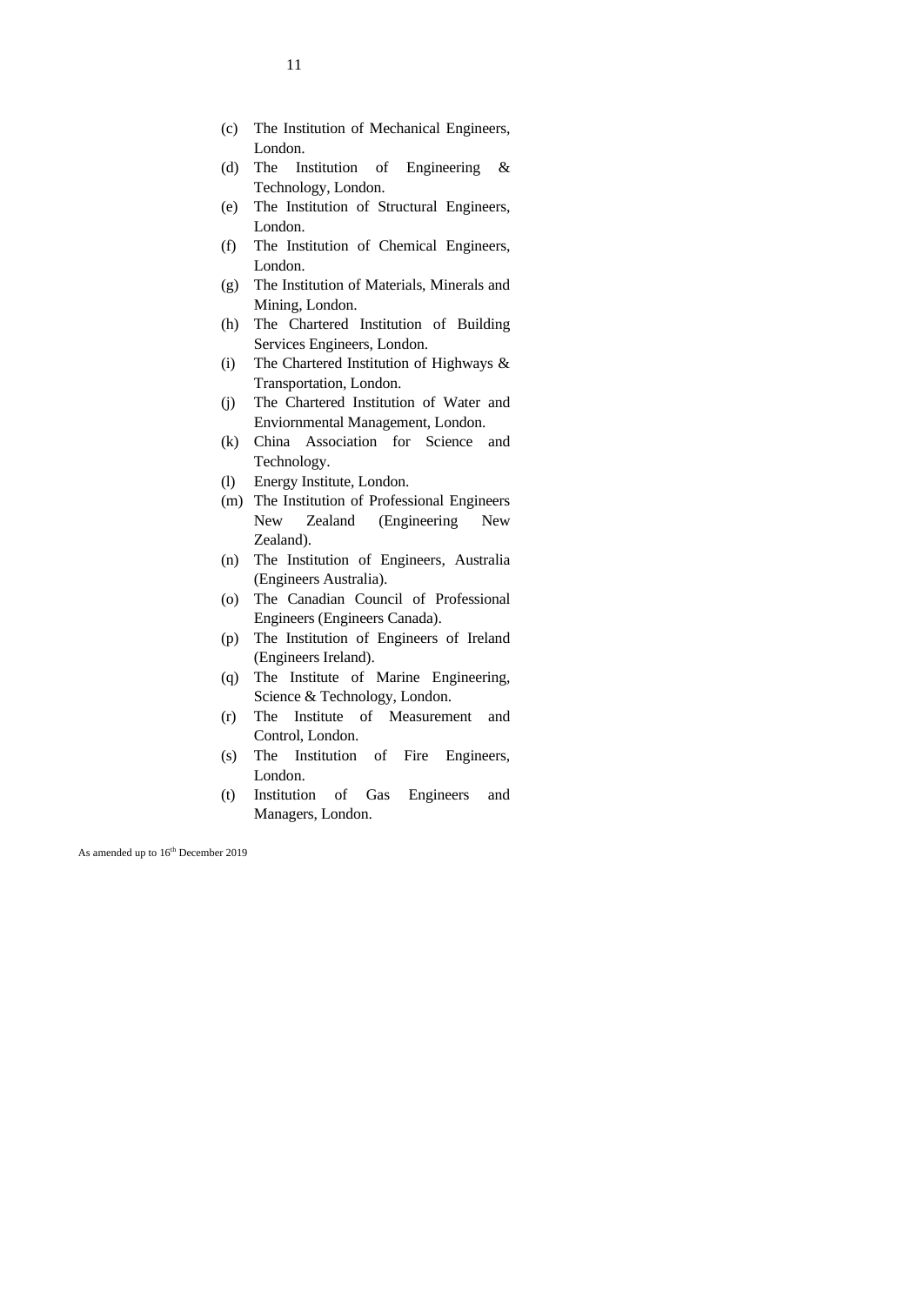- (u) The Society of Operations Engineers, London.
- (v) Any other professional institution applicable to the special branch of engineering in which he practises which may be approved by the Council as being, in the opinion of the Council, of high standing, or
- (ii) as a Corporate Member of one or more of the institutions (a) to (v) above and have demonstrated to the satisfaction of the Council that he:-
	- (-w) has more than 10 (ten) years of relevant experience since election to corporate membership of the appropriate institution,
	- (x) is over 35 years of age,
	- (y) has held a position of recognised managerial responsibility for a period of at least 5 (five) years.

13. A Registered principal shall not cease to be a Registered Principal by operation of Article 27(c) only by reason that the institution of which he is a fellow or a member ceases to be so recognised by the Association.

#### **THE REGISTER OF PRINCIPALS**

14. The Association shall keep a Register of Principals. The names of Registered Principals shall be entered into the Register at the same time as the name of the Firm or Associate Firm of which they propose to be Registered Principals is entered into the Register of Members and Associate Members. These Registers shall be open to inspection by any Member or Associate Member at reasonable notice.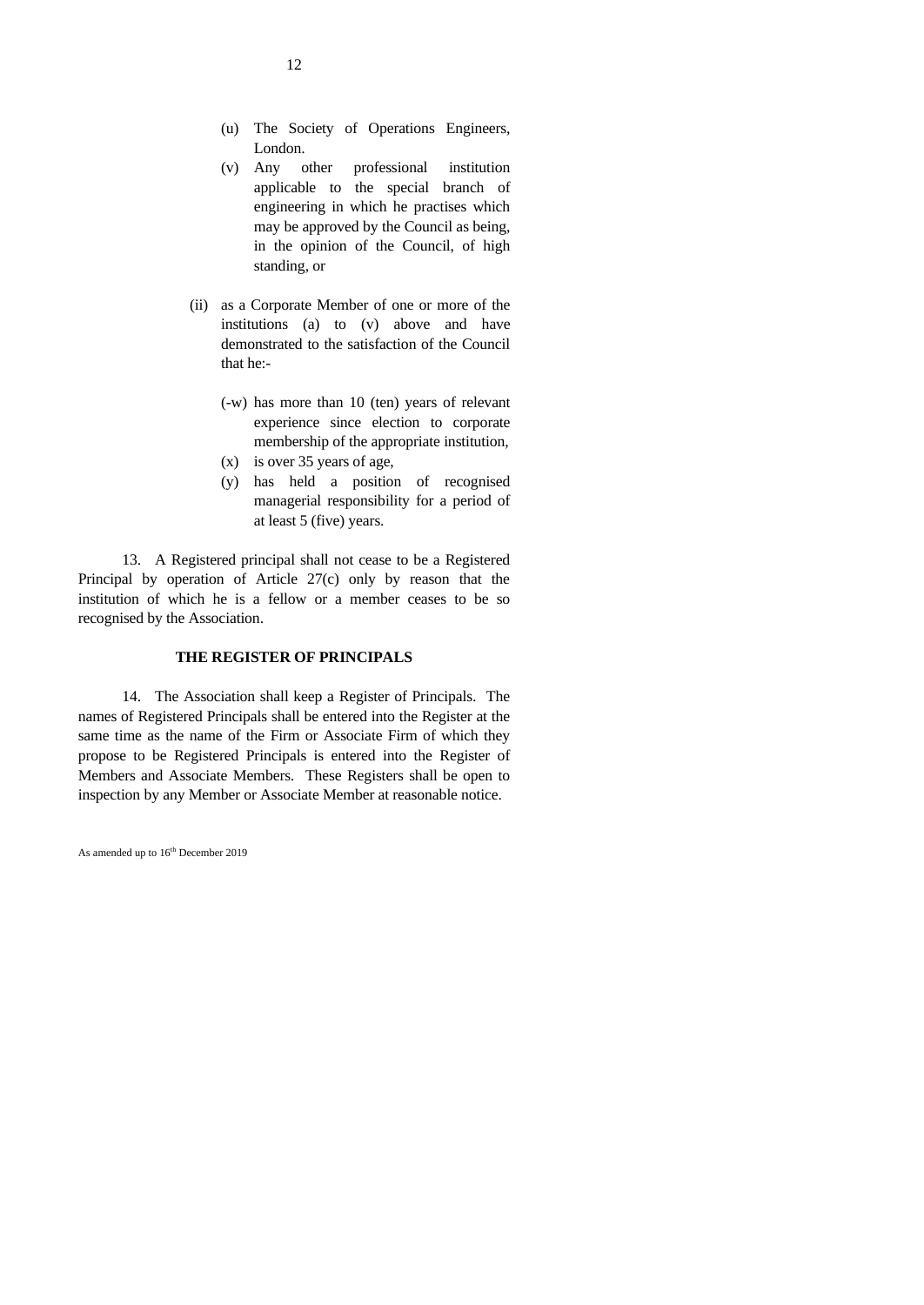15. The persons who were individual Members of the Association immediately prior to the adoption of these Articles, save for any who are no longer practising as Consulting Engineers, shall unless the contrary be shown be deemed to satisfy the requirements under these Articles for registration as Registered Principals.

16. A Member or Associate Member who wishes to apply to register a person as a Registered Principal in respect of that Member or Associate Member shall make an application in writing on such form as shall be approved by the Council from time to time. On receipt of such application the Honorary Secretary shall submit the same to a meeting of the Council who shall decide whether such application shall be approved or refused. If the Council shall approve the application, the person shall be nominated for registration. Notice of such nomination giving the name and qualifications of the person and the name and address of the firm making such application, shall be sent to each Member. If any Member wishes to object to the registration of such person as a Registered Principal, details of such objection shall be sent in writing to the Honorary Secretary within three weeks of the date of such notice.

17. If any objection is received it shall be considered by the Council. The final decision whether or not the person shall be registered as a Registered Principal shall rest with the Council.

18. In the event of the application being approved, the Honorary Secretary shall so inform him and the name of the person shall be entered into the Register of Principals. The following, and no other abbreviation, may be used to signify that a person is a Registered Principal of a Member of the Association: MConsE.(H.K.).

19. A person may be a Registered Principal of more than one Member or Associate Member.

#### **THE HONORARY LIST**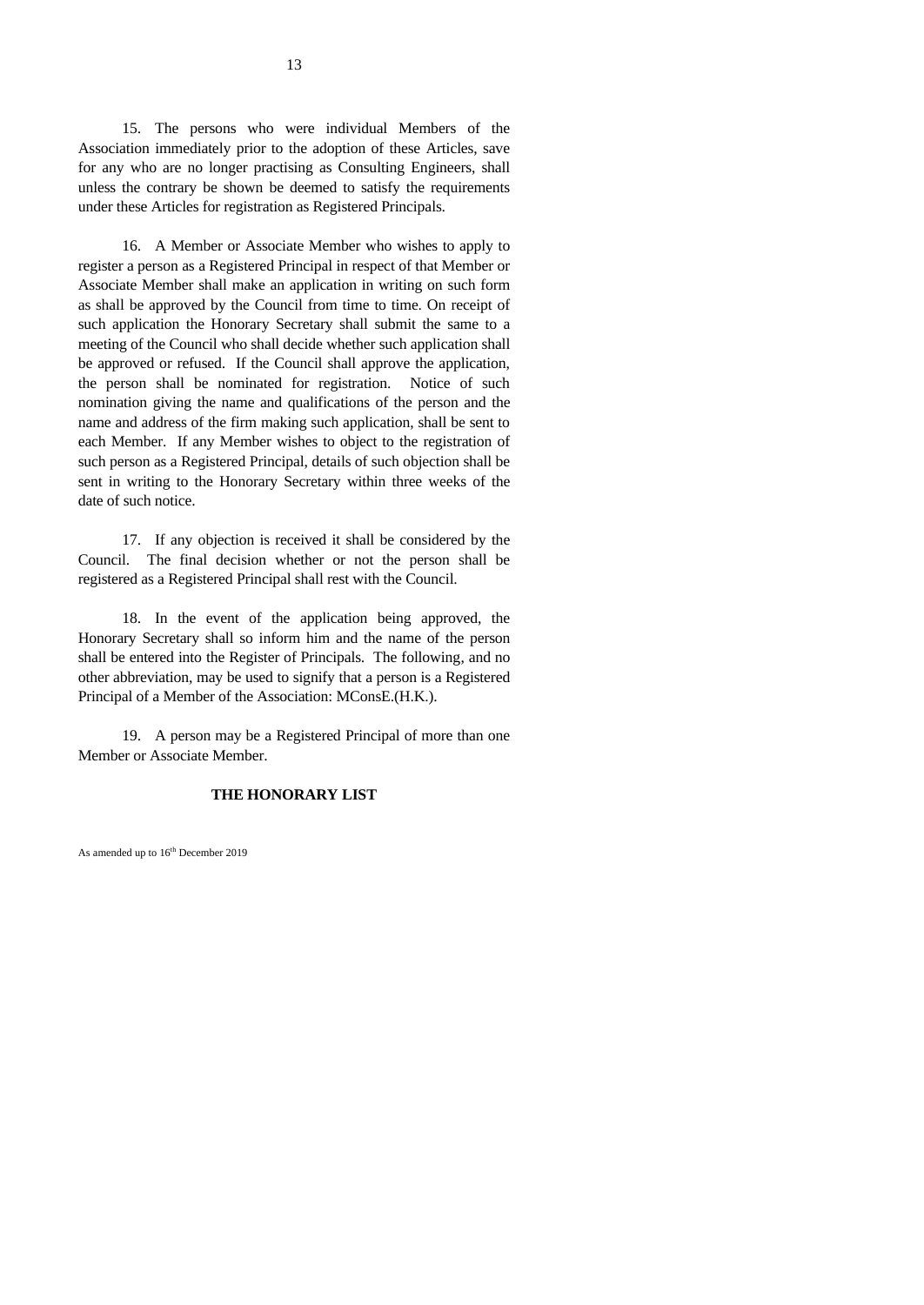20. Any person who was an Honorary Member of the Association immediately prior to the adoption of these Articles shall have his name entered into the Honorary List.

21. The Council may on the retirement from practice of any Registered Principal in consideration of his outstanding service to the profession and, provided that he is not otherwise ineligible, enter his name into the Honorary List. Any person in the Honorary List shall be entitled to notice of and to attend all General Meetings and to take part in discussions thereat, but he shall not vote on any question nor shall he have any other privilege attaching to Membership, except that he may receive such communications regarding the Association as decided by the Council.

#### **SUBSCRIPTION OF MEMBERS**

22. Every new Member or Associate Member shall immediately upon election pay the subscription due for the then current year and no election shall become effective until such subscription shall have been paid.

23. The subscription shall be such an amount calculated in such a manner and payable on such a date or dates, as shall from time to time be fixed by the Council and approved by the Members at a General meeting.

24. In the event of any Member or Associate Member not paying the subscription, within three months after the same has become due, the Honorary Secretary shall remind the Member or Associate Member and notify the Council of the action taken. The Council may if the subscription remains unpaid remove the name of such Member or Associate Member and the names of its Registered Principals from the respective Registers of the Association. The Member or Associate Member may be re-instated to the respective Registers of the Association upon payment of the outstanding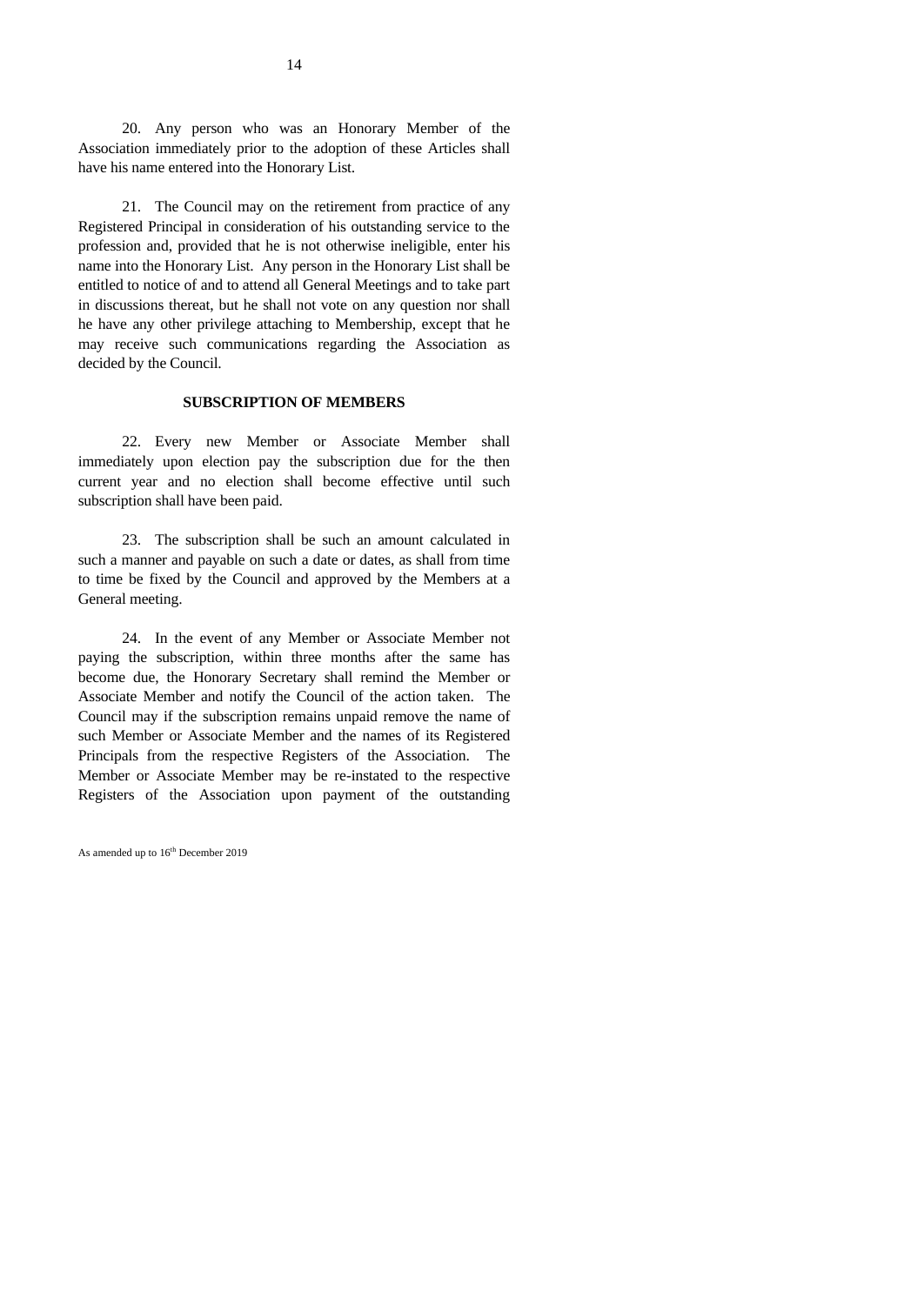subscription and any such other compensation as may be determined by Council, subject to discretion for repeat offenders.

#### **RULES FOR PROFESSIONAL CONDUCT**

- 25. (1) A Member or Associate Member, in his responsibility to Clients and the profession, shall have full regard to these Rules, to the rules of the professional institution or institutions to which his Registered Principals belong and to the public interest and shall discharge his duties with complete fidelity.
	- (2) A Member or Associate Member shall accept remuneration only from his Client unless he has his Client's authority in writing to do otherwise. He shall not accept any trade commission, discount, allowance or indirect payment or other such consideration in connection with any professional work on which he is engaged.
	- (3) No Member or Associate Member shall, without disclosing the fact in writing to his Client, be a shareholder in or have a financial interest in any company, firm or person carrying on any commercial, contracting or manufacturing business which might influence his professional advice to that Client.
	- (4) No Member or Associate Member shall receive directly or indirectly any royalty on or any gratuity or commission in respect of any patented or protected article or process used on or for the purpose of the work in respect of which he is acting for a Client unless and until such royalty, gratuity or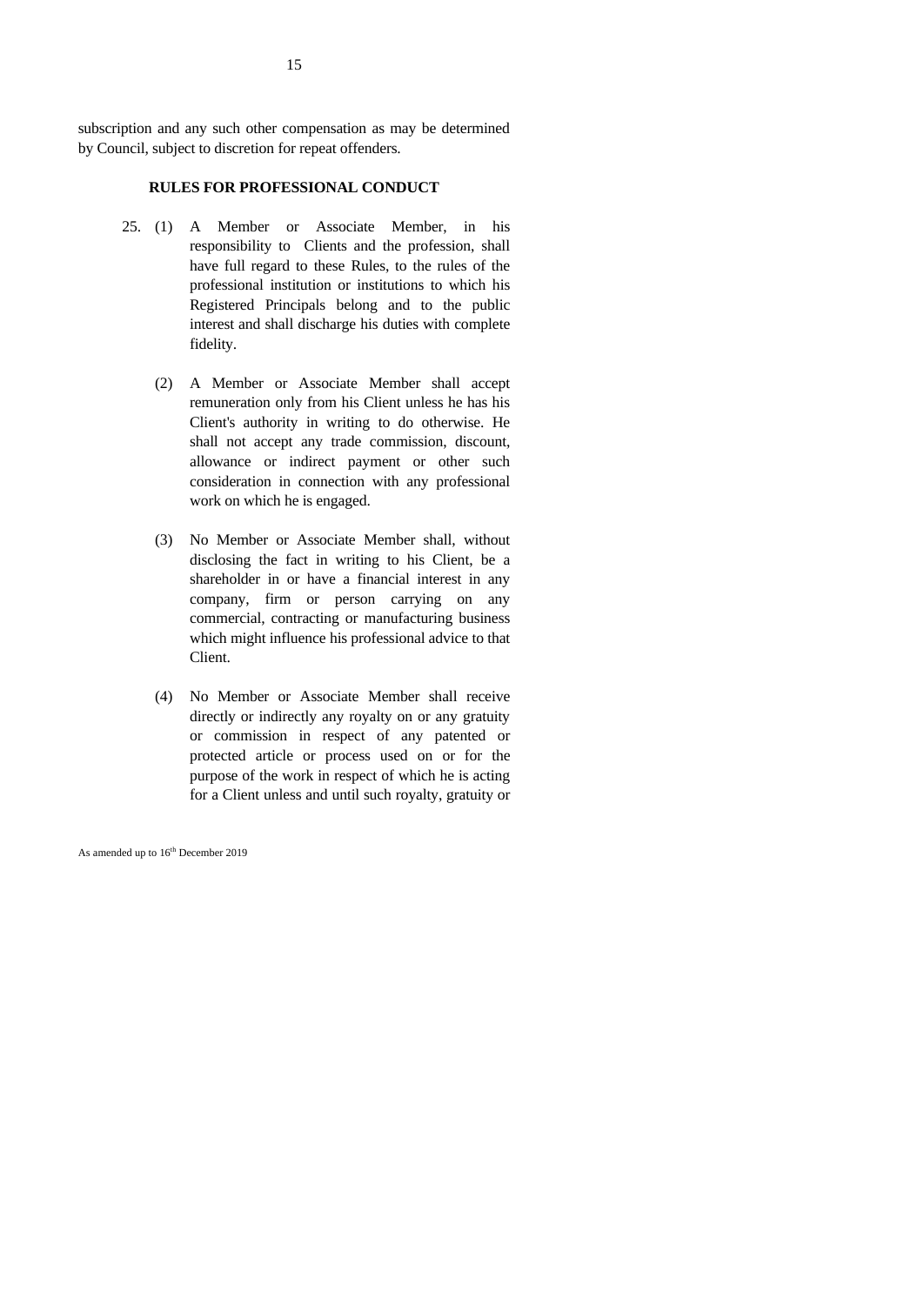commission has been authorised in writing by such Client.

- (5) No member or Associate Member shall be the medium of payments made on his Client's behalf (unless specially so requested in writing by his Client) but shall only issue certificates for payment.
- (6) A Member or Associate Member shall only procure goods and services on behalf of a Client if it is made explicitly clear in the order that the goods or services are being procured on behalf of the Client.
- (7) When a Member or Associate Member is invited to submit a fee proposal to a client, quality of service is recognised as a primary factor in the selection process based on the nature and scope of the duties as fully defined in the invitation. Any fee proposal once made may not be revised unless procurement procedures permit.
- (8) No Member or Associate Member shall offer any commission, allowance or indirect payment or other such consideration in an attempt to secure professional employment.
- (9) A Member or Associate Member shall safeguard confidential information relating to his client. He shall not disclose such information to third parties without the written consent of the client. A Member or Associate Member shall not receive any advantage or favour for disclosing client information to third parties nor make use of it for its own gain.
- (10) A Member or Associate Member shall not accept excessive entertainment in relation to his client's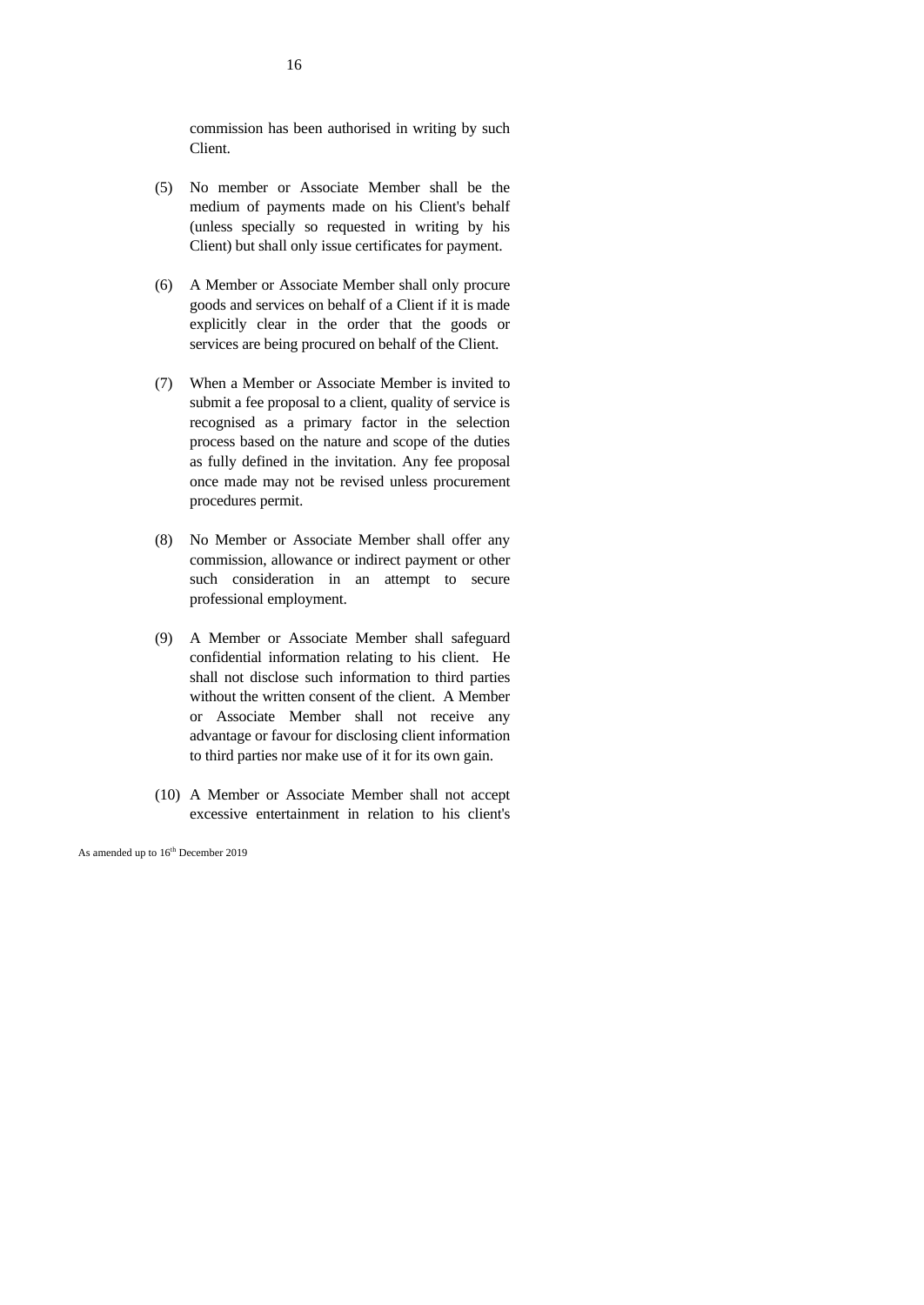business because his decisions might be seen by others as having been influenced by such entertainment.

- (11) No Member or Associate Member shall attempt, directly or indirectly, to supplant another Member or Associate Member nor shall he review or take over work of another Member or Associate Member acting as a Consulting Engineer for the same Client through unethical means or influence.
- (12) No Member or Associate Member shall act so as to injure or attempt to injure, whether directly or indirectly, the professional reputation, prospects or business of another Member or Associate Member provided that this Rule shall not be taken as prohibiting expression of technical opinion on behalf of his Client before a tribunal or in a commissioned report, or of lodging a complaint of the conduct of another Member or Associate Member to a competent body which lays down rules of conduct.
- (13) No Member or Associate Member shall conduct himself in a manner nor act in any capacity nor hold any appointment which, in the opinion of the Council, prejudices his position as a firm of Consulting Engineers or as a Member or Associate Member of the Association or is prejudicial to its interests.
- (14) No Member or Associate Member shall enter any competition involving the submission of proposals and designs for engineering work unless an assessor who shall be an engineer of acknowledged standing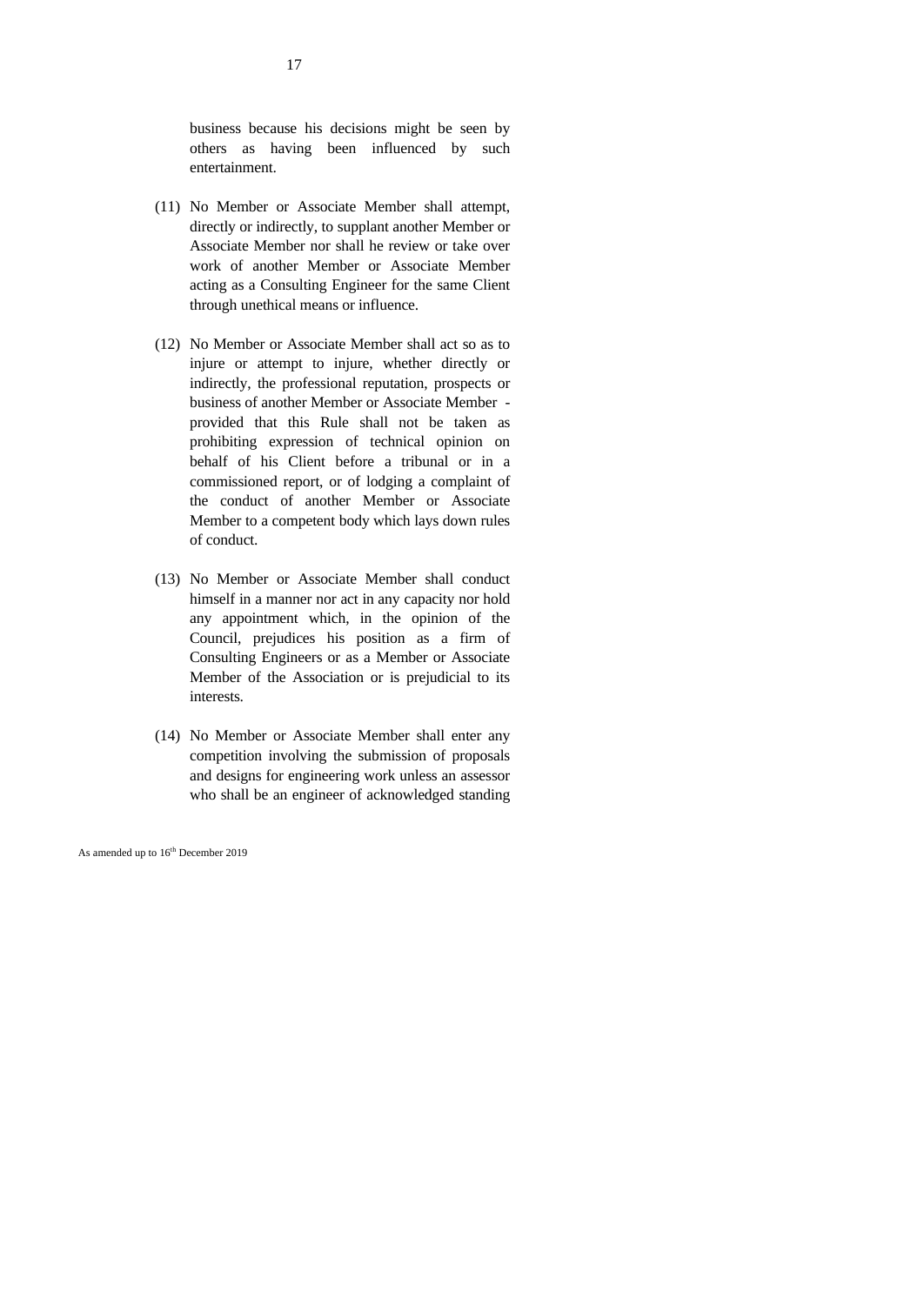has been appointed to whom all such proposals and designs are to be submitted for adjudication.

(15) A Member or Associate Member shall order his conduct according to these Rules in whatever country he is working save that in a country where there are recognised standards of professional conduct laid down by a competent body recognised by the Council he may choose instead to order his conduct according to such standards. A Member or Associate Member operating in a country where there is a competent body which is also a member of the International Federation of Consulting Engineers (FIDIC) shall order his conduct according to the rules and standards of that body.

#### **CESSATION OF MEMBERSHIP**

26. A Member or Associate Member shall cease to be a Member or Associate Member upon the happening of any of the following events:-

- (a) upon giving to the Association notice in writing of its resignation from membership;
- (b) if a receiver is appointed over any of the assets of the Member or Associate Member or the Member or Associate Member makes any arrangement or composition with its creditors or becomes subject to an administration order;
- (c) if a Member or Associate Member goes into liquidation otherwise than for the purposes of amalgamation or reconstruction;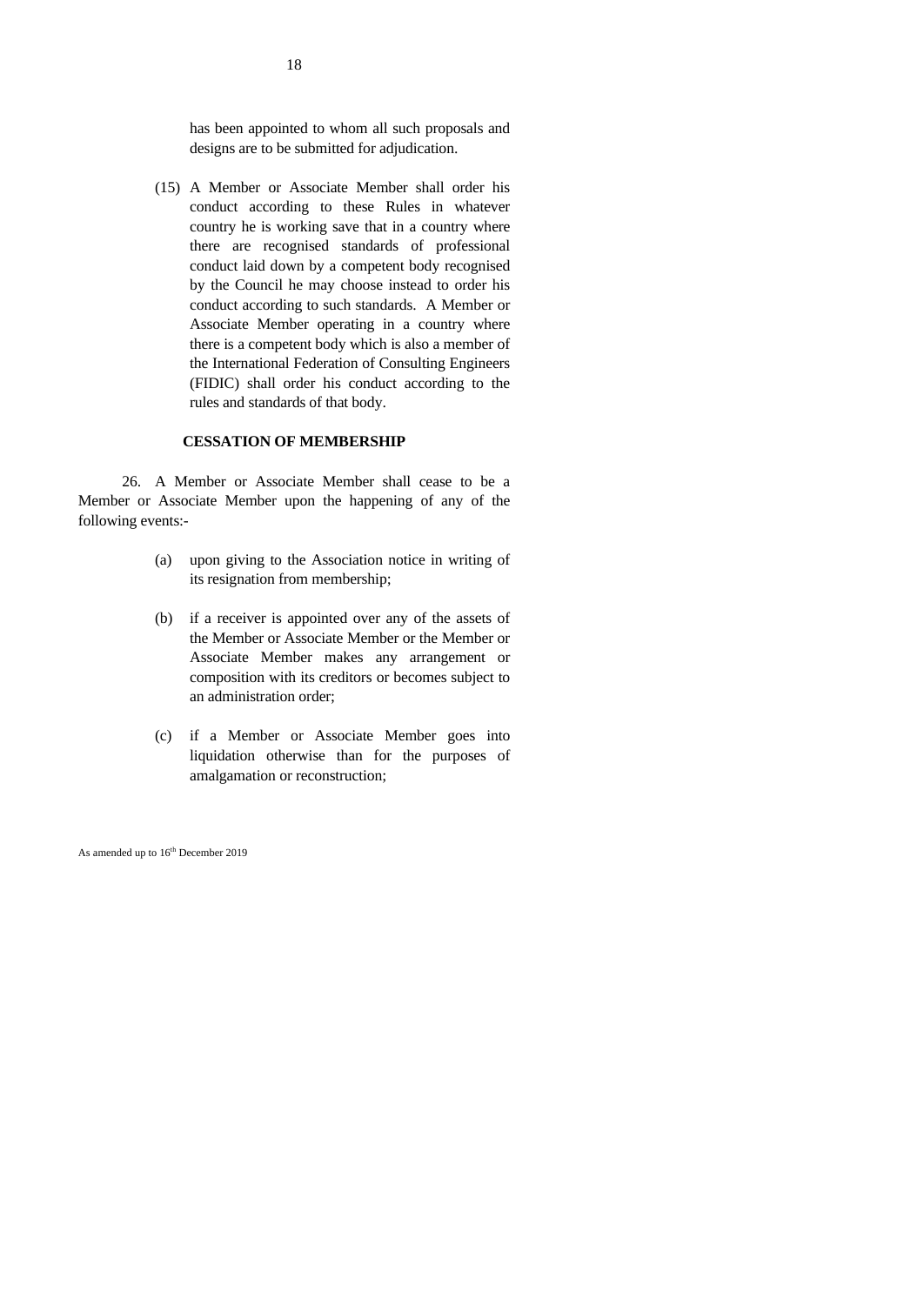- (d) if the number of Registered Principals of the Member or Associate Member falls below the minimum number as determined by the Council under Article 6(B);
- (e) If a Member or Associate Member ceases to conform to the definition of a Firm set out in Article 1 or shall otherwise cease to be qualified as a Member or Associate Member under these Articles;
- (f) upon ceasing to practise in Hong Kong.

27. A Registered Principal shall cease to be a Registered Principal upon the happening of any of the following events:-

- (a) upon giving to the Association notice in writing of his desire to be removed from the Register of Principals;
- (b) if he is or may be suffering from mental disorder and either he is admitted to hospital under the Mental Health Ordinance CAP 136 or an order is made by a Court for a receiver or other person to exercise powers with respect to his property or affairs;
- (c) if he ceases to be qualified as a Registered Principal under these Articles;
- (d) if the Member or Associate Member of which he is a Registered Principal ceases to be a Member or Associate Member and he is not a Registered Principal of any other Member or Associate Member.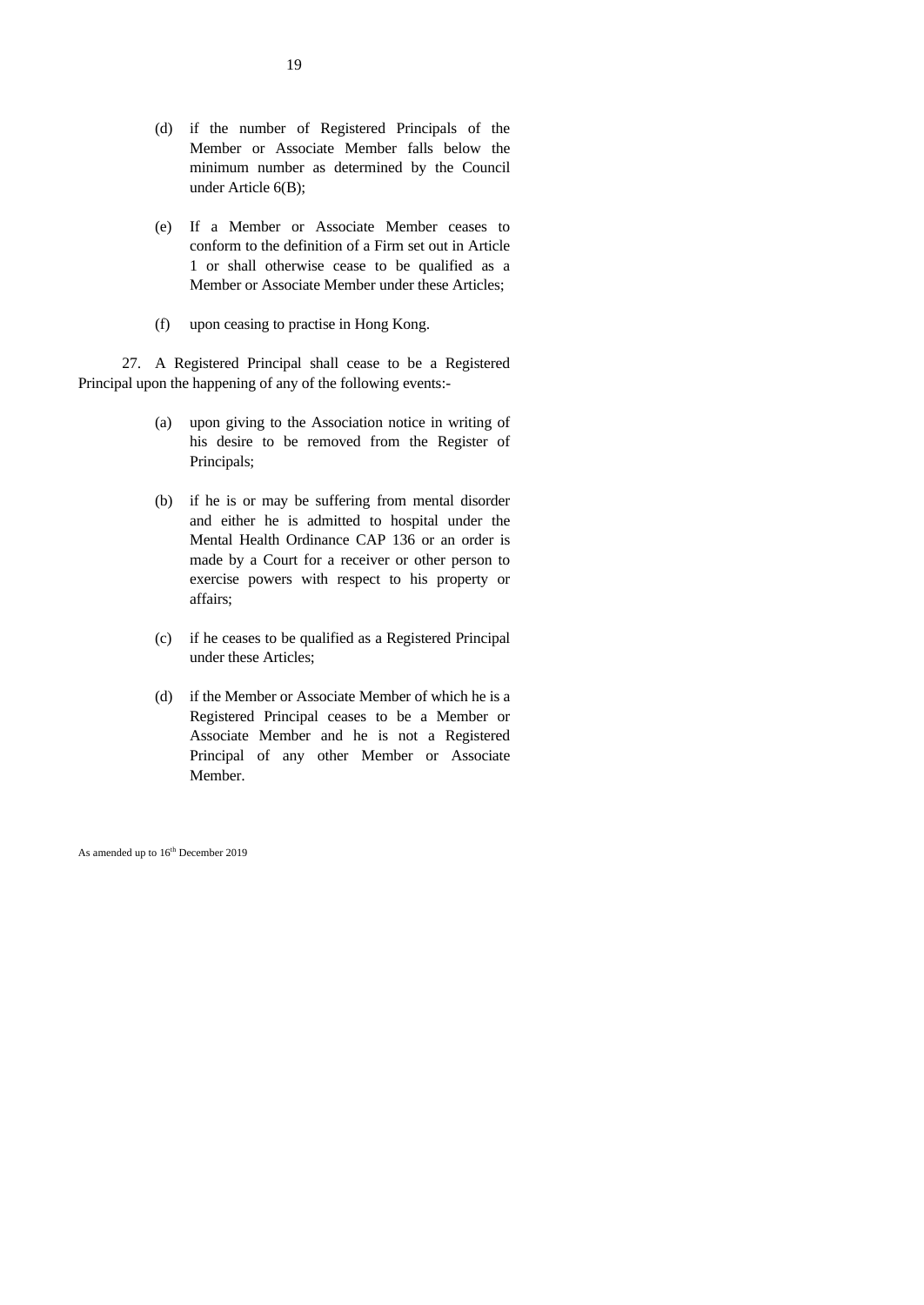28. (1) The Council shall have the power by Resolution of 75% of the members of the Council present and voting to expel any Member or Associate Member from Membership or Associate Membership, or to remove the name of any Registered Principal from the Register of Principals where in the opinion of the Council the Member, or Associate Member, or Registered Principal (as the case may be) shall have committed a breach of the provisions of these Articles or shall have been guilty of such conduct as shall have rendered either the Member or Associate Member or the Registered Principal (as the case may be) unfit to belong to the Association. No such resolution shall have any operation or effect unless the Member or Associate Member or Registered Principal concerned shall have been given a proper opportunity of submitting for the consideration of the Council any statement or explanation in writing. The Member or Associate Member or the Registered Principal (as the case may be) shall be given the opportunity to attend the Council meeting at which their actions or conduct are to be considered.

(2) In the event that a Member or Associate Member or Registered Principal is expelled by a Resolution passed by Council in accordance with Article 28(1) then the Member or Associate Member or Registered Principal may within seven (7) days after the notice of the Resolution is issued appeal from the decision to the general Membership of the Association in a meeting to be convened by the Council. The Members of the Association shall have the power by Special Resolution of 75% of the Registered Principals representing Members present and voting at the meeting to uphold the Resolution of Council to expel the Member, Associate Member or Registered Principal.

#### **GENERAL MEETINGS**

29. Subject to section 107 of Schedule 11 to and sections 611, 612 and 613 of the Ordinance, the Association must, in respect of each financial year of the Association, hold a general meeting as its annual general meeting in accordance with section 610 of the Ordinance. The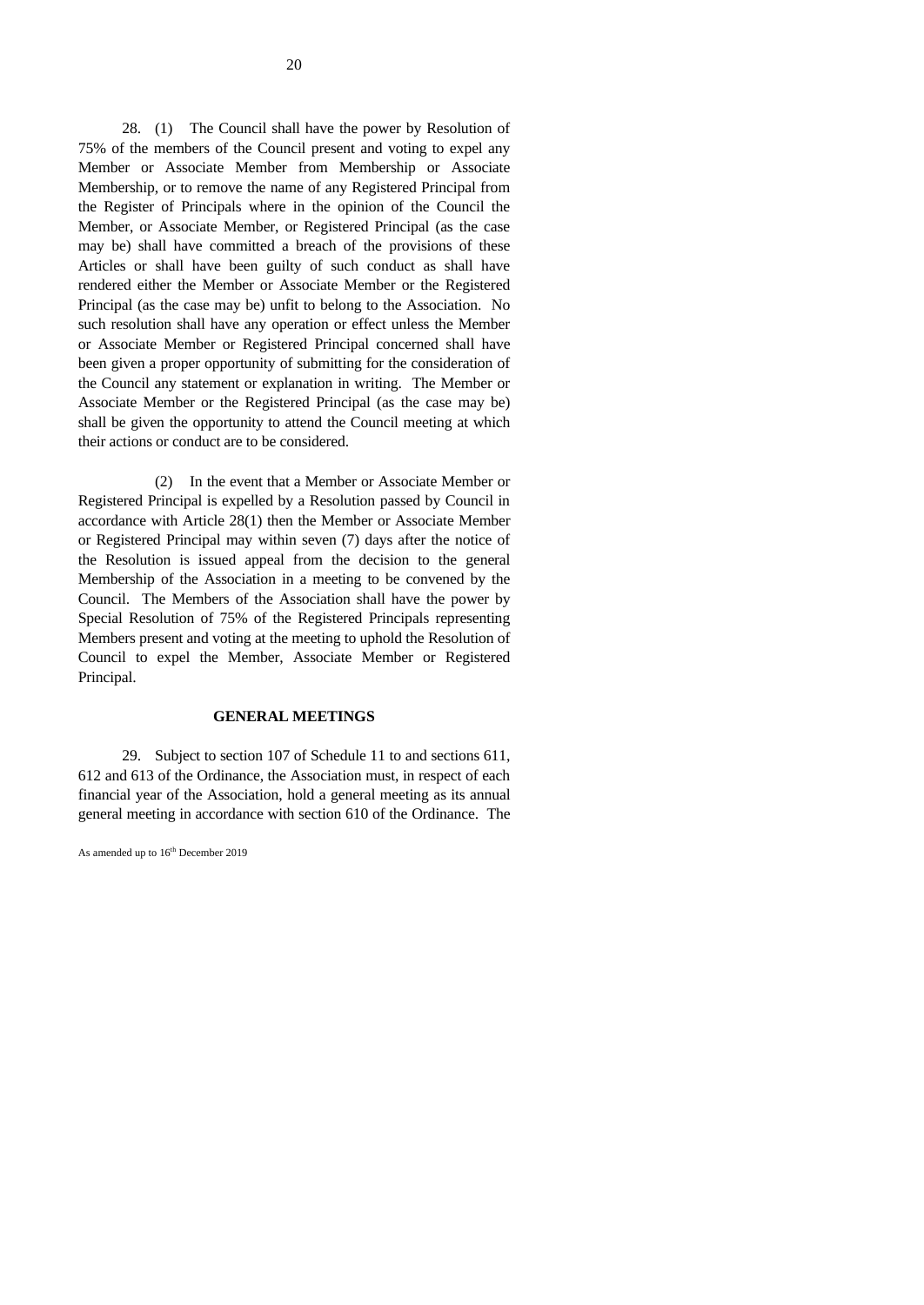annual general meeting shall be held at such time and place as may be determined by the Council.

30. (a) All General Meetings (other than Annual General Meetings) shall be called Extraordinary General Meetings.

(b) The Council may, if it thinks fit, call a general meeting. If the Council is required to call a general meeting under section 566 of the Ordinance, it must call it in accordance with section 567 of the Ordinance. But if the Council does not call a general meeting in accordance with section 567 of the Ordinance, the Members who requested the meeting, or any of the them representing more than one half of the total voting rights of all of them, may themselves call a general meeting in accordance with section 568 of the Ordinance.

(c) At least 21 (twenty-one) days' notice of every Annual General Meeting and every meeting convened to pass a Special Resolution and at least 14 (fourteen) days' notice (exclusive in every case both of the day on which it is served or deemed to be served and of the day for which it is given) of every other General Meeting, specifying the place the day and the hour of meeting (and, in the case of special business, the general nature of that business) shall be given in a manner hereinafter mentioned to such Members and Associate Members and other persons (including the Auditors) as are under these Articles or under the Ordinance entitled to receive such notices from the Association; but with the consent of all the Members and Associate Members entitled to receive notices thereof (or of such proportion thereof as is prescribed by the Ordinance in the case of Meetings other than Annual General Meetings) a meeting may be convened by such notice as those Members and Associate Members may think fit.

31. The accidental omission to give notice of a meeting to (or the non-receipt of such notice by) any person entitled to receive notice thereof, shall not invalidate any resolution passed, or proceedings taking place at such meeting.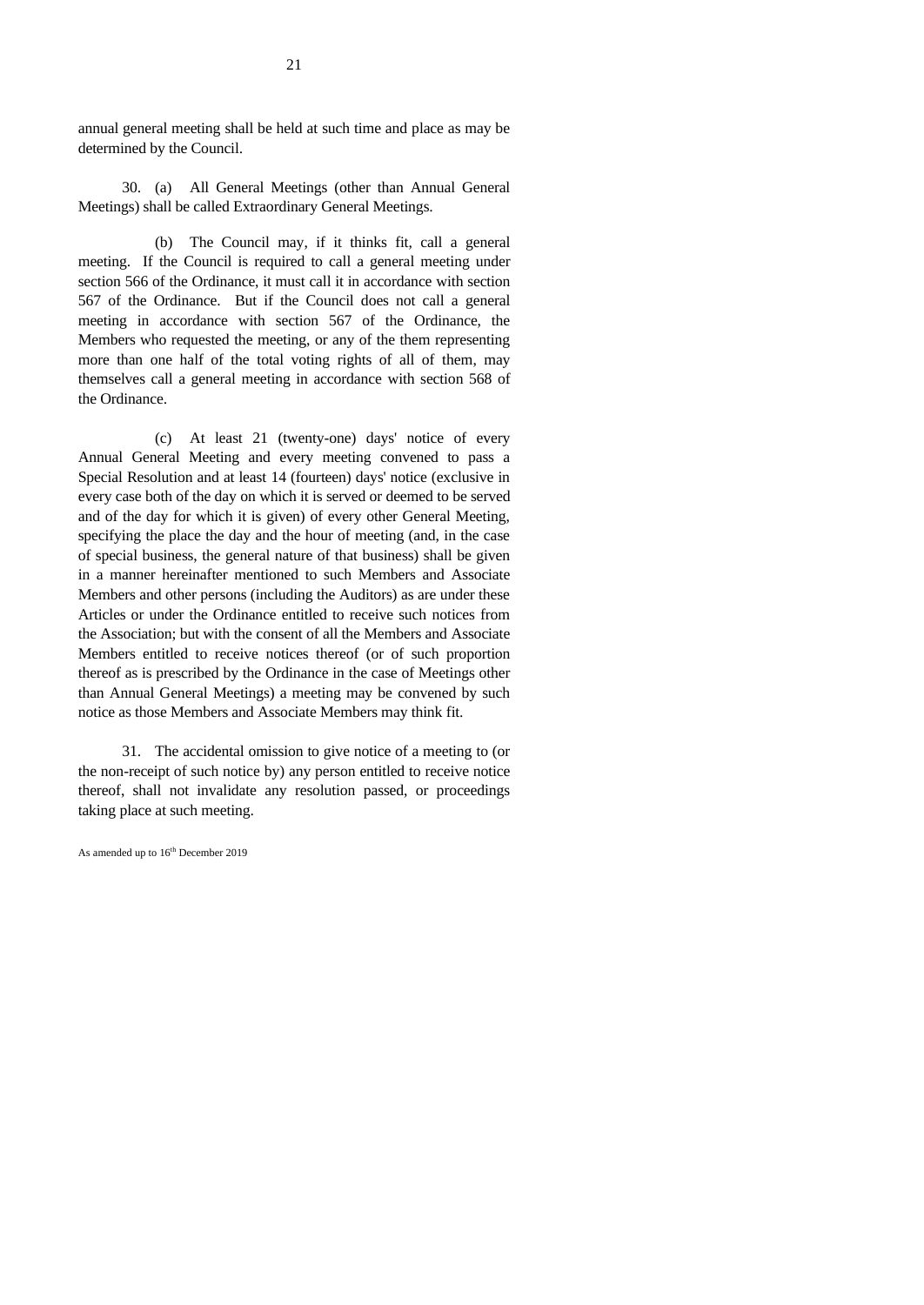32. Subject to these Articles all Members and Associate Members shall be entitled to receive notice of and to attend by their Registered Principal or Registered Principals at General Meetings. Each notice sent to a Member shall be accompanied by a proxy form for use at the Meeting.

33. The following kinds of business shall be deemed to be special business:-

- (i) All business transacted at an Extraordinary General Meeting.
- (ii) All business transacted at an Annual General Meeting with the exception of the consideration of the income and expenditure account and balance sheet and the reports of the Council and of the Auditors, the election of members of the Council, and the fixing of the remuneration of Auditors.

#### **PROCEEDINGS AT GENERAL MEETINGS**

- 34. At every Annual General Meeting the Association shall:-
	- (i) consider the accounts and balance sheet of the Association, the report of the Auditors of the Association and reports laid before it by the Council;
	- (ii) appoint an Auditor or Auditors in accordance with the provisions of the Ordinance governing such appointments.

35. No business shall be transacted at any General Meeting unless a quorum is present when the meeting proceeds to business and continues to be present until the conclusion of the meeting. Save as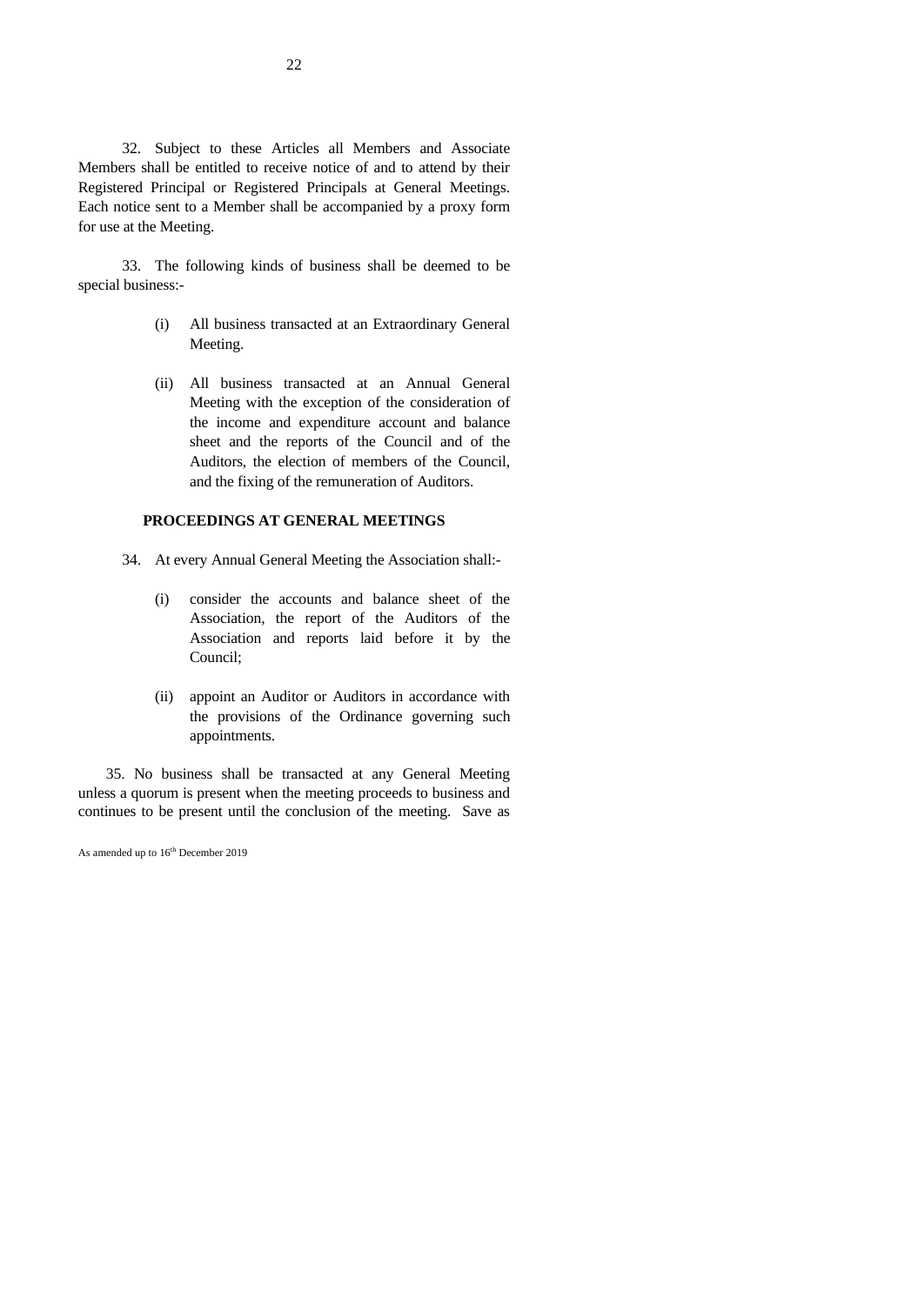herein otherwise provided, a quorum shall be ten Registered Principals present in person representing at least ten Members.

36. If, within half an hour from the time appointed for the holding of a General Meeting, a quorum is not present, the Meeting (if convened on the requisition of Members) shall be dissolved. In any other case it shall stand adjourned to the same day in the next week at the same time and place, or at such other place as the Council shall appoint and, if at such adjourned meeting a quorum is not present within half an hour from the time appointed for holding the meeting, the Registered Principals present shall be a quorum.

37. The Chairman of the Association shall preside as Chairman at every General Meeting but, when in his absence, Vice Chairman shall preside as chairman of the said General Meeting. If there shall be no Chairman or Vice-chairman of the Association, or if at any Meeting he shall not be present within 15 (fifteen) minutes after the time appointed for holding the same, or shall be unwilling to preside, the Registered Principals representing Members present shall choose some member of the Council, or if no such member be present, or if all the members of the Council present decline to take the chair, they shall choose some Registered Principal representing a Member who shall be present to preside as Chairman.

38. The Chairman of the Meeting may, with the consent of any Meeting at which a quorum is present (and shall if so directed by the Meeting), adjourn a Meeting from time to time, and from place to place, but no business shall be transacted at any adjourned Meeting other than business which might have been transacted at the Meeting from which the adjournment took place. Whenever a Meeting is adjourned for 30 (thirty) days or more, notice of the adjourned Meeting shall be given in the same manner as of an original Meeting. Save as aforesaid, the Members and Associate Members shall not be entitled to any notice of an adjournment or of the business to be transacted at an adjourned Meeting.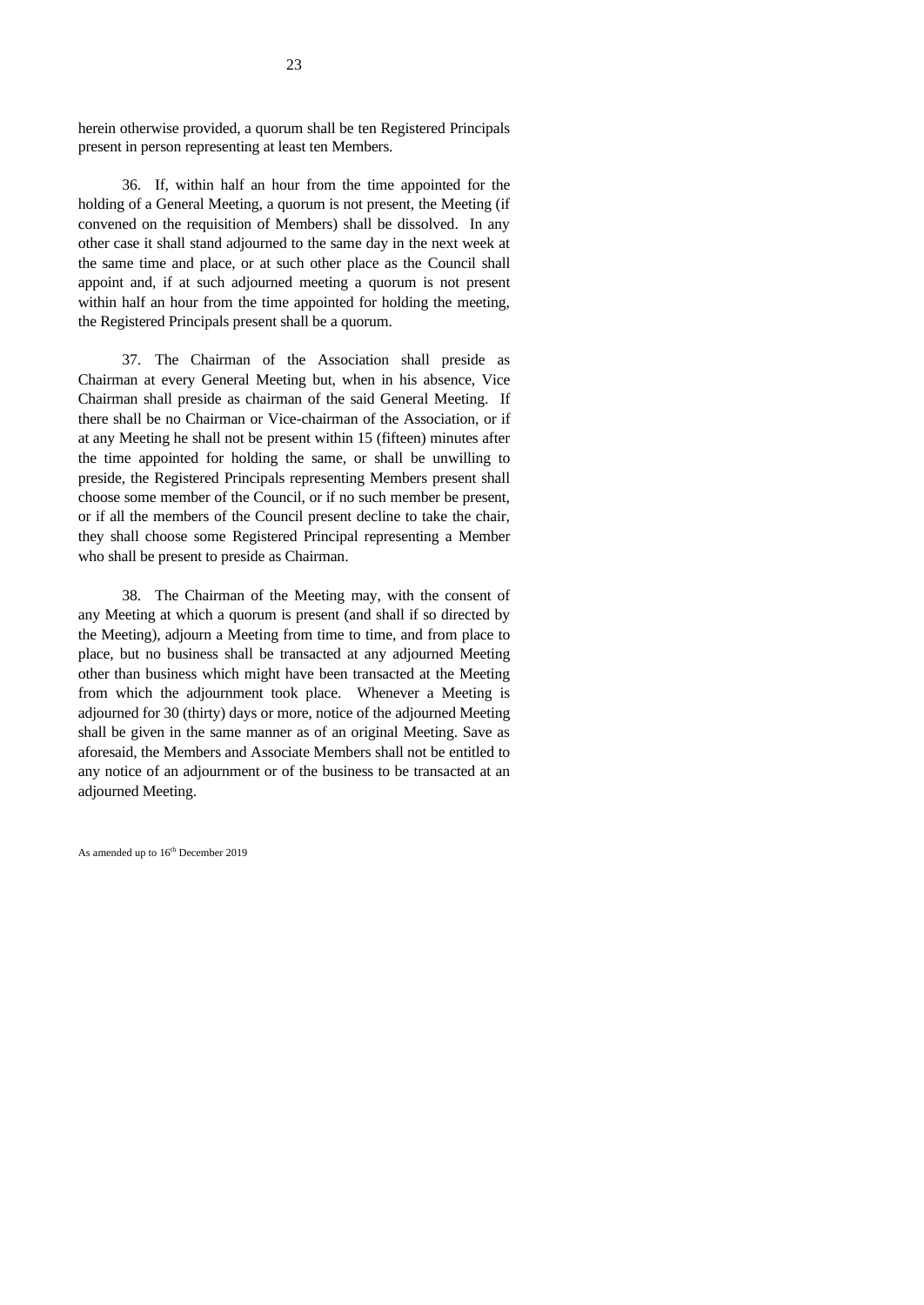39. At all General Meetings, a resolution put to the vote of the Meeting shall be decided on a show of hands of Registered Principals representing Members, unless a poll is demanded –

- (i) by the Chairman; or
- (ii) by at least 5 Voting Members present in person or by proxy; or
- (iii) by any Member or Members present in person or by proxy representing at least 5% of the total voting rights of all the Voting Members having the right to vote at the meeting.

Unless a poll be so demanded, a declaration by the Chairman that a resolution has been carried or otherwise on majority on a show of hands shall be conclusive evidence of the fact without proof of the number or proportion of the votes recorded in favour of or against that resolution. The demand for a poll may be withdrawn.

40. Subject to the provisions of Article 42, if a poll be demanded in the manner aforesaid, it shall be taken at such time and place, and in such manner, as the Chairman of the Meeting shall direct, and the result of the poll shall be deemed to be the resolution of the Meeting at which the poll was demanded.

41. No poll shall be demanded on the election of a Chairman of a Meeting, or on any question of adjournment.

42. In the case of an equality of votes (whether on a show of hands or on a poll) the Chairman of the Meeting shall be entitled to a second or casting vote.

43. Any Member entitled to be present and vote at a Meeting may submit any resolution to any General Meeting provided that at least 6 (six) weeks before the day appointed for the Meeting he shall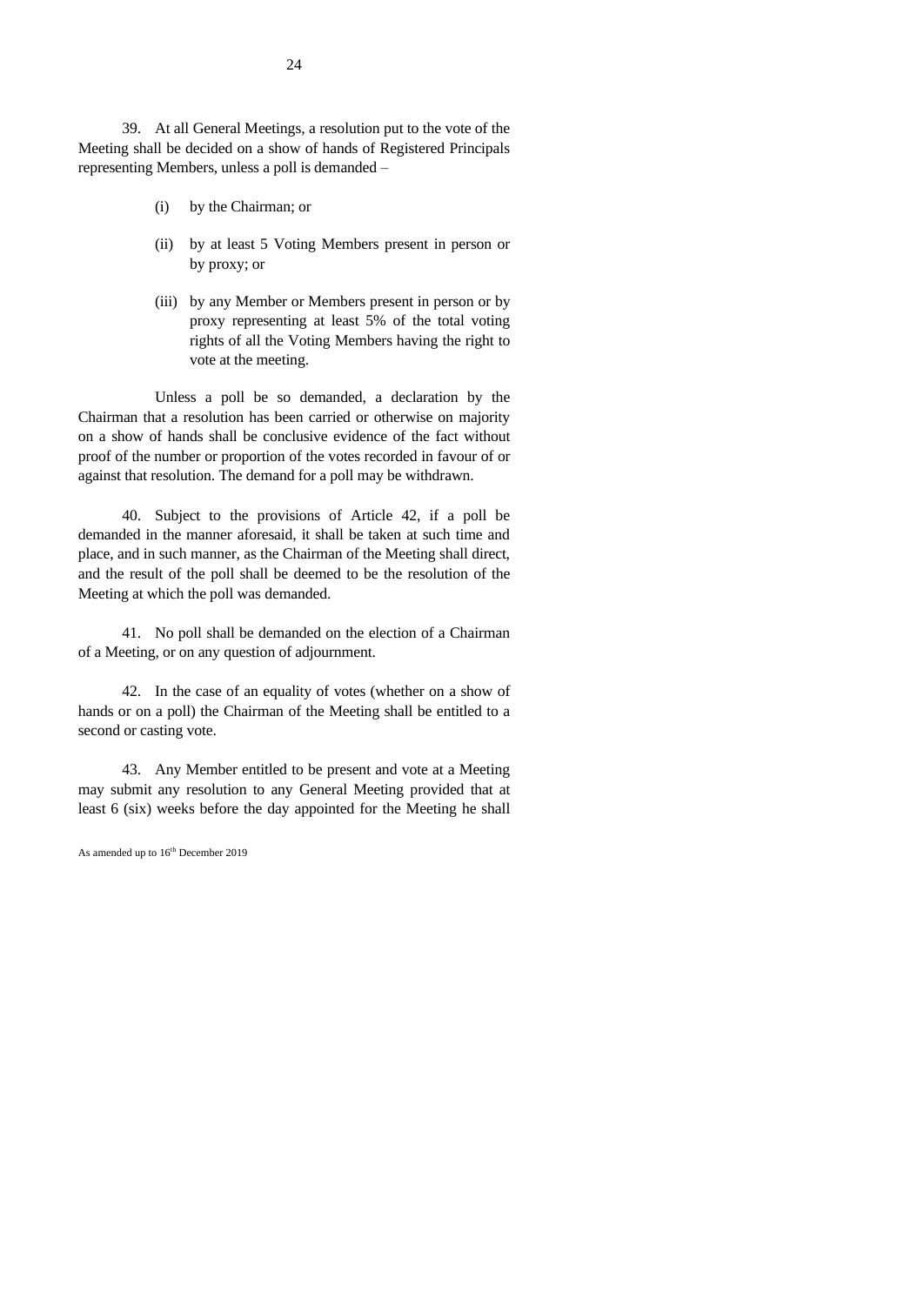have served upon the Association a notice in writing signed by him containing the proposed resolution and stating his intention to submit the same.

44. Upon receipt of any such notice as mentioned in the last preceding Article, the Honorary Secretary shall include in the notice of the Meeting notice that such resolution will be proposed.

45. The demand of a poll shall not prevent the continuance of a Meeting for the transaction of any business other than the question on which a poll has been demanded or of any business the transaction whereof is dependent upon the outcome of any such poll.

46. On a vote by a show of hands a Registered Principal representing a Member may cast one vote only on behalf of one Member notwithstanding that he may be a Registered Principal of more than one Member.

47. On a vote by a poll, votes may be cast as follows:

- (a) in person by a Registered Principal on behalf of one Member only; and
- (b) by proxy.

48. A person who is a Registered Principal of more than one Member who wishes to cast a vote on behalf of that other Member or those other Members may only do so as a proxy.

49. No Member shall be entitled to be represented at nor vote on any question at any General Meeting unless every subscription and other sum (if any) which shall be due and payable to the Association in respect of the Member has been paid.

50. An objection to the qualification of a voter shall only be raised at a meeting. Such objection shall only be considered at the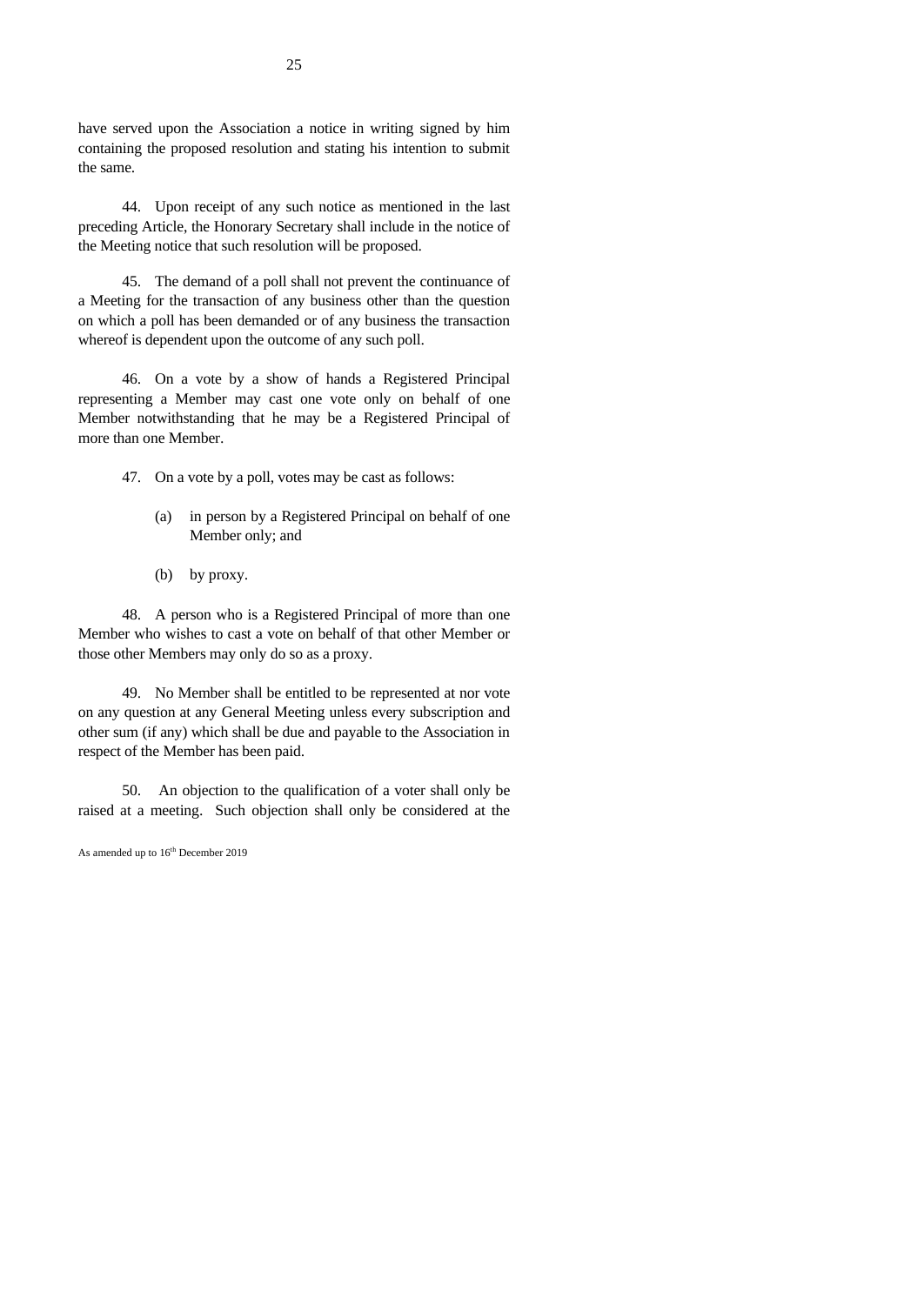same meeting at which the vote / voter is objected to. Every vote at a meeting shall be valid unless it is dis-allowed. Any objection made in accordance with this clause shall be referred to the Chairman for determination, and whose decision shall be final.

51. The proxy shall be a Registered Principal whether or not that Registered Principal has been registered in respect of that or another Member.

52. Where the Council wishes to afford Members an opportunity of instructing the proxy how he shall vote, the instrument appointing the proxy shall be as set out at Form B1 and where the Council does not wish to afford Members such an opportunity, the instrument appointing the proxy shall be as set out at Form B2. In both cases the Forms may be as near to the Forms set out as circumstances allow or in any other form which is usual or which the Council may approve.

53. The instrument appointing a proxy and any authority under which it is executed or a copy of such authority certified or in some other way approved by the Council may be deposited at the office or at such other place within Hong Kong as is specified in the notice convening the Meeting or in any instrument of proxy sent out by the Association in relation to the Meeting not less than 48 hours before the time for holding the Meeting or adjourned Meeting at which the Member named in the instrument proposes to vote and an instrument of proxy which is not deposited or delivered in the manner so permitted shall be invalid.

#### **THE COUNCIL**

54. The affairs of the Association shall be managed by a Council which shall consist of 12 (twelve) Registered Principals representing Members.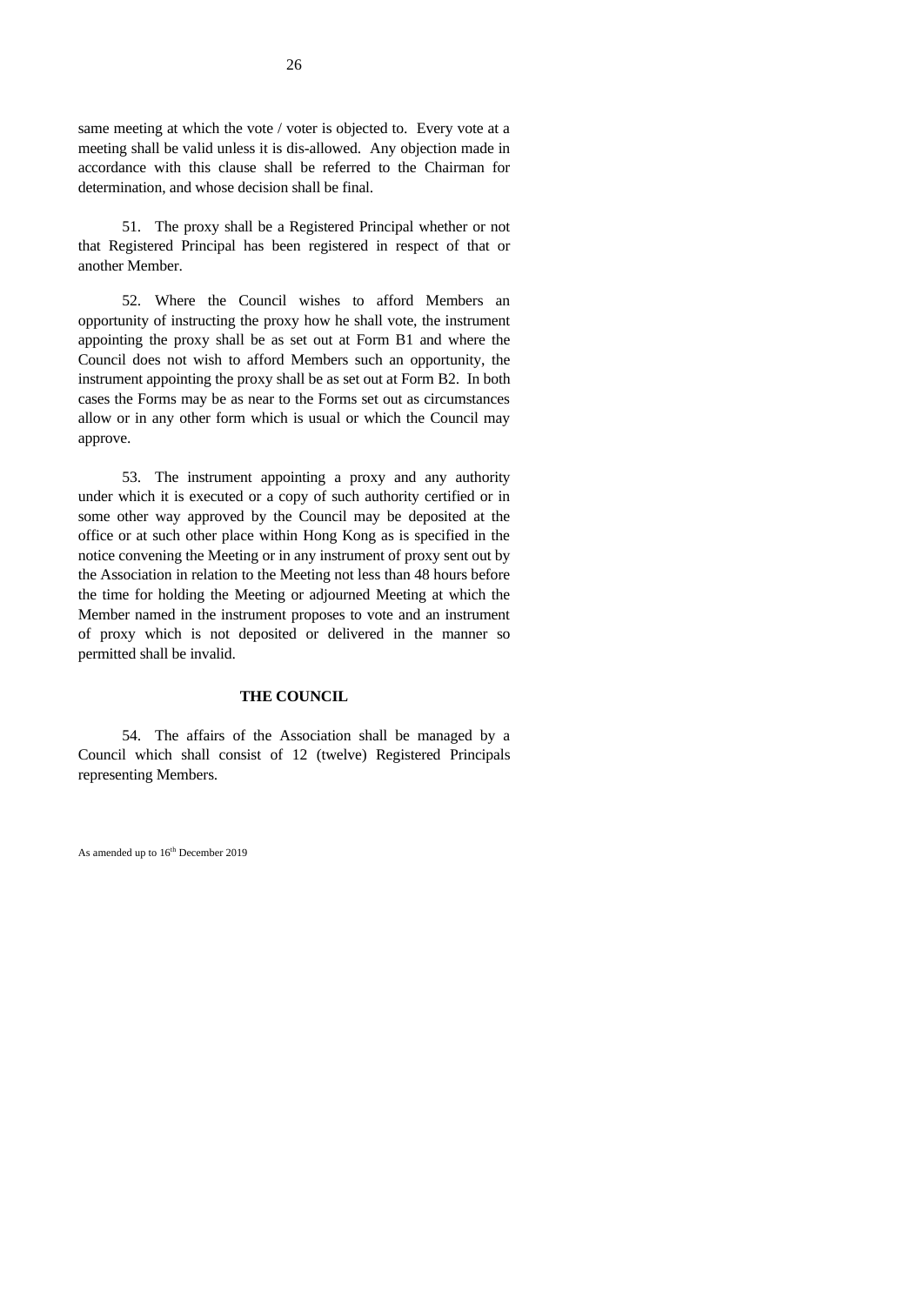55. Not more than one Registered Principal of the same Member may be a member of the Council at any one time.

56. After the Annual General Meeting, the Council may, should the composition of the Council be such that it is unrepresentative of a particular interest of the Association, notwithstanding anything hereinbefore contained, be entitled to add to the Council's number by co-opting as additional members of the Council any Registered Principals representing Members not exceeding 2 (two) in number. Persons so co-opted shall retire at the end of the year of office of the Council by whom they were co-opted, but shall be eligible for further co-option, up to a maximum of 4 (four) consecutive years.

57. The persons who immediately prior to the adoption of these Articles were members of the Council of the Association provided they remain eligible as Registered Principals shall be the members of the Council from the adoption of these Articles and shall be deemed to have been elected thereto on the dates on which they became respectively members of the said Council.

#### **CHAIRMAN, HONORARY SECRETARY & HONORARY TREASURER**

- 58. (1) Subject to the provisions of Article 80 at their meeting to be held from time to time after every Annual General Meeting of the Association, the Council shall elect one of their members:
	- a) to hold office as Chairman of the Association;
	- b) to hold office as Vice-chairman of the Association;
	- c) to hold office as Honorary Secretary of the Association; and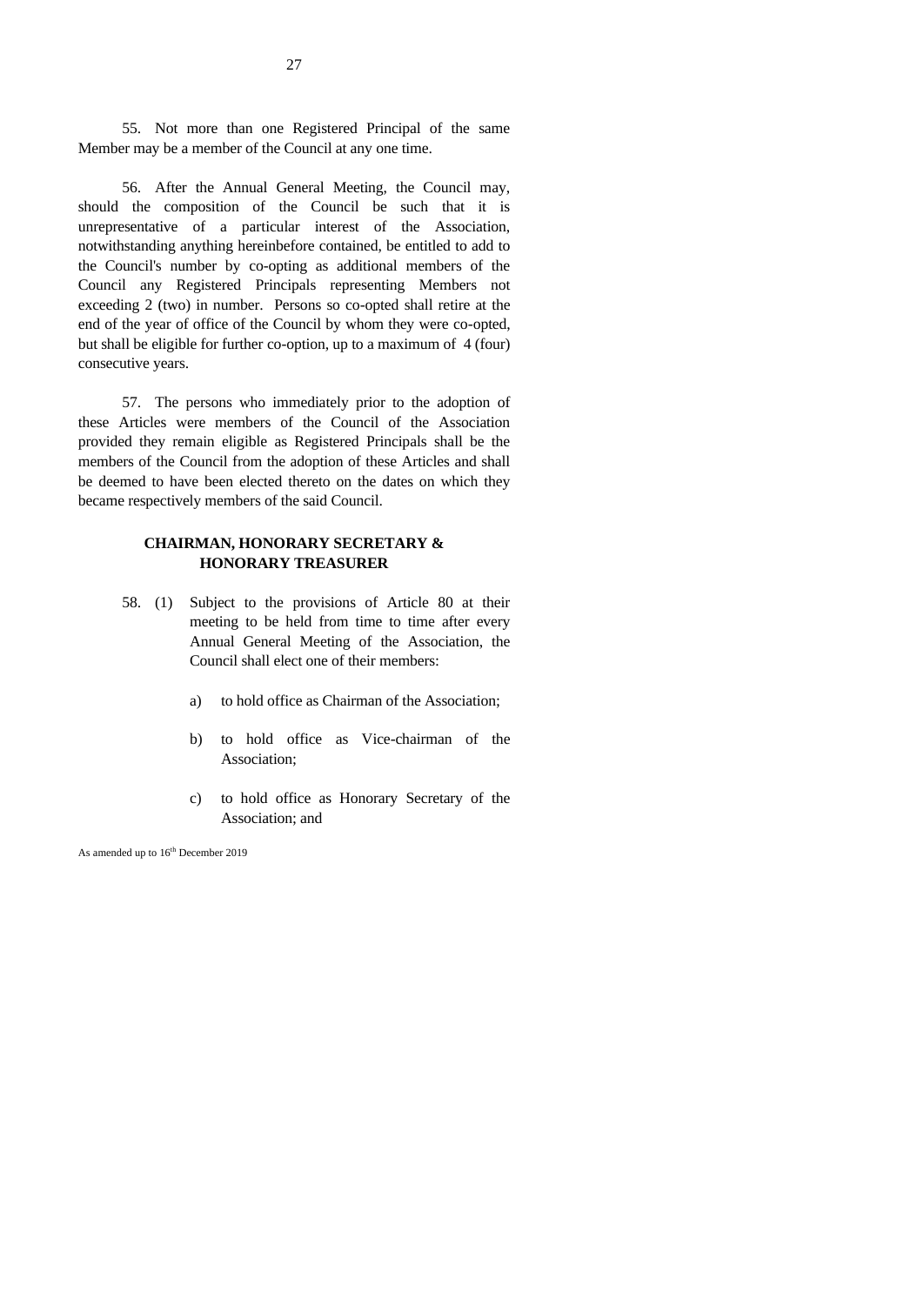d) to hold office as Honorary Treasurer of the Association;

until their successors shall have been elected at any meeting of the Council to be held from time to time after the next Annual General Meeting of the Association.

- (2) If a casual vacancy arises at any time in any of the aforesaid offices, it shall be filled by the appointment by the Council of one of their member, and the member so appointed shall hold office until his successor shall have been elected at any meeting of the Council to be held from time to time after the next Annual General Meeting of the Association. If the Association has dispensed with the holding of Annual General Meetings or is not required to hold Annual General Meetings, the members of the Council must retire from office before the end of 9 months after the end of the Association's accounting reference period by reference to which the financial year in which the members of the Council were appointed is to be determined.
- (3) A retiring Chairman shall be eligible for re-election provided that he does not hold office for more than 5 (five) years in succession.
- (4) The persons who were respectively (at the date of the adoption of these Articles) Chairman, Vicechairman, Honorary Secretary and Honorary Treasurer of the Council of the Association shall be the Chairman, Vice-chairman, Honorary Secretary and Honorary Treasurer of the Council of the Association until their successors have been elected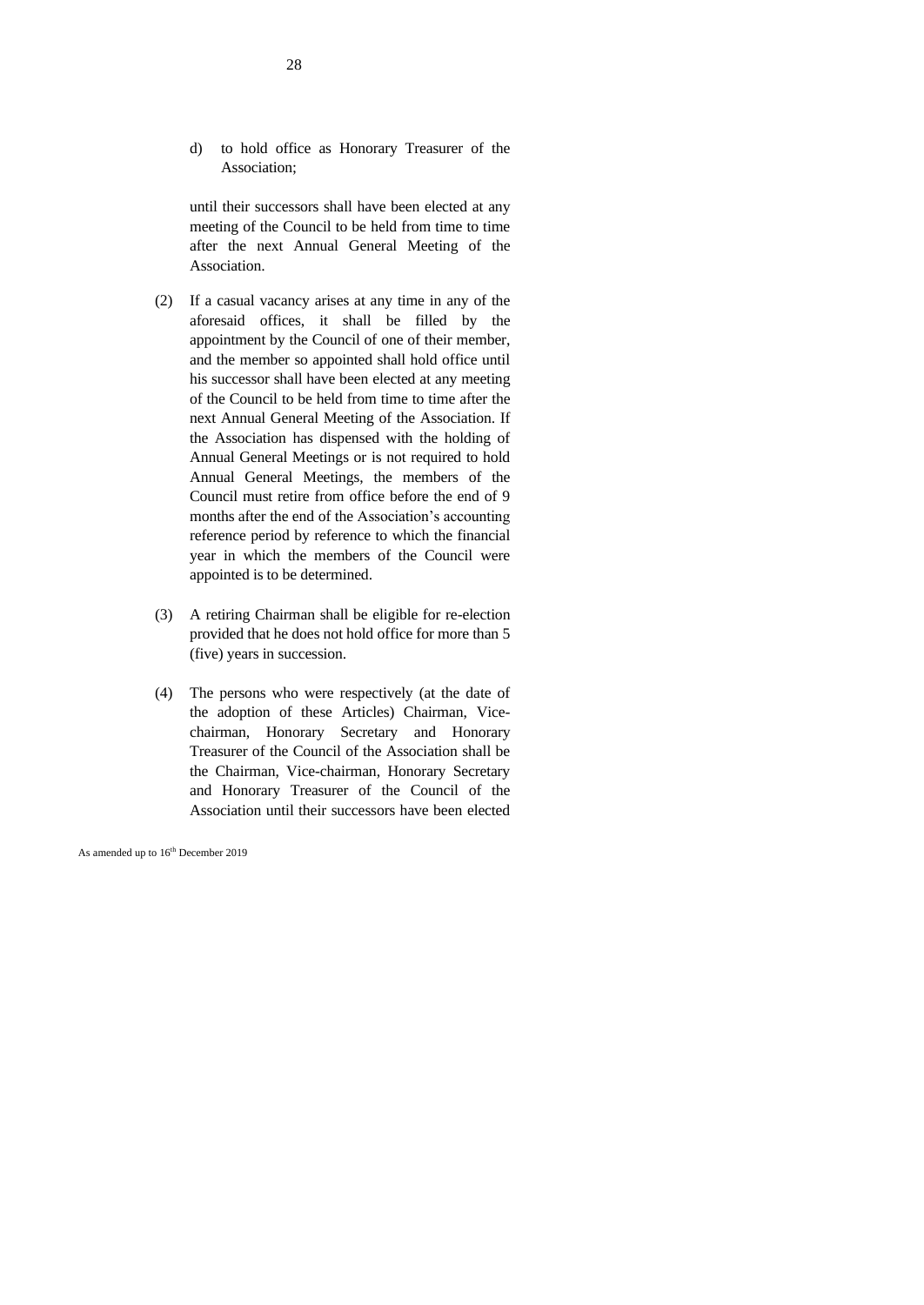at any meeting of the Council to be held from time to time after the Annual General Meeting of the Association which occurs next after the date of such adoption.

#### **POWERS OF THE COUNCIL**

59. The Council may exercise all such powers of the Association and do on behalf of the Association all such acts as may be exercised and done by the Association, and as are not by the provisions of the Ordinance or by these Articles required to be exercised or done by the Association in General Meeting, subject nevertheless to the provisions of these Articles and of the Ordinance, and to such regulations (being not inconsistent with the aforesaid provisions) as may be prescribed by the Association in General Meeting, but no regulation made by the Association in General Meeting shall invalidate any prior act of the Council which would have been valid if such regulation had not been made.

60. The members for the time being of the Council may act notwithstanding any vacancy in their body - provided always that in case the members of the Council shall at any time be reduced in number to less than 4 (four), it shall be lawful for them to act as the Council for the purpose of filling up vacancies in their body, or of summoning a General Meeting, but not for any other purpose.

61. All moneys, cheques, bills and notes belonging to the Association shall be paid to or deposited with the Association's bankers to an account opened in the name of the Association. Cheques on the Association's bankers, until otherwise from time to time resolved upon by the Council, shall be signed by any 2 (two) of the office bearers named under Article 58(1). The Association's banking account shall be kept with such banker or bankers as the Council shall from time to time determine.

#### **DISQUALIFICATION OF MEMBERS OF THE COUNCIL**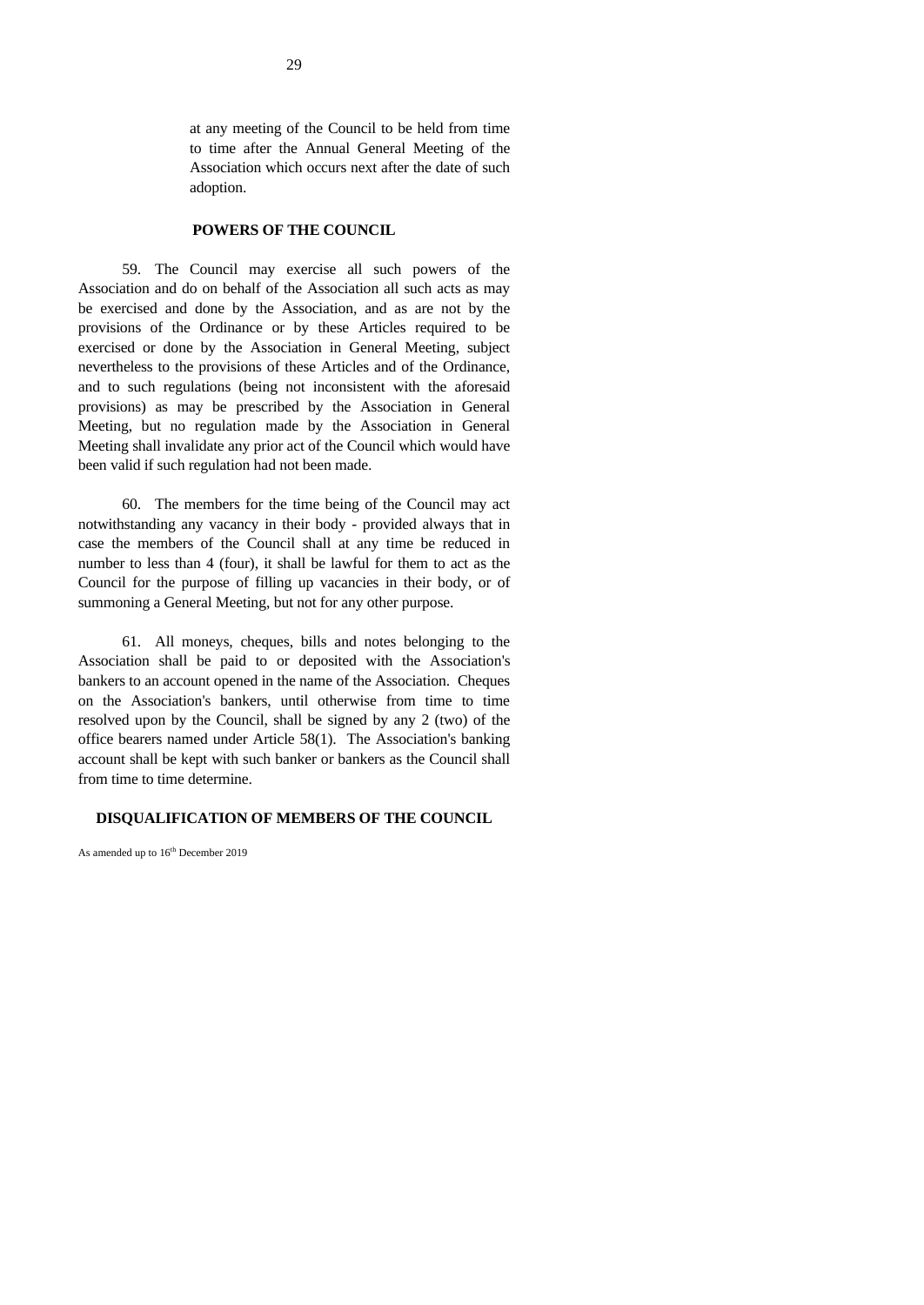- 62. The office of a member of the Council shall be vacated.
	- (a) If he ceases to be a Registered Principal;
	- (b) If by notice in writing to the Association he resigns his office;
	- (c) If he ceases to hold office by reason of any order made under the Ordinance or the Companies (Winding Up and Miscellaneous Provisions) Ordinance (Cap.32) or is prohibited from being a director by law;
	- (d) If he is removed from office by an Ordinary Resolution passed at a duly convened General Meeting of the Association;
	- (e) If he fails to attend at least 3 (three) of any 12 (twelve) consecutive Meetings of the Council unless he has obtained from the Council leave of absence owing to absence abroad, illness or other sufficient reason.

#### **ELECTION & ROTATION OF MEMBERS OF THE COUNCIL**

63. Three of the members of the Council shall retire annually and no retiring member of the Council other than one elected to fill a casual vacancy shall be eligible for re-election until the expiration of one year from the expiration of his term of office, but the Council may, if they think fit, re-elect as a member of the Council a retiring Chairman of the Association for a further period not exceeding 1 (one) year and the number of members of the Council for the time being shall be increased accordingly. In the event that the number of Council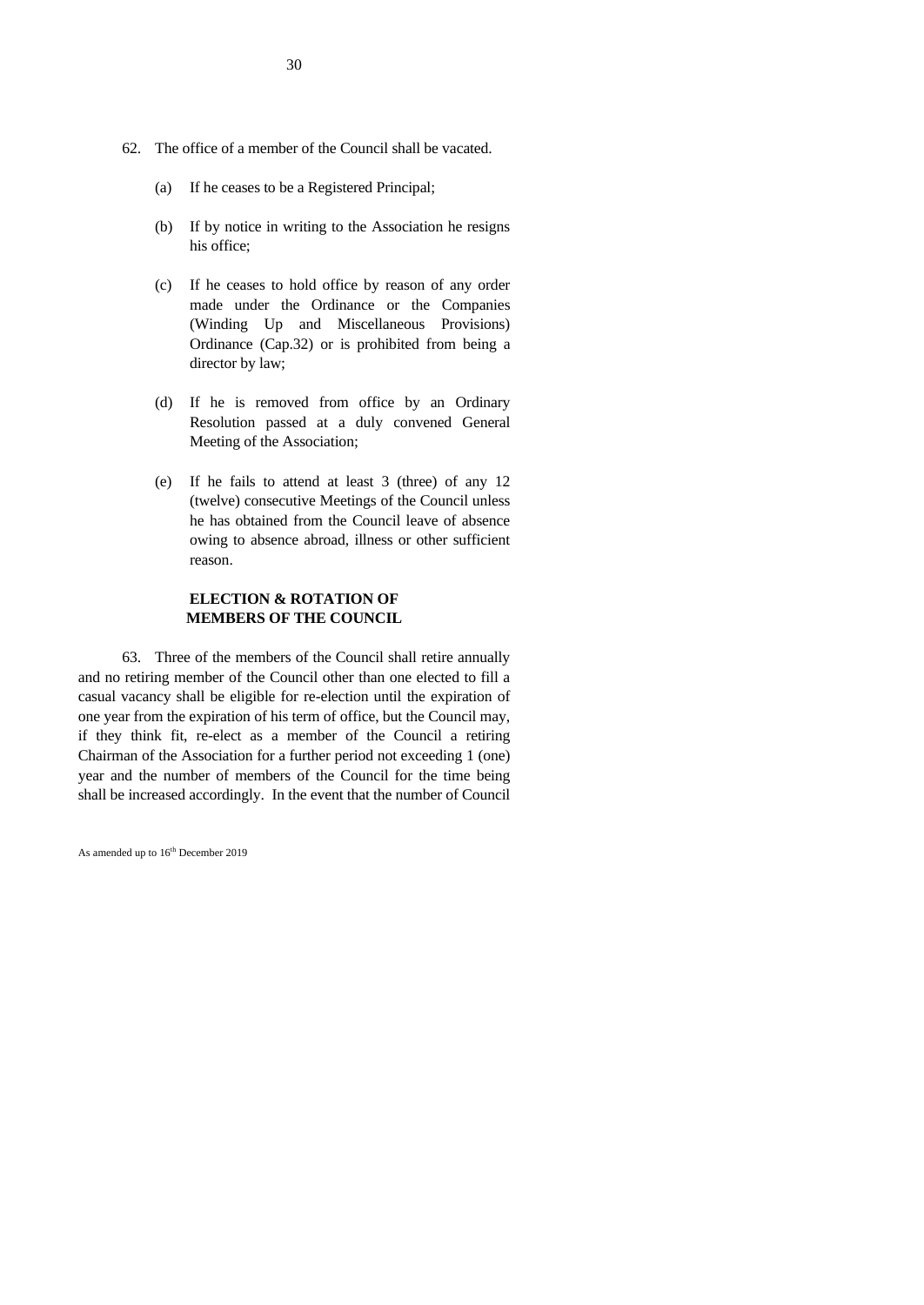members in any year is less than twelve (excluding co-opted Members) the number retiring shall be reduced accordingly.

64. The 3 (three) members of the Council to retire as aforesaid (excluding Chairman and Vice-chairman) shall be those who have been longest continuously in office as such but as between persons who become members of the Council on the same day those to retire shall (unless they otherwise agree amongst themselves) be determined by lot. In any event, each member of the Council shall have a maximum term of office of no more than 5 (five) consecutive years in succession.

65. A declaration of the election of all new members of the Council shall be made at the Annual General Meeting and such new members shall take office immediately after such meeting.

66. Not less than 8 (eight) weeks before the Annual General Meeting the Honorary Secretary shall send to each Member of the Association a list of the Council, distinguishing the names of those retiring, and forms of nomination of Registered Principals representing Members to take the place of those retiring members.

67. Every Member may nominate not more than 2 (two) Registered Principals representing Members for election as members of the Council recognising that only one may be elected (Article 55), and shall enter the nominations on the forms for the purpose sent as mentioned in the preceding Article. Such forms must be signed by the Registered Principal representing a Member nominating and by another Registered Principal seconding the nomination and the forms so signed must be delivered to the Honorary Secretary not less than 5 (five) weeks before the date of the Annual General Meeting at which the election of the Council is to be declared, together with a statement from the Registered Principal nominated that he accepts nomination and will serve if elected.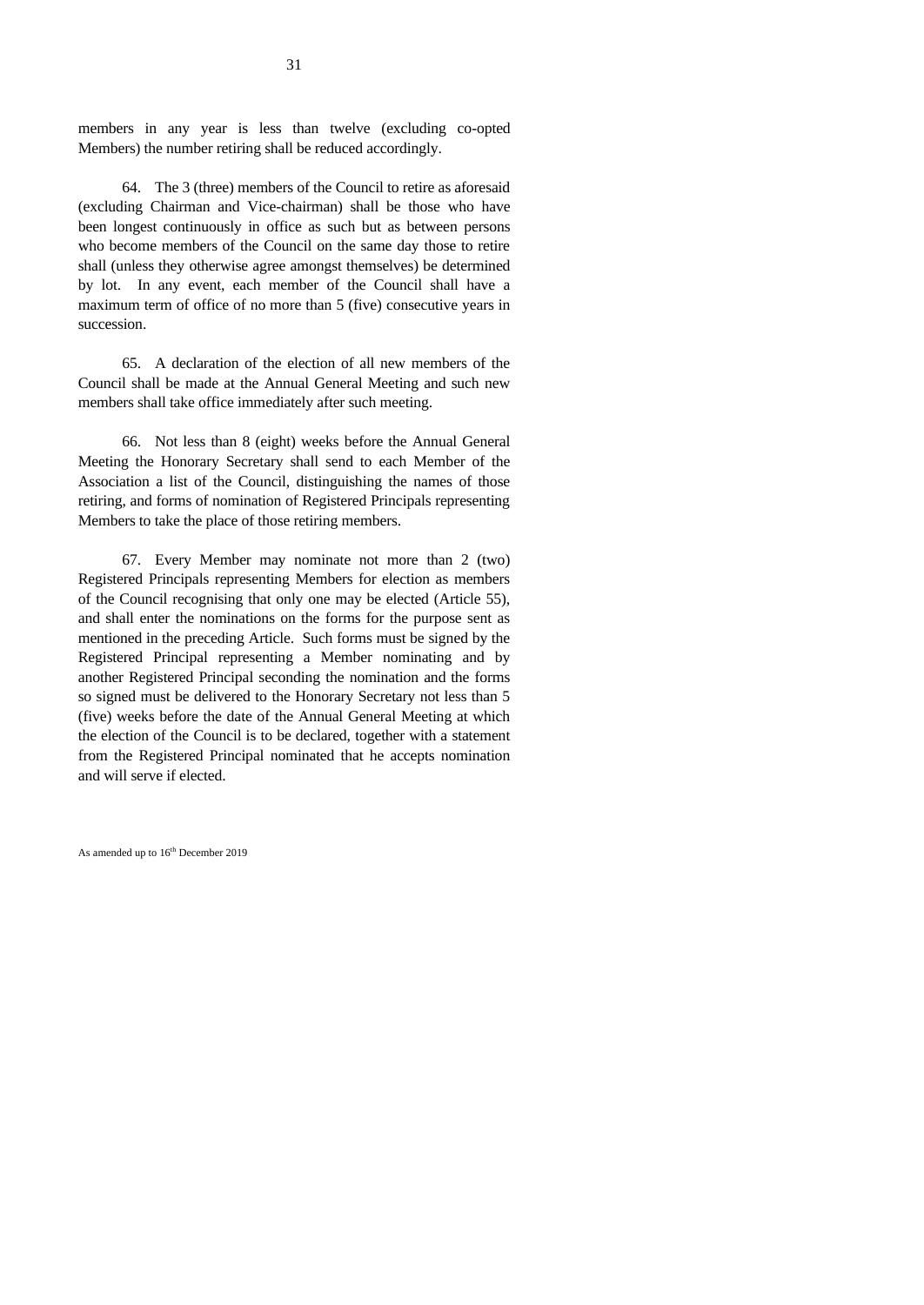68. The Honorary Secretary shall send to each Member of the Association a complete list of such nominations on ballot paper forms at least 3 (three) weeks before the date of the Annual General Meeting at which the election is to be declared; and each Member may mark on each ballot paper an "X" against the names of each of the persons for whom he wishes to vote but not exceeding 1 (one) for each Council vacancy and the number of names marked shall equal to the number of Council vacancies to be filled. Such ballot papers so marked shall be sent in a sealed envelope to the Honorary Secretary so that the same may be received by the Honorary Secretary at least 1 (one) week before the time fixed for such Annual General Meeting. Any ballot paper bearing more or less than the prescribed number of names marked shall be void.

69. The Council shall appoint from amongst the Registered Principals representing Members (who are not on the list of nominations) 2 (two) Registered Principals to act as Scrutineers, who shall on the morning of and prior to the Annual General Meeting open the ballot papers and count the votes, and those Registered Principals who receive the most votes shall at the Annual General Meeting be declared duly elected to the vacancies to be filled. In the event of an equality of votes the names of such Registered Principals as have an equal number of votes shall be submitted to a ballot of the Registered Principals representing Members present at the Annual General Meeting, and the election shall be determined accordingly and not solely by the casting vote of the Chairman of the Meeting.

70. Any casual vacancy in the Council may be filled by the Council, but the member of the Council appointed to fill such vacancy shall retire from office on the date on which the member of the Council, whose place is so filled, would in the ordinary way have retired.

71. Subject to the provisions of Article 30 as to the giving of notice of special business, the Association may from time to time in General Meeting increase or reduce the number of members of the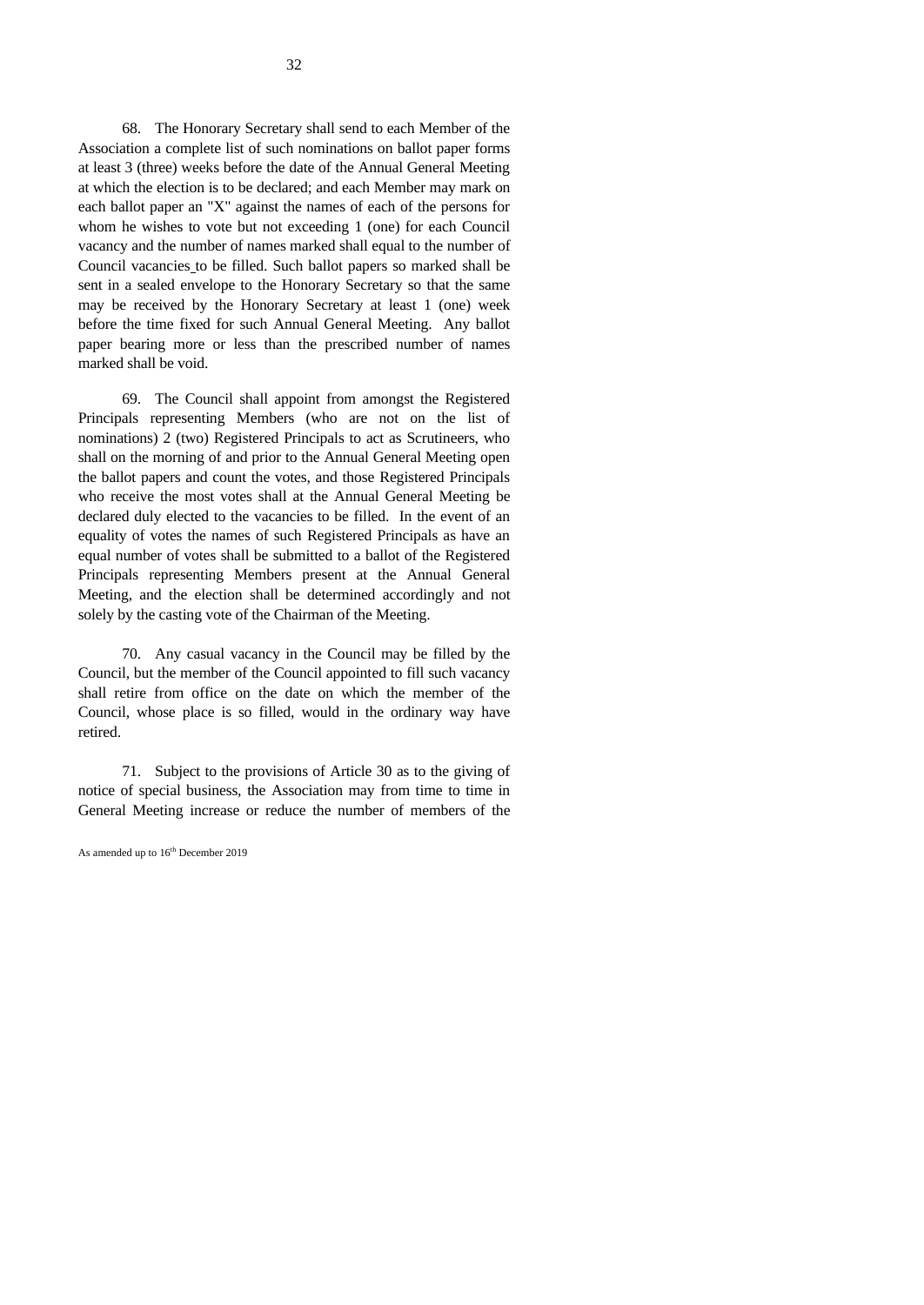Council and determine in what rotation such increased or reduced numbers shall go out of office, and make any consequential alterations in the provisions of these Articles as to the manner of election of members of the Council.

72. In addition and without prejudice to the provisions of the Ordinance, the Association may by Ordinary Resolution remove any member of the Council before the expiration of his period of office and may by an Ordinary Resolution appoint another member of the Council in his stead but any person so appointed shall retain his office so long only as the member of the Council in whose place he is appointed would have held the same if he had not been removed.

#### **PROCEEDINGS OF THE COUNCIL**

- 73. (a) The Council may frame such rules for the conduct of their business, including the determination of the place and time of meetings of the Council and for the giving of notice thereof as they think fit, subject to the provisions of the Ordinance and of these Articles.
	- (b) The quorum at meetings of the Council shall be 4 (four) members who shall be present at the time the meeting proceeds to business and continue to be present until the conclusion of the meeting.
	- (c) Voting at meetings of the Council shall be by show of hands and every member of the Council shall have 1 (one) vote; in the event of an equality of votes the Chairman of the Meeting shall have an additional or casting vote.
	- (d) The Honorary Secretary shall, on the request of a member of the Council or of any 5 (five) Members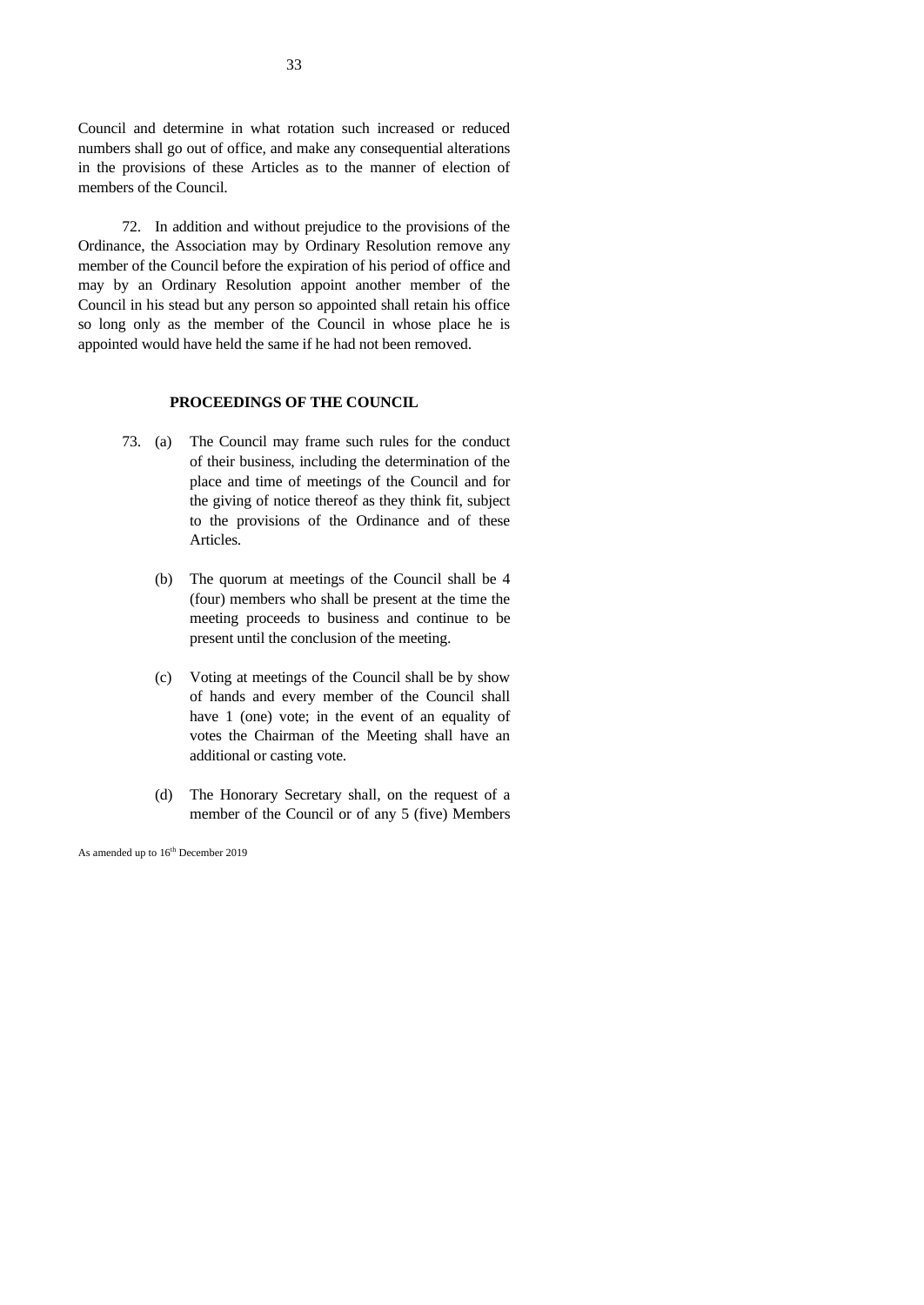of the Association, at any time summon a meeting of the Council by notice served upon the several members of the Council.

(e) A member of the Council will be deemed to have received notice of any Council meeting notwithstanding that he may be absent from Hong Kong at the time when the notice is served.

74. The Chairman of the Association shall preside as chairman at every meeting of the Council but when in his absence, the Vice-chairman shall preside as the chairman of the meeting of the Council. If there shall be no Chairman or Vice-chairman of the Council or, if at any meeting both of them shall not be present within 5 (five) minutes after the time appointed for holding the same or shall be unwilling to preside, the members of the Council present shall choose one of their number to be chairman of the meeting.

75. A meeting of the Council at which a quorum is present shall be competent to exercise all the authorities, powers and discretions by or under these Articles for the time being vested in the Council generally.

- 76. (a) Subject to the terms and conditions hereinafter set forth the Council may appoint standing or ad hoc committees to assist in the management of the affairs of the Association. Any such standing or ad hoc committee shall:-
	- (i) Not be empowered to act other than in an advisory capacity to the Council.
	- (ii) In the execution of the powers so delegated conform to its formal terms of reference and to any regulations imposed on it by the Council.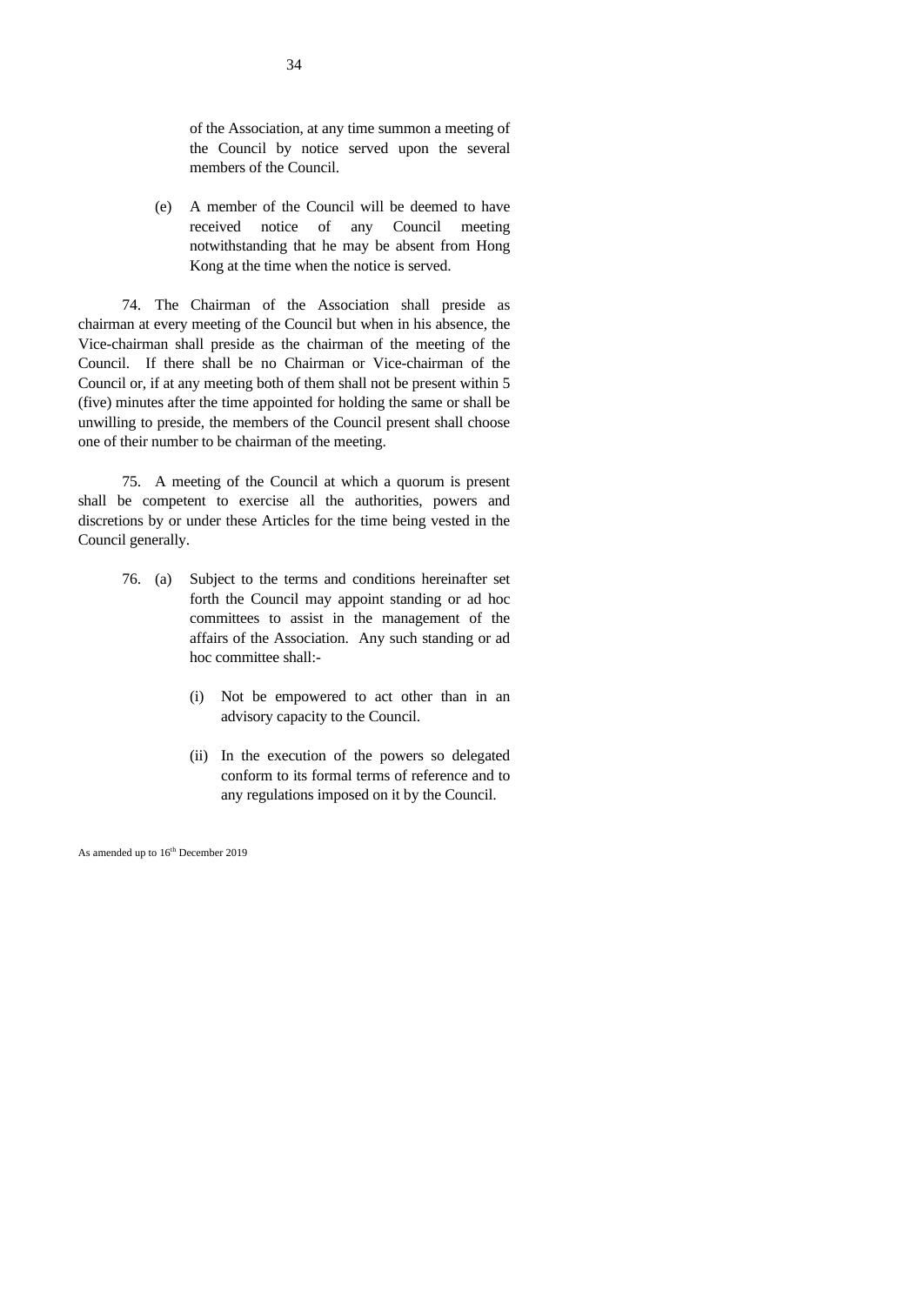- (iii) Conduct its Meeting and proceedings in the manner provided by these Articles for regulating Meetings and proceedings of the Council so far as the same shall not be superseded by any regulations made by the Council as aforesaid.
- (b) The composition of any standing or ad hoc committee shall be at the discretion of the Council and for the removal of doubt may comprise either members of the Council exclusively, Registered Principals representing Members exclusively or both members of the Council and Registered Principals representing Members.

77. All acts bona fide done by any meeting of the Council or of any committee of the Council or by any person acting as a member of the Council shall (notwithstanding it be afterwards discovered that there was some defect in the appointment or continuance in office of any such member or person acting as aforesaid; or that they or any of them were disqualified) be as valid as if every such person had been duly appointed or had duly continued in office and was qualified to be a member of the Council.

78. The Council shall cause proper minutes to be made of all appointments of officers made by the Council and of the proceedings of all Meetings of the Association and of the Council and of Committees of the Council and all business transacted at such Meetings, and any such minutes of any Meeting, if purported to be signed by the Chairman of such Meeting or by the Chairman of the next succeeding Meeting, shall be sufficient evidence without any further proof of the facts therein stated.

79. A resolution in writing signed by all the members for the time being of the Council or of any Committee of the Council who are duly entitled to receive notice of a Meeting of the Council or of such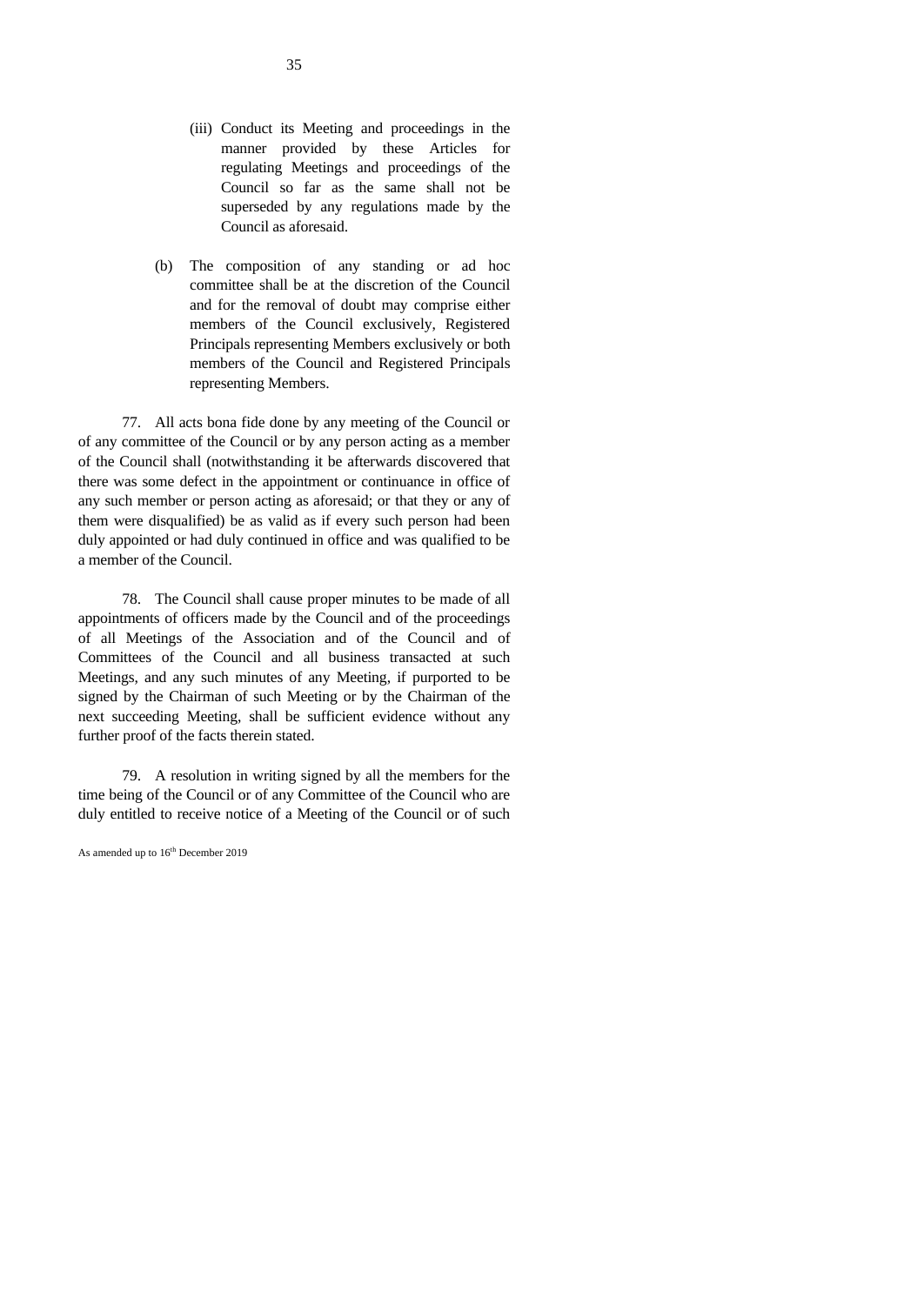Committee shall be as valid and effectual as if it had been passed at a meeting of the Council or of such Committee duly convened and constituted.

#### **SECRETARY**

80. In addition and without prejudice to the provisions of Article 58(1)(c) the Council may appoint a professional Secretary for such time, at such remuneration and upon such conditions as they may think fit, and any secretary so appointed may be removed by them. In the event of such appointment being made, the Council may decide whether or not the office of Honorary Secretary shall continue and how the duties of that office shall be discharged.

#### **THE SEAL**

81. The Council may provide a Common Seal of the Association and may make provision for the use of the same and for the safe custody thereof. The Seal shall not be affixed to any instrument except by the authority given by resolution of the Council and in the presence of at least 2 (two) members of the Council who shall sign every instrument to which the Seal is affixed, and every such instrument shall be countersigned by the Honorary Secretary or some other person appointed by the Council and in favour of any purchaser or person bona fide dealing with the Association such signatures shall be conclusive evidence of the fact that the Seal has been properly affixed.

#### **ACCOUNTS**

82. (1) The members of the Council must prepare annual financial statements for each accounting reference period as required by the Ordinance. The financial statements must be prepared to show a true and fair view and follow accounting standards issued or adopted by the Hong Kong Institute of Certified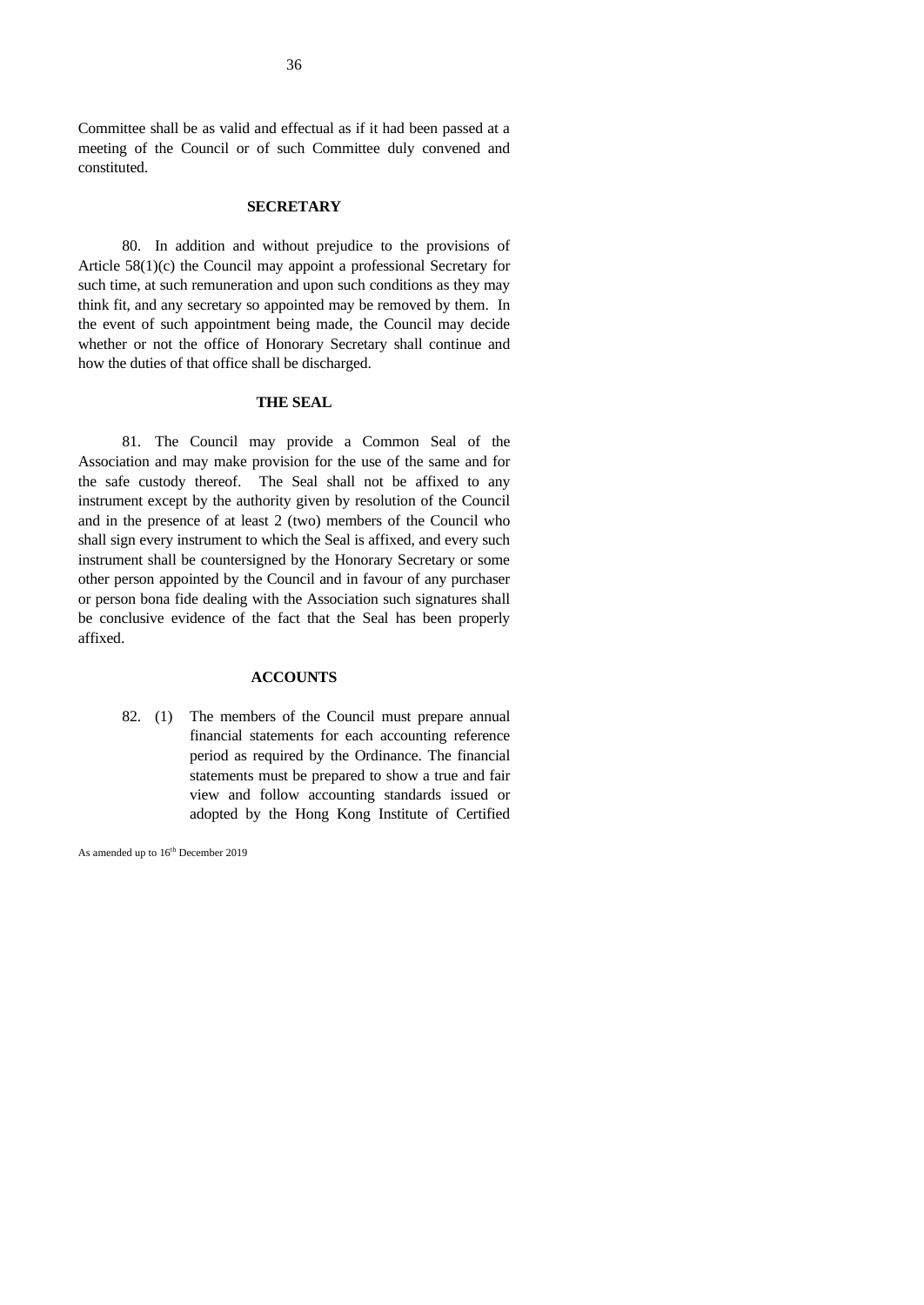Public Accountants or its successors and adhere to all of its recommended practices.

(2) The members of the Council must keep accounting records as required by the Ordinance.

83. The books of account shall be kept at the registered offices of the Association, or, subject to the applicable statutory requirements, at such other place or places as the Council shall think fit, and shall always be open to the inspection of the members of the Council.

84. The Association in General Meeting may from time to time make reasonable conditions and regulations as to the time and manner of the inspection by the Members and Associate Members of the accounts and books of the Association, or any of them, and subject to such conditions and regulations the accounts and books of the Association shall be open to the inspection of Members and Associate Members at all reasonable times.

85. At the Annual General Meeting in every year the Council shall lay before the Association a proper income and expenditure account for the period since the last preceding account together with a proper balance sheet made up to the same date as the date to which the income and expenditure account is made up. Every such balance sheet shall be accompanied by proper reports of the Council and the Auditors, and copies of such account, balance sheet and reports (all of which shall be framed in accordance with any statutory requirements for the time being in force) and of any other documents required by law to be annexed or attached thereto or to accompany the same shall not less than 21 (twenty-one) clear days before the date of the Meeting be sent to the Auditors and to all other persons entitled to receive notices of General Meetings in the manner in which notices are hereinafter directed to be served. The Auditors' report shall be open to inspection and be read before the Meeting.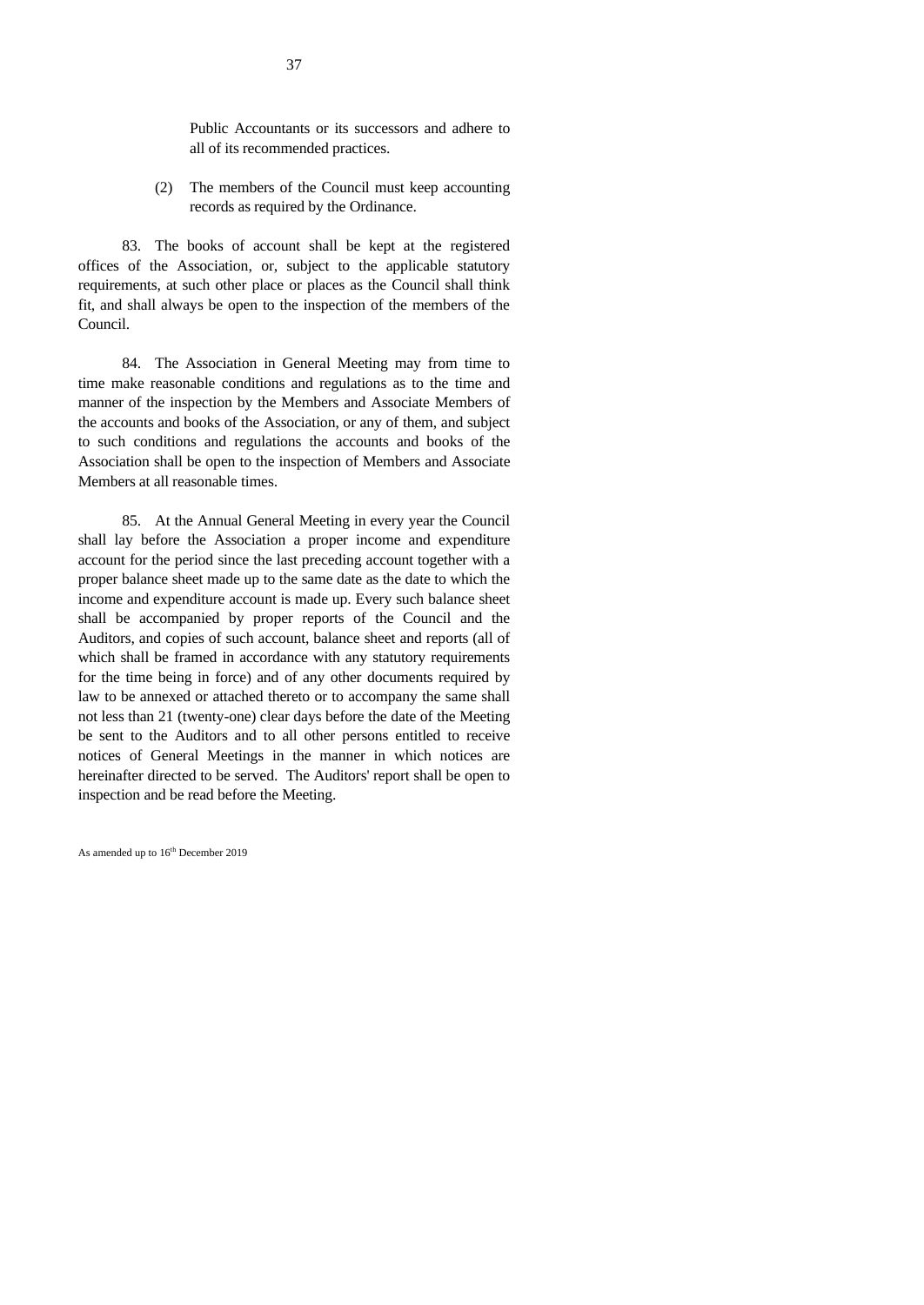86. The accounts of the Association shall be made up to the 31st day of August in each year and the year ending on the 31st day of August shall be the financial year of the Association for the purposes of these Articles.

#### **AUDIT**

87. Once at least in every year the accounts of the Association shall be examined and the correctness of the income and expenditure account and balance sheet ascertained by one or more properly qualified Auditor or Auditors.

88. Auditors shall be appointed and their duties regulated in accordance with the Ordinance.

#### **NOTICES**

89. A notice may be served by the Association upon any Member or Associate Member, either personally or by sending it through the post in a prepaid letter or as an attachment to an e-mail requiring receipt, addressed to such Member or Associate Member at its registered address as appearing in the Register of Members.

90. Any Member or Associate Member described in the Register of Members by an address not within Hong Kong, who shall from time to time give the Association an address within Hong Kong at which notices may be served upon him, shall be entitled to have notices served upon him at such address but, save as aforesaid, only those Members or Associate Members who are described in the Register of Members by an address within Hong Kong shall be entitled to receive notices from the Association.

91. Any notice, if served by post, shall be deemed to have been served on the day following that on which the letter containing the same is put into the post, and in proving such service it shall be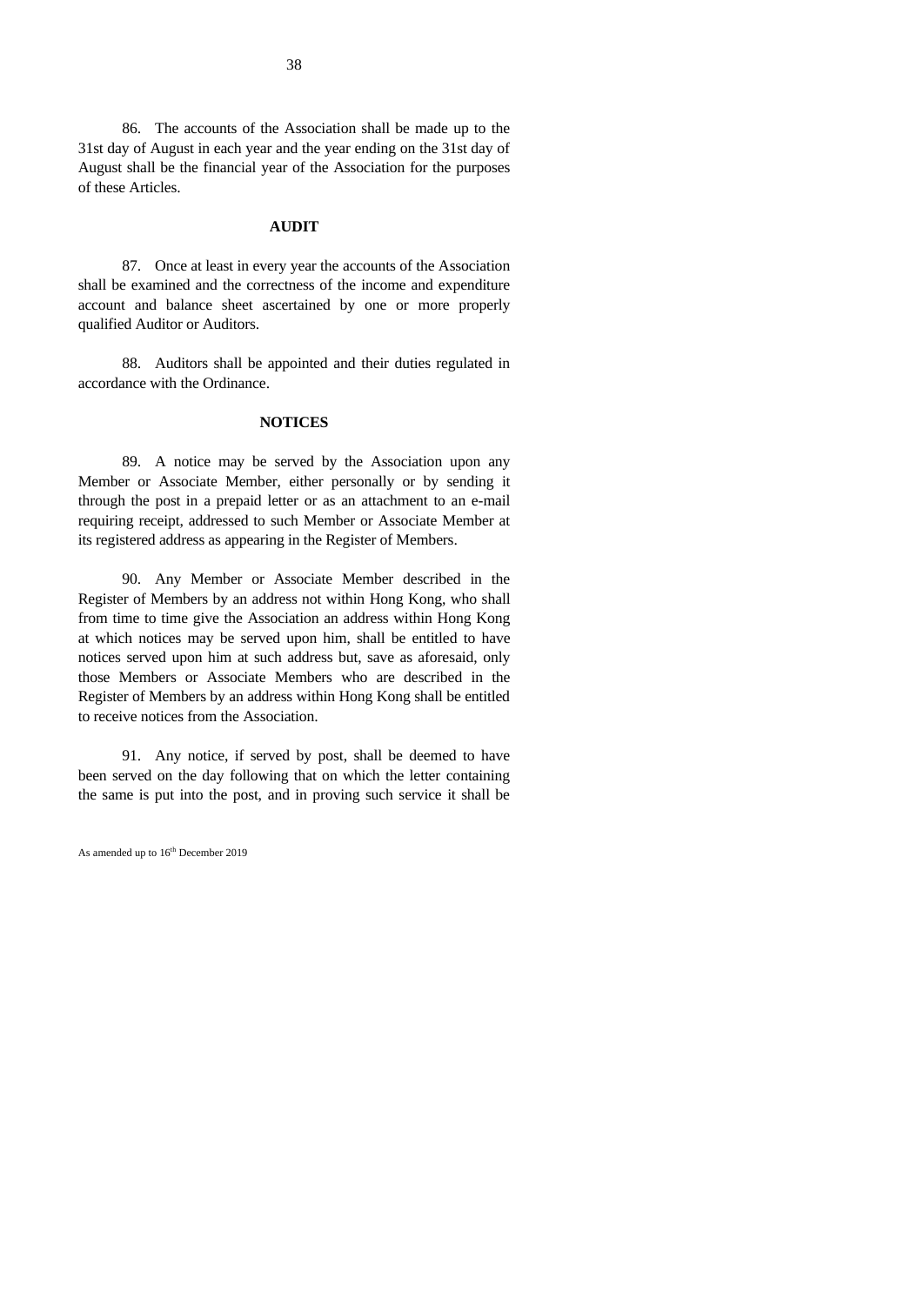sufficient to prove that the letter containing the notice was properly addressed and put into the post office as a prepaid letter.

#### **DISSOLUTION**

92. Clauses 7 & 8 of the Memorandum of Association of Association relating to the winding up and dissolution of the Association shall have effect as if the provisions thereof were repeated in these Articles.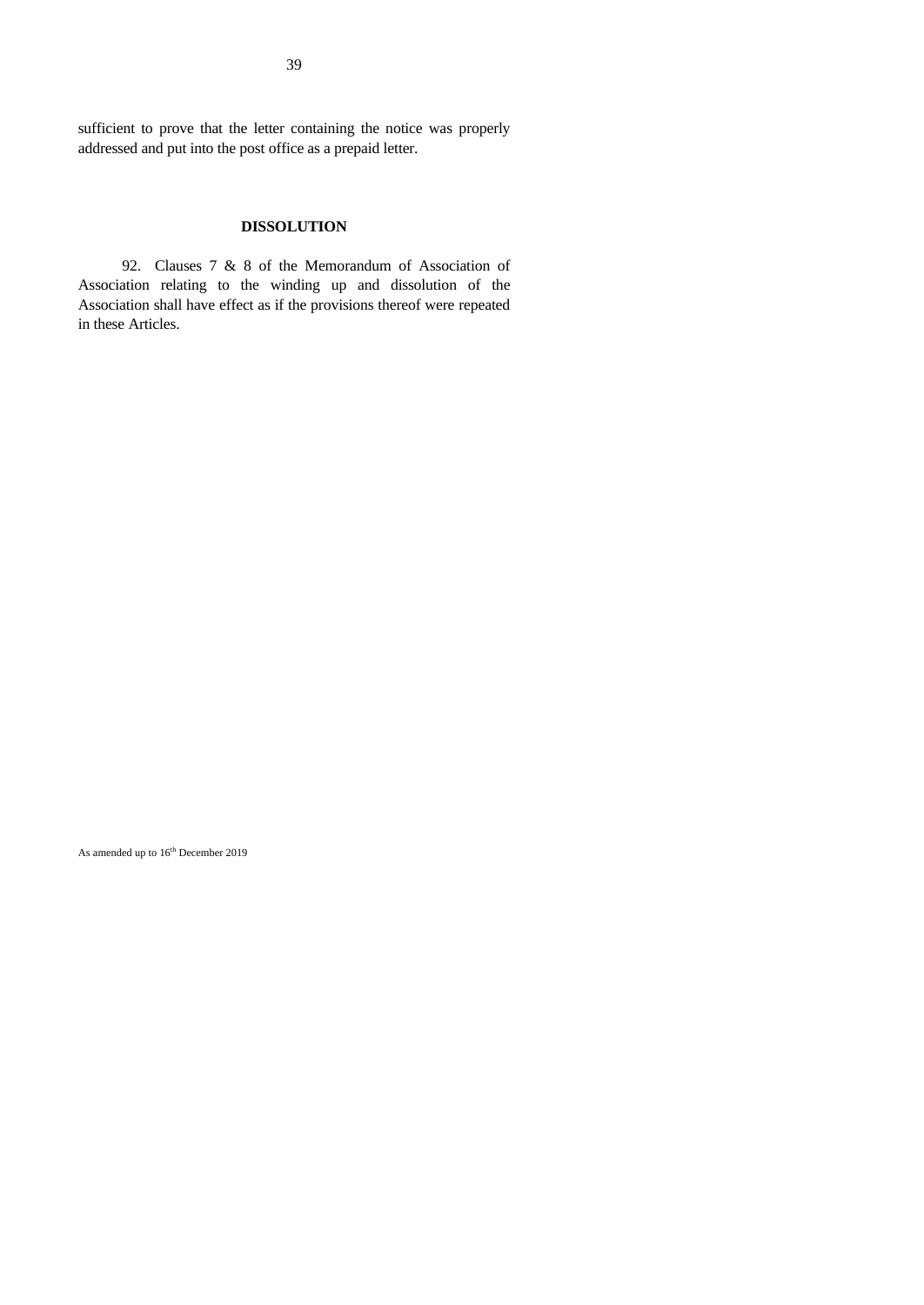| <b>Names</b>   | Addresses                                                                   | Description of<br><b>Subscribers</b>                                                       |
|----------------|-----------------------------------------------------------------------------|--------------------------------------------------------------------------------------------|
| Hon. Szeto Wai | One, Hysan Avenue<br>11th Floor<br>Causeway Bay<br>Hong Kong                | Engineer                                                                                   |
| R. Banham      | 1801 Guardian House<br>Oi Kwan Road<br>Causeway Bay<br>Hong Kong            | Engineer                                                                                   |
| C.R. Coulson   | Jubilee Commercial<br><b>Building</b><br>42-46 Gloucester Road<br>Hong Kong | Engineer                                                                                   |
| J.W. Downer    | 14th Floor<br>1 Kowloon Park Drive<br>Kowloon                               | Engineer                                                                                   |
| S.G. Elliott   | 1720 Star House<br>Kowloon                                                  | Engineer:<br>Chairman of the<br>ad-hoc Committee<br>of the Association                     |
| A.M.T. Koo     | 1/F Caroline Mansion<br>4 Yun Ping Road<br>Hong Kong                        | Engineer                                                                                   |
| P.S. Molyneux  | 1717 Star House<br>Kowloon                                                  | Engineer:<br><b>Honorary Secretary</b><br>of the ad-hoc<br>Committee of the<br>Association |

Dated the 24th day of March 1977. Witness to the above signatures

T.J. GREGORY SOLICITOR HONG KONG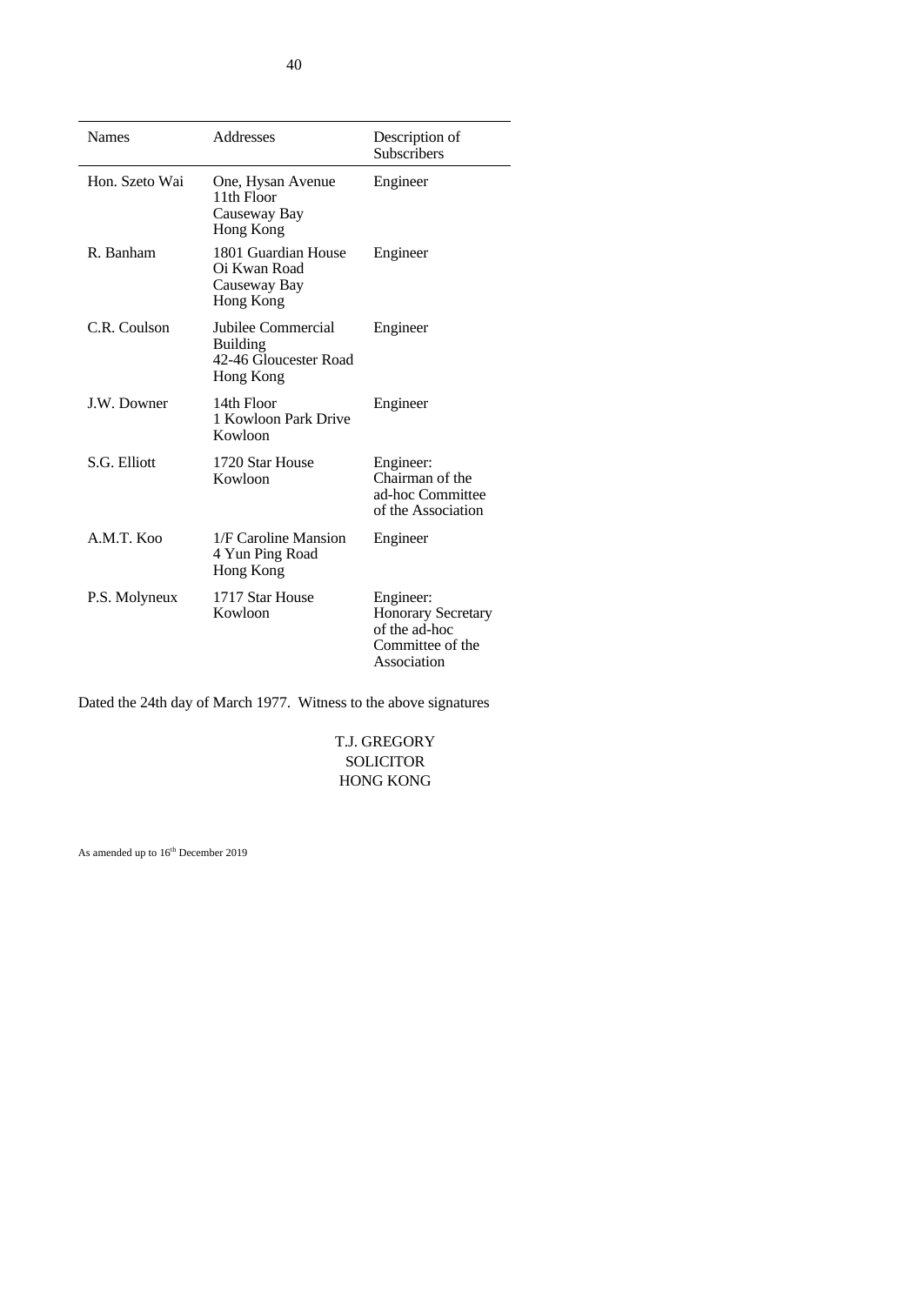41

# **INDEX**

| A                                   | G                                   |
|-------------------------------------|-------------------------------------|
| Accounts, V, 21, 28, 35, 36         | <b>General meeting, 20</b>          |
| Acts bona fide, 33                  | <b>Business</b> , 21                |
| Adjournment, 22, 23                 | Notice, 20                          |
| <b>Amendment</b> , IV               | Proceedings, 21                     |
| <b>Annual General Meeting, 36</b>   | <b>Resolution, 23</b>               |
| Articles, I                         |                                     |
| Associate firm, 2                   | $\bf H$                             |
| <b>Association's bankers, 28</b>    |                                     |
| <b>Auditor, V, 21, 36</b>           | Honorary list, 13                   |
|                                     | Honorary Secretary, 9, 12, 13,      |
| B                                   | 19, 23, 26, 27, 30, 32, 34          |
|                                     | Honorary Treasurer, 26, 27, 35      |
| <b>Chairman of the Association,</b> |                                     |
| 22, 26, 27, 29, 32                  | I                                   |
| <b>Preside at Council, 32</b>       |                                     |
| <b>Committees</b> , 33              | Income, III                         |
| <b>Common Seal, 34</b>              |                                     |
| <b>Consulting Engineer, 2</b>       | L                                   |
| Contracting enterprise, 4           | <b>Liability of the Members, IV</b> |
| Council, 25                         |                                     |
| minutes, 33                         | M                                   |
| powers, 27                          |                                     |
| proceedings, 31                     | <b>Members of the Council</b>       |
|                                     | ballot, 30                          |
| D                                   | casual vacancy, 27,29               |
|                                     | co-opting, 26                       |
| Definitions, 2                      | disqualification, 28                |
| Dissolution, 37                     | election, 29                        |
|                                     | nomination, 30                      |
| F                                   | number, 31                          |
|                                     | removal, 31                         |
| Firm, 2                             | rotation, 29                        |
| Membership, 8, 9                    |                                     |